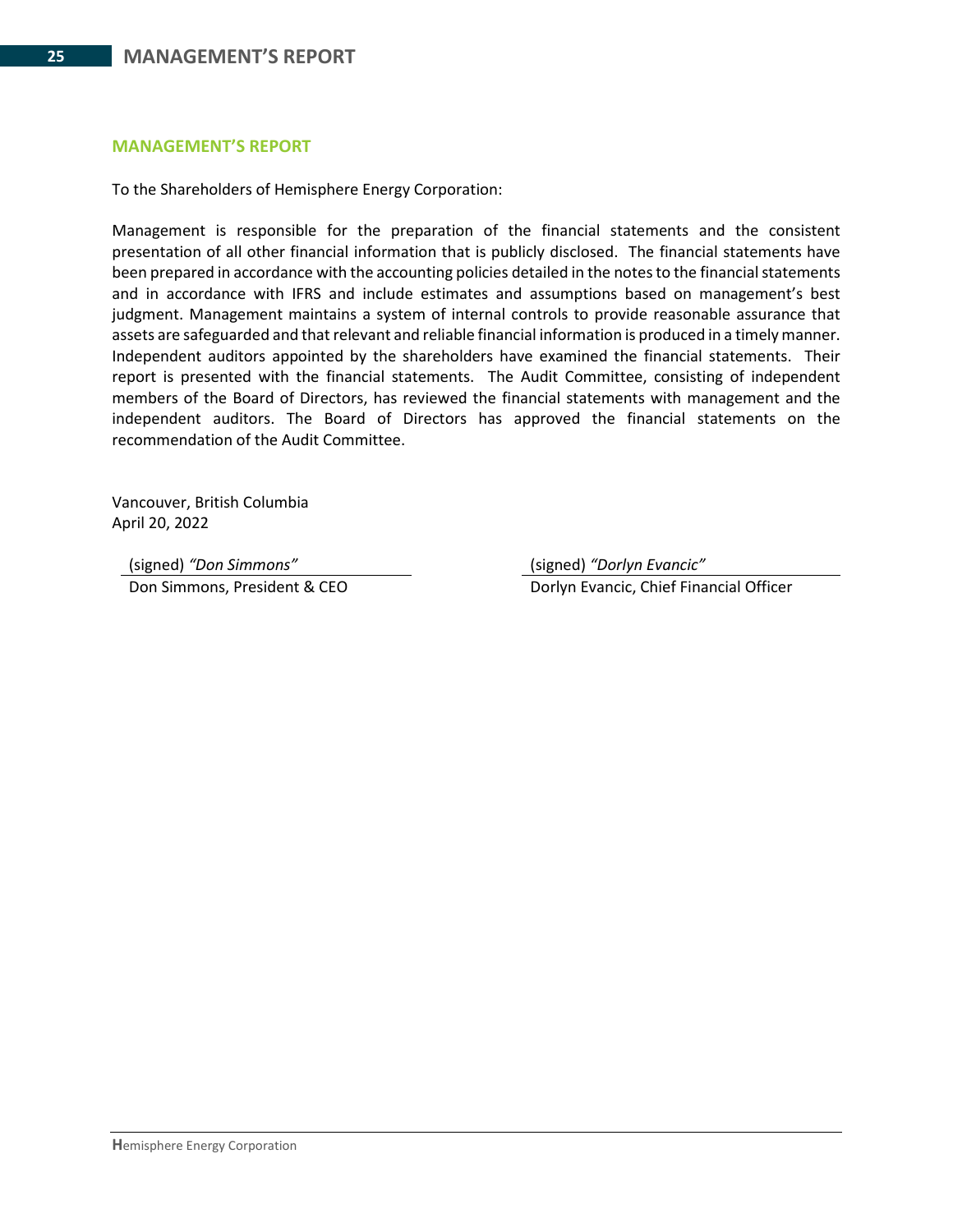#### **INDEPENDENT AUDITORS' REPORT**



KPMG LLP 205 5th Avenue SW Suite 3100 Calgary AB T2P 4B9 Tel (403) 691-8000 Fax (403) 691-8008 222.kpmg.ca

To the Shareholders of Hemisphere Energy Corporation

#### *Opinion*

We have audited the financial statements of Hemisphere Energy Corporation (the "Company"), which comprise:

- − the statements of financial position as at December 31, 2021 and December 31, 2020
- − the statements of income (loss) and comprehensive income (loss) for the years thenended
- − the statements of changes in shareholders' equity for the years then ended
- − the statements of cash flows for the years then ended
- and notes to the financial statements, including a summary of significant accountingpolicies

(Hereinafter referred to as the "financial statements").

In our opinion, the accompanying financial statements present fairly, in all material respects,the financial position of the Company as at December 31, 2021 and December 31, 2020, and its financial performance and its cash flows for the years then ended in accordance withInternational Financial Reporting Standards (IFRS) as issued by the International Accounting Standards Board (IASB).

#### *Basis for Opinion*

We conducted our audit in accordance with Canadian generally accepted auditing standards. Our responsibilities under those standards are further described in the "*Auditors'Responsibilities for the Audit of the Financial Statements*" section of our auditors' report.

We are independent of the Company in accordance with the ethical requirements that are relevant to our audit of the financial statements in Canada and we have fulfilled our other ethical responsibilities in accordance with these requirements.

We believe that the audit evidence we have obtained is sufficient and appropriate to providea basis for our opinion.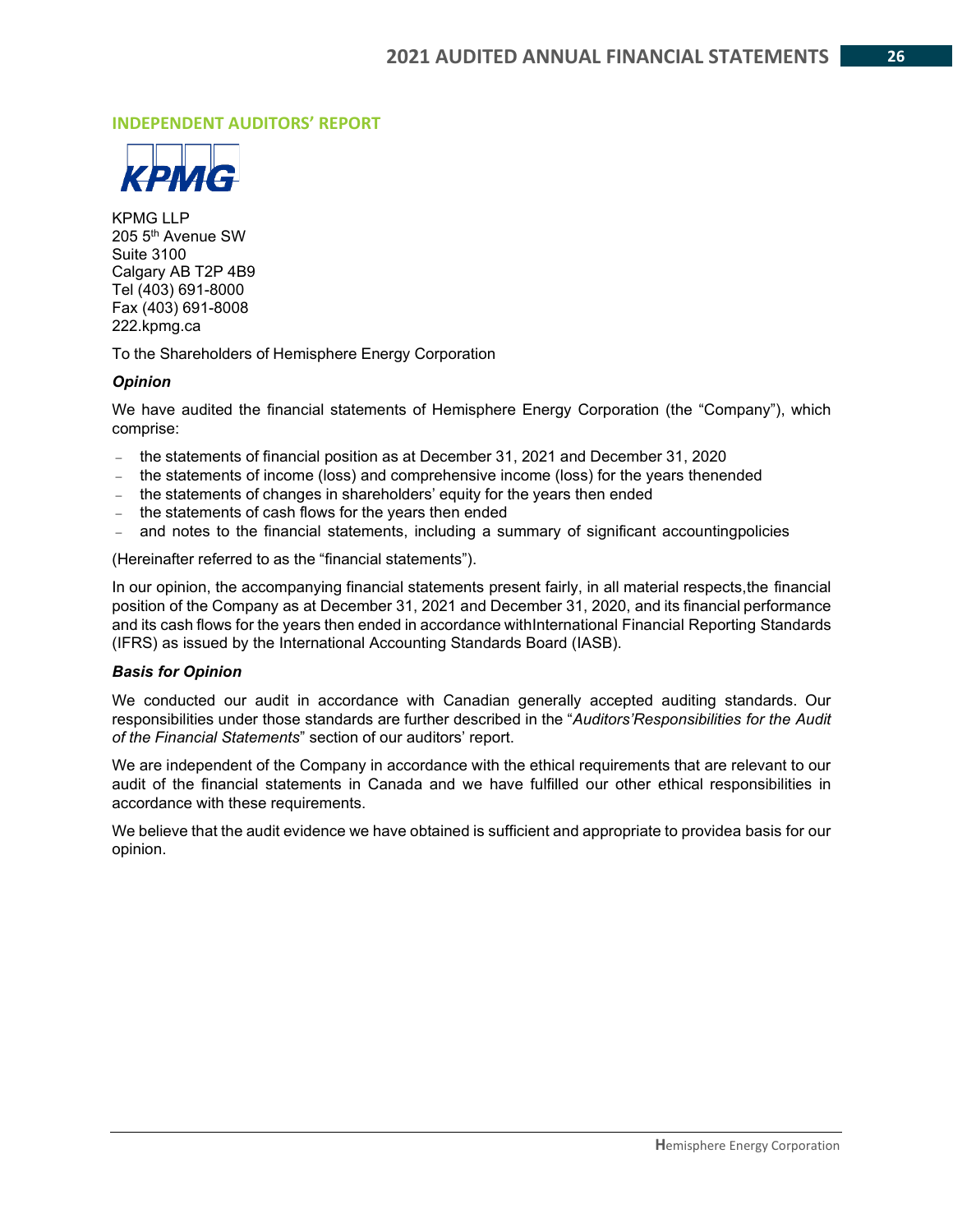#### *Other Information*

Management is responsible for the other information. Other information comprises:

the information included in Management's Discussion and Analysis filed with the relevantCanadian Securities Commissions.

Our opinion on the financial statements does not cover the other information and we do notand will not express any form of assurance conclusion thereon.

In connection with our audit of the financial statements, our responsibility is to read the otherinformation identified above and, in doing so, consider whether the other information is materially inconsistent with the financial statements or our knowledge obtained in the auditand remain alert for indications that the other information appears to be materially misstated.

We obtained the information included in Management's Discussion and Analysis filed with the relevant Canadian Securities Commissions as at the date of this auditors' report. If, based on the work we have performed on this other information, we conclude that there is a material misstatement of this other information, we are required to report that fact in the auditors' report.

We have nothing to report in this regard.

#### *Responsibilities of Management and Those Charged with Governance for the Financial Statements*

Management is responsible for the preparation and fair presentation of the financial statements in accordance with International Financial Reporting Standards (IFRS) as issued by the International Accounting Standards Board (IASB), and for such internal control as management determines is necessary to enable the preparation of financial statements thatare free from material misstatement, whether due to fraud or error.

In preparing the financial statements, management is responsible for assessing the Company's ability to continue as a going concern, disclosing as applicable, matters relatedto going concern and using the going concern basis of accounting unless management either intends to liquidate the Company or to cease operations, or has no realistic alternativebut to do so.

Those charged with governance are responsible for overseeing the Company's financial reporting process.

#### *Auditors' Responsibilities for the Audit of the Financial Statements*

Our objectives are to obtain reasonable assurance about whether the financial statements as a whole are free from material misstatement, whether due to fraud or error, and to issuean auditors' report that includes our opinion.

Reasonable assurance is a high level of assurance, but is not a guarantee that an audit conducted in accordance with Canadian generally accepted auditing standards will always detect a material misstatement when it exists.

Misstatements can arise from fraud or error and are considered material if, individually or inthe aggregate, they could reasonably be expected to influence the economic decisions of users taken on the basis of the financial statements.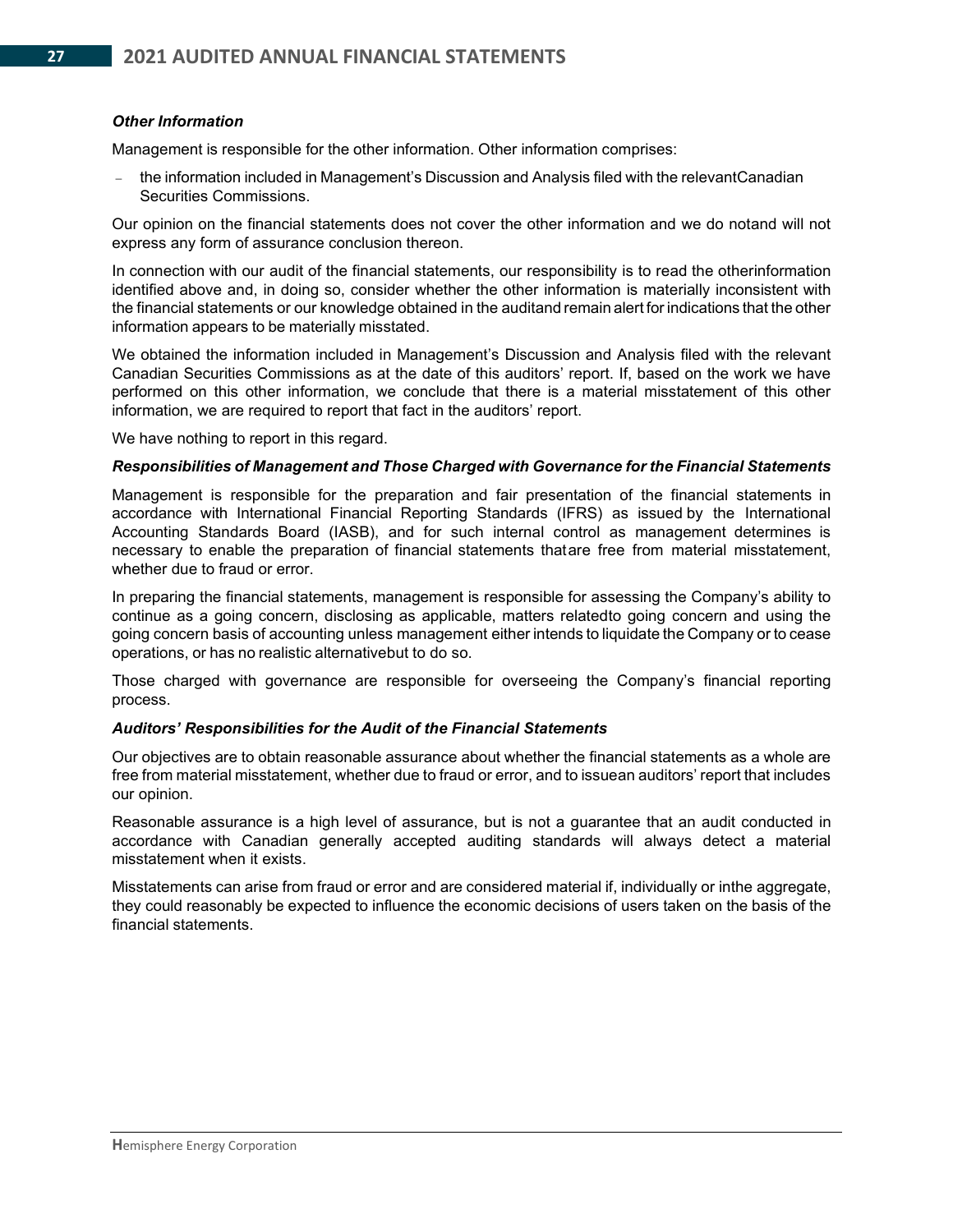As part of an audit in accordance with Canadian generally accepted auditing standards, weexercise professional judgment and maintain professional skepticism throughout the audit.

We also:

- Identify and assess the risks of material misstatement of the financial statements, whether due to fraud or error, design and perform audit procedures responsive to thoserisks, and obtain audit evidence that is sufficient and appropriate to provide a basis for our opinion. The risk of not detecting a material misstatement resulting from fraud is higher than for one resulting from error, as fraud may involve collusion, forgery, intentional omissions, misrepresentations, or the
- override of internal control. − Obtain an understanding of internal control relevant to the audit in order to design auditprocedures that are appropriate in the circumstances, but not for the purpose ofexpressing an opinion on the effectiveness of the Company's internal control.
- − Evaluate the appropriateness of accounting policies used and the reasonableness of accounting estimates and related disclosures made by management.
- − Conclude on the appropriateness of management's use of the going concern basis of accounting and, based on the audit evidence obtained, whether a material uncertainty exists related to events or conditions that may cast significant doubt on the Company's ability to continue as a going concern. If we conclude that a material uncertainty exists, we are required to draw attention in our auditors' report to the related disclosures in thefinancial statements or, if such disclosures are inadequate, to modify our opinion. Our conclusions are based on the audit evidence obtained up to the date of our auditors' report. However, future events or conditions may cause the Company to cease to continue as a going concern.
- − Evaluate the overall presentation, structure and content of the financial statements, including the disclosures, and whether the financial statements represent the underlyingtransactions and events in a manner that achieves fair presentation.
- − Communicate with those charged with governance regarding, among other matters, theplanned scope and timing of the audit and significant audit findings, including any significant deficiencies in internal control that we identify during our audit.
- − Provide those charged with governance with a statement that we have complied with relevant ethical requirements regarding independence, and communicate with them all relationships and other matters that may reasonably be thought to bear on our independence, and where applicable, related safeguards.

The engagement partner on the audit resulting in this auditors' report is JJ Iacuone.

 $KPMGLL$ 

Chartered Professional Accountants Calgary, Canada April 20, 2022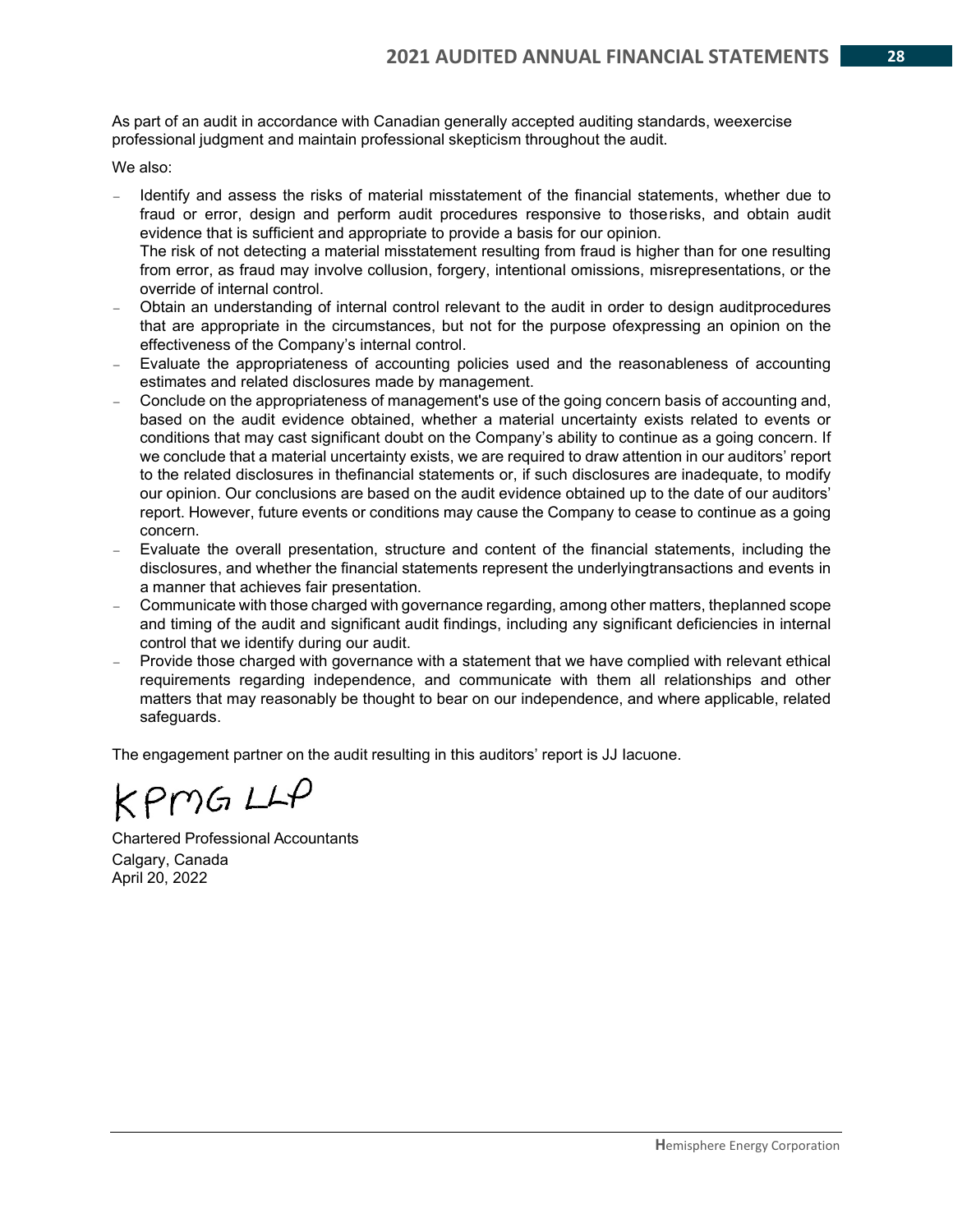### **STATEMENTS OF FINANCIAL POSITION**

*(Expressed in Canadian dollars)* 

|                                            | <b>Note</b> | December 31, 2021 | December 31, 2020 |
|--------------------------------------------|-------------|-------------------|-------------------|
| <b>Assets</b>                              |             |                   |                   |
| <b>Current assets</b>                      |             |                   |                   |
| Cash and cash equivalents                  |             | \$                | \$<br>435,350     |
| Accounts receivable                        |             | 4,220,709         | 1,932,663         |
| Prepaid expenses                           |             | 592,421           | 633,598           |
| Fair value of financial instruments        | 5(c)        | 433,370           | 193,688           |
|                                            |             | 5,246,500         | 3,195,299         |
| <b>Non-current assets</b>                  |             |                   |                   |
| <b>Reclamation deposits</b>                | 10          | 115,535           | 115,535           |
| Exploration and evaluation assets          | 8           | 568,168           | 458,199           |
| Property and equipment                     | 9           | 61,189,134        | 48,445,138        |
| Deferred costs                             | 13          |                   | 264,878           |
| <b>Total assets</b>                        |             | \$<br>67,119,337  | \$<br>52,479,049  |
|                                            |             |                   |                   |
| <b>Liabilities</b>                         |             |                   |                   |
| <b>Current liabilities</b>                 |             |                   |                   |
| Accounts payable and accrued liabilities   |             | \$<br>7,223,445   | \$<br>1,334,300   |
| Current portion of lease liabilities       | 15          | 402,557           | 82,773            |
| Warrant liability                          | 14          | 5,145,417         | 993,817           |
| Fair value of financial instruments        | 5(c)        | 1,782,045         |                   |
|                                            |             | 14,553,464        | 2,410,890         |
| <b>Non-current liabilities</b>             |             |                   |                   |
| <b>Bank debt</b>                           | 12          | 15,504,836        |                   |
| Term loan                                  | 13          |                   | 24,979,567        |
| Lease liabilities                          | 15          | 2,182,156         | 249,761           |
| Decommissioning obligations                | 10          | 9,070,408         | 8,530,687         |
|                                            |             | 41,310,864        | 36,170,905        |
| <b>Shareholders' Equity</b>                |             |                   |                   |
| Share capital                              | 16          | 56,499,743        | 54,342,488        |
| Contributed surplus                        |             | 2,633,952         | 1,208,600         |
| Deficit                                    |             | (33, 325, 222)    | (39, 242, 944)    |
| Total shareholders' equity                 |             | 25,808,473        | 16,308,144        |
| Total liabilities and shareholders' equity |             | \$<br>67,119,337  | \$<br>52,479,049  |
|                                            |             |                   |                   |

Commitments [Note 18] Subsequent events [Note 14 & 21]

*The accompanying notes are an integral part of these financial statements.*

Approved by the Board of Directors

(signed) "*Bruce McIntyre"* (signed) *"Don Simmons"*  Bruce McIntyre, Director **Don Simmons**, Director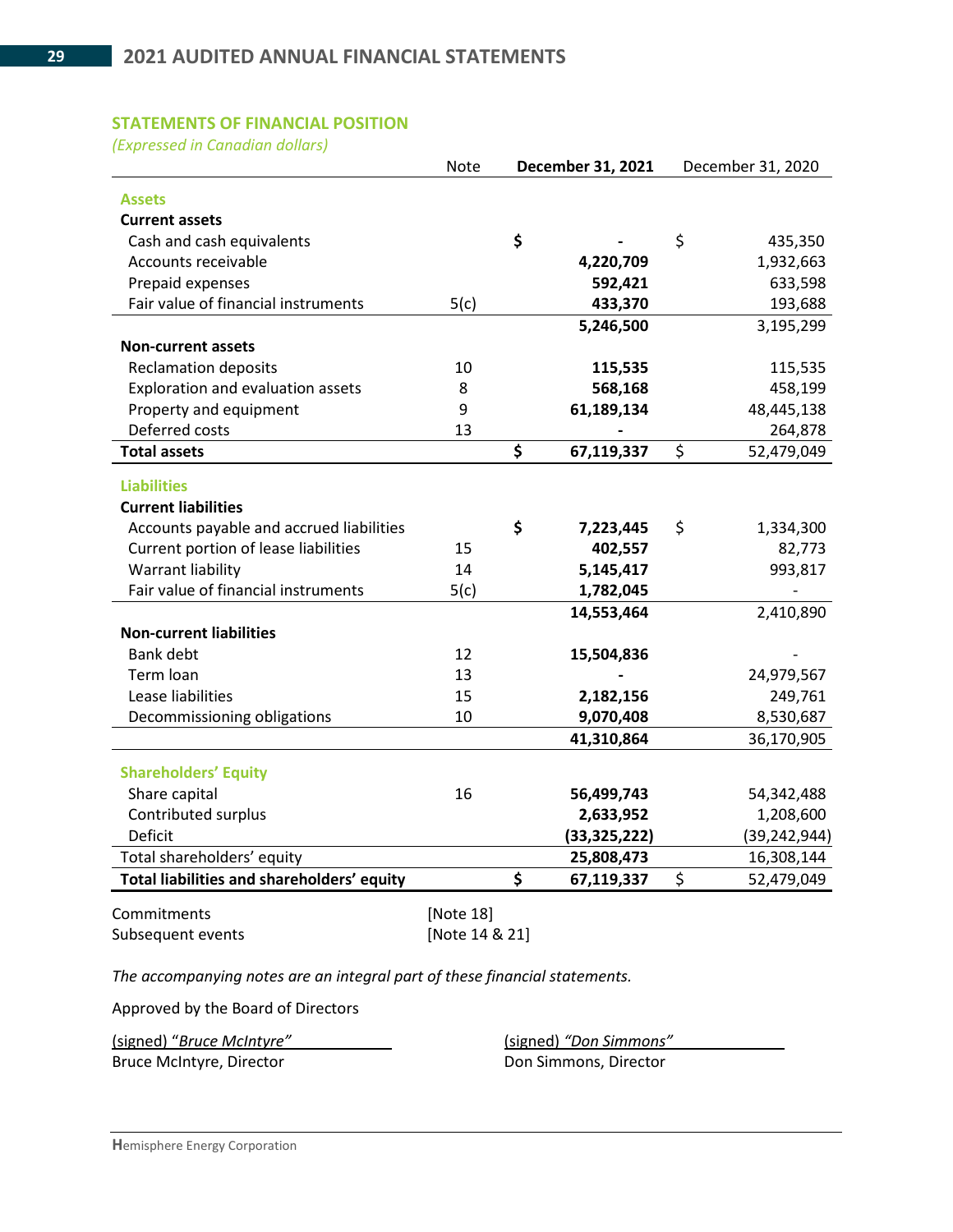## **STATEMENTS OF INCOME (LOSS) AND COMPREHENSIVE INCOME (LOSS)**

*(Expressed in Canadian dollars)*

|                                                 |                | <b>Years Ended December 31</b> |                  |
|-------------------------------------------------|----------------|--------------------------------|------------------|
|                                                 | <b>Note</b>    | 2021                           | 2020             |
| Revenue                                         |                |                                |                  |
| Oil and natural gas revenue                     | $\overline{7}$ | \$<br>43,139,314               | \$<br>18,660,257 |
| Royalties                                       |                | (7,834,413)                    | (1,703,489)      |
|                                                 |                | 35,304,901                     | 16,956,768       |
| Realized gain (loss) on financial instruments   |                | (3,465,946)                    | 3,714,593        |
| Unrealized gain (loss) on financial instruments | 5(c)           | (1,542,365)                    | 1,323,231        |
| <b>Net revenue</b>                              |                | 30,296,590                     | 21,994,592       |
|                                                 |                |                                |                  |
| <b>Expenses</b>                                 |                |                                |                  |
| Production and operating                        |                | 8,254,704                      | 6,211,670        |
| Exploration and evaluation                      | 8              | 63,936                         | 258,269          |
| Depletion and depreciation                      | 9              | 4,488,471                      | 4,489,811        |
| General and administrative                      |                | 3,317,350                      | 1,952,558        |
| Share-based payments                            | 16(b)          | 1,026,827                      | 115,664          |
| Impairment (reversal) of property and equipment | 9              | (1, 912, 577)                  | 6,020,587        |
|                                                 |                | 15,238,711                     | 19,048,559       |
| <b>Results from operating activities</b>        |                | 15,057,879                     | 2,946,033        |
| Finance expense                                 | 11             | (9,107,602)                    | (3,570,042)      |
| Foreign exchange gain                           |                | (32, 555)                      | 182,233          |
| Gain on disposition                             |                |                                | 25,868           |
| Net income (loss) before tax                    |                | 5,917,722                      | (415,908)        |
| Deferred tax recovery                           |                |                                |                  |
| Net income (loss) and                           |                |                                |                  |
| comprehensive income (loss) for the Year        |                | \$<br>5,917,722                | \$<br>(415,908)  |
| Net income (loss) per share, basic              | 16(c)          | \$<br>0.07                     | \$<br>(0.00)     |
| Net income (loss) per share, diluted            | 16(c)          | \$<br>0.06                     | \$<br>(0.00)     |

*The accompanying notes are an integral part of these financial statements.*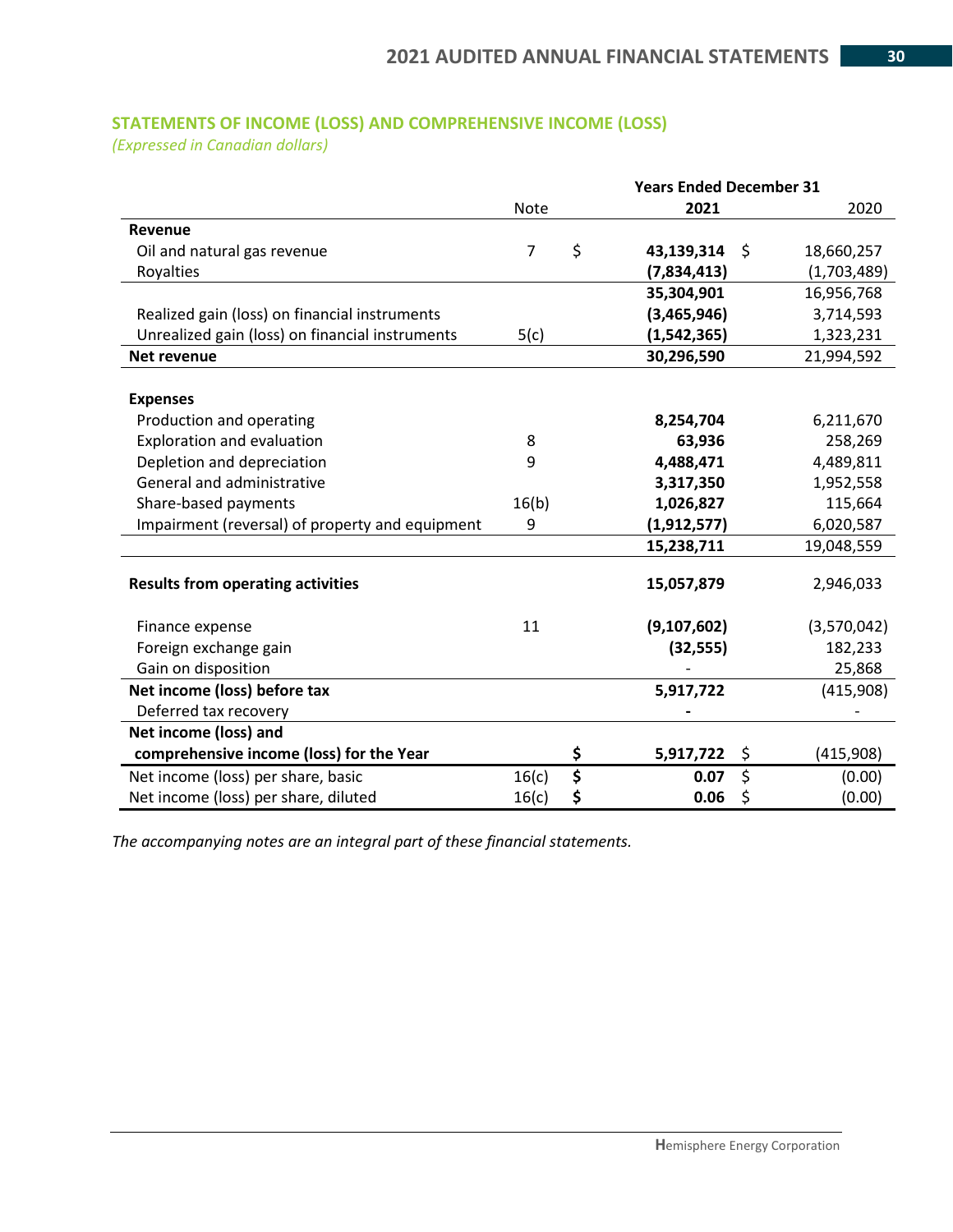## **STATEMENTS OF CHANGES IN SHAREHOLDERS' EQUITY**

*(Expressed in Canadian dollars)*

|                               | Note  | Number<br>common<br>shares |     | Share<br>Capital |    | Contributed<br>Surplus |    | Deficit        |    | <b>Total Equity</b> |
|-------------------------------|-------|----------------------------|-----|------------------|----|------------------------|----|----------------|----|---------------------|
| Balance, December 31, 2019    |       | 88,902,302                 | s   | 54,607,961       | Ś. | 1,057,734              | \$ | (38,827,036)   | s  | 16,838,659          |
| Share-based payments          | 16(b) |                            |     |                  |    | 150,866                |    |                |    | 150,866             |
| Shares repurchased under NCIB | 16(a) | (2, 120, 000)              |     | (265, 473)       |    |                        |    |                |    | (265, 473)          |
| Net loss for the year         |       |                            |     |                  |    |                        |    | (415,908)      |    | (415,908)           |
| Balance, December 31, 2020    |       | 86,782,302                 |     | 54,342,488       | \$ | 1,208,600              | \$ | (39, 242, 944) | \$ | 16,308,144          |
| Balance, December 31, 2020    |       | 86,782,302                 | \$. | 54,342,488       | Ŝ. | 1,208,600              | \$ | (39, 242, 944) | \$ | 16,308,144          |
| Stock option exercise         | 16(b) | 2,745,000                  |     | 375,700          |    |                        |    |                |    | 375,500             |
| Share-based payments          | 16(b) |                            |     |                  |    | 1,425,352              |    |                |    | 1,425,352           |
| Shares repurchased under NCIB | 16(a) | (537,500)                  |     | (164,070)        |    |                        |    |                |    | (164,070)           |
| Warrant exercise - cashless   | 14    | 2,299,851                  |     | 1,945,625        |    |                        |    |                |    | 1,945,625           |
| Net income for the year       |       |                            |     |                  |    |                        |    | 5,917,722      |    | 5,917,722           |
| Balance, December 31, 2021    |       | 91,289,653                 |     | 56,499,743       | S  | 2,633,952              | Ś. | (33, 325, 222) |    | 25,808,473          |

*The accompanying notes are an integral part of these financial statements.*

 $\blacksquare$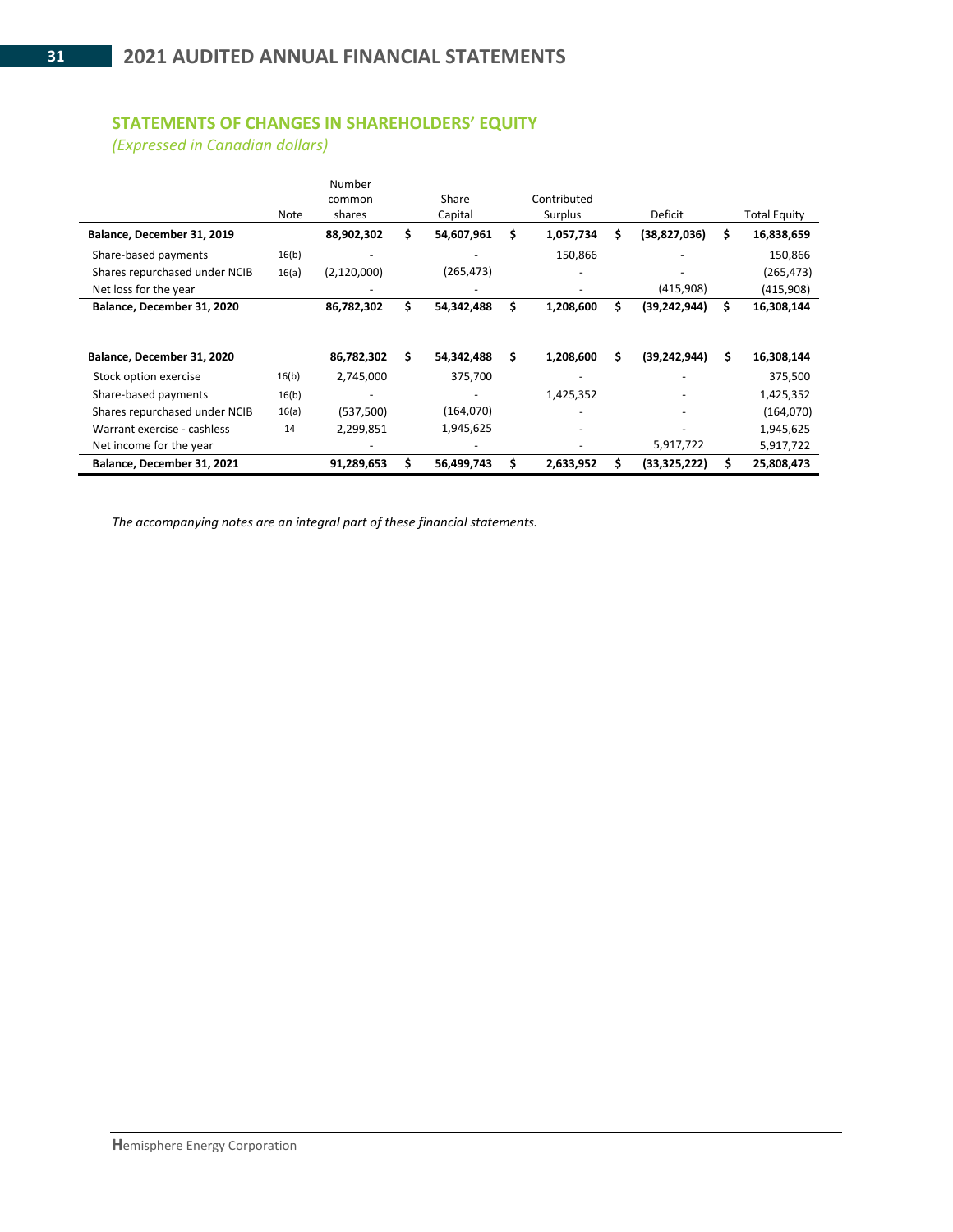## **STATEMENTS OF CASH FLOWS**

*(Expressed in Canadian dollars)*

|                                                 | <b>Years Ended December 31</b> |                      |                 |  |  |  |  |  |
|-------------------------------------------------|--------------------------------|----------------------|-----------------|--|--|--|--|--|
|                                                 | Note                           | 2021                 | 2020            |  |  |  |  |  |
|                                                 |                                |                      |                 |  |  |  |  |  |
| <b>Operating activities</b>                     |                                |                      |                 |  |  |  |  |  |
| Net income (loss) for the year                  |                                | \$<br>5,917,722      | \$<br>(415,908) |  |  |  |  |  |
| Items not affecting cash:                       |                                |                      |                 |  |  |  |  |  |
| Accretion of debt issuance costs                | 11                             | 128,078              | 491,144         |  |  |  |  |  |
| Accretion of decommissioning costs              | 11                             | 102,368              | 129,023         |  |  |  |  |  |
| Amortization of deferred charges                | 11                             | 264,875              | 136,777         |  |  |  |  |  |
| Depletion and depreciation                      | 9                              | 4,488,471            | 4,489,811       |  |  |  |  |  |
| Exploration and evaluation expense              | 8                              | 63,936               | 258,269         |  |  |  |  |  |
| Gain on disposition                             |                                |                      | (25, 868)       |  |  |  |  |  |
| Term loan settlement                            | 11                             | 768,680              |                 |  |  |  |  |  |
| Share-based payments                            |                                | 1,026,827            | 115,664         |  |  |  |  |  |
| Unrealized loss (gain) on financial instruments | 5(c)                           | 1,542,365            | (1,323,231)     |  |  |  |  |  |
| Unrealized gain on foreign exchange             | 5(c)                           |                      | (353,079)       |  |  |  |  |  |
| Change in fair value of warrant liability       | 14                             | 6,097,225            | (228, 256)      |  |  |  |  |  |
| Impairment (reversal)                           | 9                              | (1, 912, 577)        | 6,020,587       |  |  |  |  |  |
|                                                 |                                | 18,487,970           | 9,294,933       |  |  |  |  |  |
| Decommissioning obligation expenditures         | 10                             | (51, 441)            | (118, 570)      |  |  |  |  |  |
| Changes in non-cash working capital             | 19                             | (64, 918)            | 213,339         |  |  |  |  |  |
| Cash provided by operating activities           |                                | 18,371,611           | 9,389,702       |  |  |  |  |  |
|                                                 |                                |                      |                 |  |  |  |  |  |
| <b>Investing activities</b>                     |                                |                      |                 |  |  |  |  |  |
| Exploration and evaluation expenditures         | 8                              | (1,056,296)          | (885, 568)      |  |  |  |  |  |
| Property and equipment expenditures             | 9                              | (10, 934, 716)       | (799, 854)      |  |  |  |  |  |
| Changes in non-cash working capital             | 19                             | 3,707,191            | (189, 379)      |  |  |  |  |  |
| Cash used in investing activities               |                                | (8, 283, 821)        | (1,874,801)     |  |  |  |  |  |
| <b>Financing activities</b>                     |                                |                      |                 |  |  |  |  |  |
| Shares issued for stock option cash exercise    |                                | 375,700              |                 |  |  |  |  |  |
| Shares repurchased under NCIB                   | 16(a)                          | (164, 070)           | (265, 472)      |  |  |  |  |  |
| Change in bank debt                             | 12                             | 15,504,836           |                 |  |  |  |  |  |
| Repayment of term loan including fees           | 13                             | (25,876,319)         | (7, 914, 175)   |  |  |  |  |  |
| Payment of lease liabilities, net               |                                | (363, 287)           | (79, 420)       |  |  |  |  |  |
| Cash used in financing activities               |                                | (10,523,140)         | (8, 259, 067)   |  |  |  |  |  |
| Net change in cash                              |                                | (435, 350)           | (744, 166)      |  |  |  |  |  |
| Cash, beginning of year                         |                                | 435,350              | 1,179,516       |  |  |  |  |  |
| Cash, end of year                               |                                | \$<br>$\blacksquare$ | \$<br>435,350   |  |  |  |  |  |

Supplemental cash flow information (Note 19)

*The accompanying notes are an integral part of these financial statements.*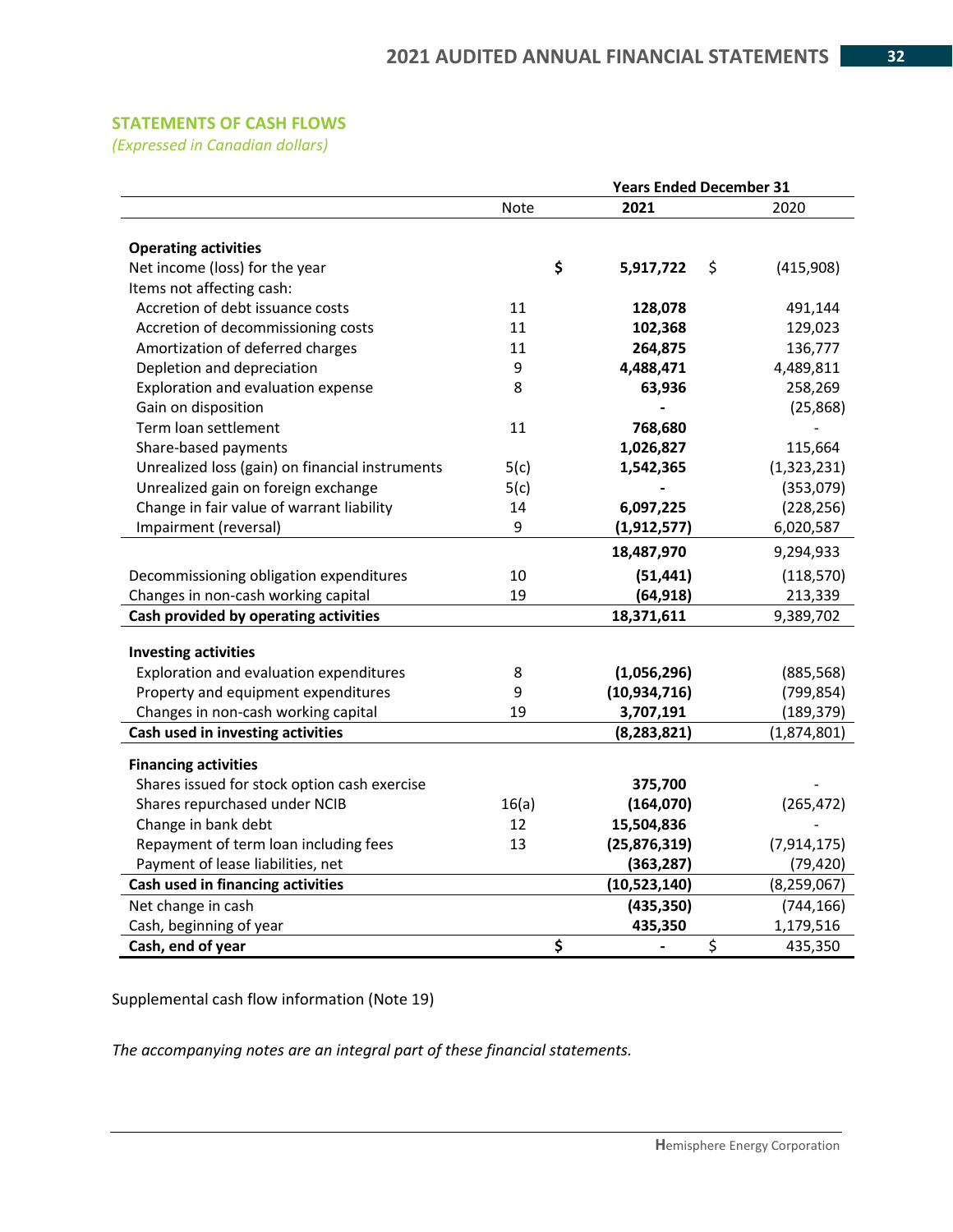#### **NOTES TO THE FINANCIAL STATEMENTS**

For the years ended December 31, 2021 and December 31, 2020 *(Expressed in Canadian dollars)*

#### **1. Nature and Continuance of Operations**

Hemisphere Energy Corporation (the "Company") was incorporated under the laws of British Columbia on March 6, 1978. The Company's principal business is the acquisition, exploration, development and production of petroleum and natural gas interests in Canada. It is a publicly traded company listed on the TSX Venture Exchange under the symbol "HME" and on the OTCQX Best Market under the symbol "HMENF." The Company's head office is located at Suite 501, 905 Pender Street West, Vancouver, British Columbia, Canada V6C 1L6. The Company has no subsidiaries.

#### **2. Basis of Presentation**

(a) Statement of compliance

These audited annual financial statements ("Financial Statements") have been prepared in accordance with International Financial Reporting Standards ("IFRS"), as issued by the International Accounting Standards Board ("IASB").

These Financial Statements were authorized for issuance by the Board of Directors on April 20, 2022.

(b) Basis of valuation

These Financial Statements have been prepared on a historical cost basis, except for financial instruments and share-based payments, which are stated at their fair values.

(c) Functional and presentation currency

These Financial Statements are presented in Canadian dollars, which is the Company's functional currency.

(d) Use of estimates and judgments

The preparation of these Financial Statements in conformity with IFRS requires management to make judgments, estimates and assumptions that may affect the application of accounting policies and the reported amounts of assets, liabilities, income and expenses. Actual results may materially differ from these estimates.

Estimates and their underlying assumptions are reviewed on an ongoing basis and are based on management's experience and other factors, including expectation of future events that are believed to be reasonable under the circumstances. Revisions to accounting estimates are recognized in the year in which the estimates are revised and in any future years affected. Reserve estimation including engineering data, geological and geophysical data, projected future rates of production, commodity pricing, operating costs and timing of future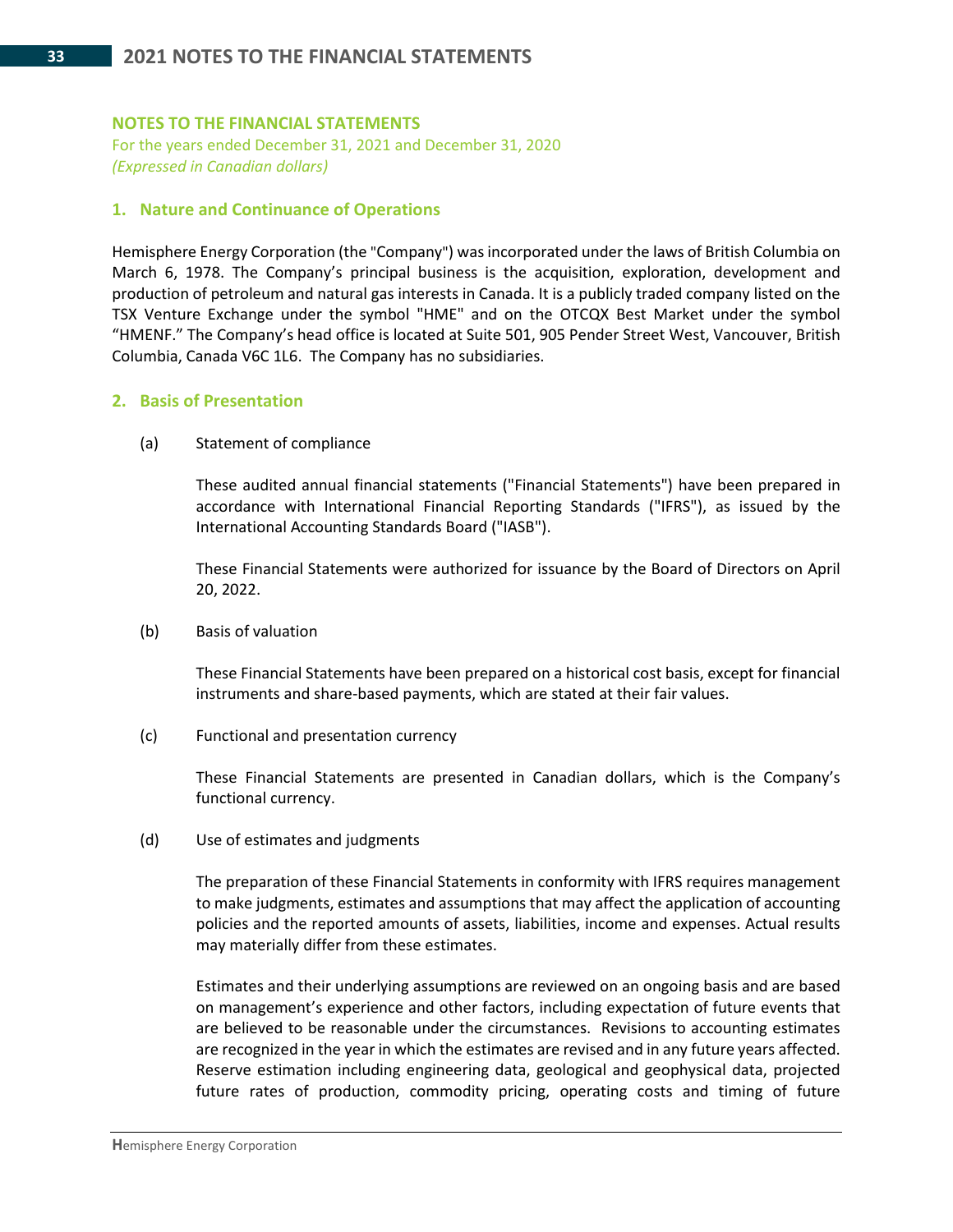expenditures, are subject to significant judgment and interpretation. These estimates are a critical part of many of the estimated amounts and calculations contained in the financial statements. These estimates are verified by third party professional engineers, who work with information provided by the Company to establish reserve determinations. These determinations are updated at least on an annual basis.

As part of its capital management process the Company prepares budgets and forecasts, which are used by management and the Board of Directors to direct and monitor the strategy and ongoing operations and liquidity of the Company. Budgets and forecasts are subject to significant judgment and estimates relating to activity levels, future cash flows and the timing thereof and other factors which may or may not be within the control of the Company. See further discussions relating to liquidity in Note 6.

Significant areas of estimation, uncertainty and critical judgments in applying accounting policies that have the most significant effect on the amount recognized in the financial statements include:

- (i) Impairment testing internal and external sources of information including petroleum and natural gas prices, expected production volumes, expected royalty rates and operating costs, anticipated recoverable quantities of proved and probable reserves and rates used to discount future cash flow estimates. Judgment is required to assess these factors when determining if the carrying amount of an asset is impaired, or in the case of previously impaired asset, whether the carrying amount of the asset has been restored.
- (ii) Depletion and depreciation oil and natural gas reserves, including future prices, costs and reserve base to use on calculation of depletion.
- (iii) Decommissioning obligations estimates relating to amounts, likelihood, timing, inflation and discount rates.
- (iv) Share-based payments expected life of the options, risk-free rate of return and stock price volatility
- (v) Financial instruments
	- i. The estimated fair values of the Company's financial derivative commodity contracts are subject to measurement uncertainty due to the estimation of future crude oil and natural gas commodity prices, foreign exchange rates and volatility.
	- ii. The estimated fair value of the warrant liability, which is considered a financial instrument, uses the Black & Scholes valuation model which is based on assumptions including volatility, risk-free interest rate and the expected term.
- (vi) Warrants and stock options

The estimated fair value of the warrants issued as part of the term loan and stock options issued under the Company's stock option plans were based on the Black-Scholes pricing model incorporating assumptions on volatility, risk-free interest rate, forfeiture rate and the expected term.

- (vii) Determinations of cash generating units ("CGUs") geographic location, commodity type, reservoir characteristics and lowest level of cash inflows.
- (viii) Determining the technical feasibility and commercial viability of exploration and evaluation assets.
- (ix) Business combinations estimates of the fair value of assets acquired and liabilities assumed which includes assessing the value of petroleum and natural gas properties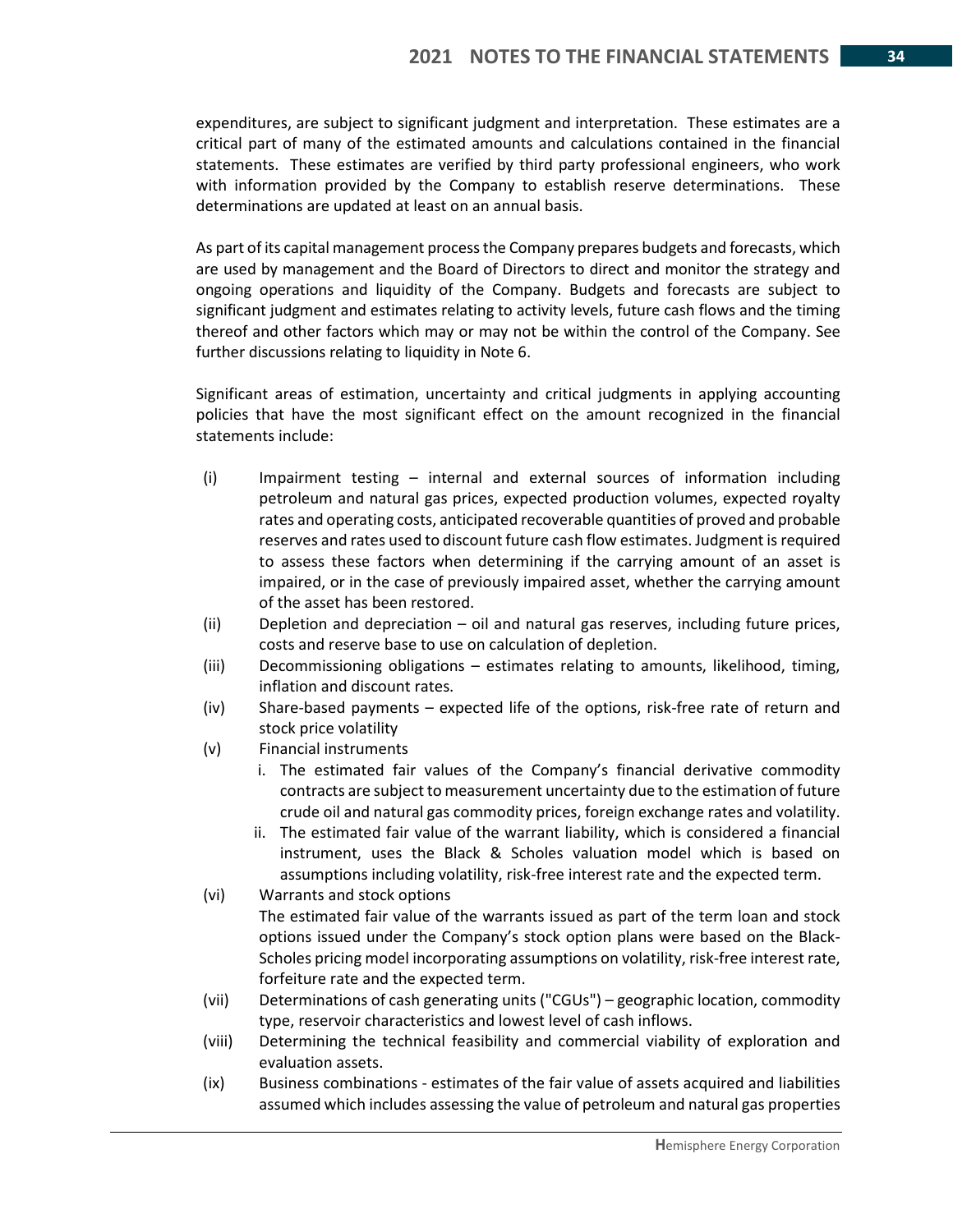based upon the estimation of recoverable quantities of Proved and Probable reserves being acquired

- (x) Provisions exercise of significant judgment and estimates of the outcome of future events.
- (e) COVID-19 Risk

Hemisphere's business, financial condition and results of operations could be materially and adversely affected by the outbreak of epidemics, pandemics and other public health crises in geographic areas in which it has operations, suppliers, customers or employees, including the global outbreak of COVID-19. The COVID-19 pandemic, given its severity, scale, duration and rapid evolution, and actions that may be taken by governmental authorities in response thereto, has resulted, and may continue to result in, among other things: increased volatility in financial markets and foreign currency exchange rates; disruptions to global supply chains; labour shortages; reductions in trade volumes; temporary operational restrictions and restrictions on gatherings greater than a certain number of individuals, shelter in place declarations and quarantine orders, business closures and travel bans; an overall slowdown in the global economy; political and economic instability; and civil unrest. In particular, the COVID-19 pandemic has resulted in, and may continue to result in, volatility in the demand for, and prices of, commodities that are closely linked to Hemisphere's financial performance, including oil and natural gas, and also increases the risk that storage for oil could reach capacity in certain geographic locations in which Hemisphere operates. A prolonged period of uncertain demand for, and prices of, these commodities, and any applicable storage constraints, has resulted in, and may continue to result in, the Company shutting-in production, which could adversely impact the Company's business, financial condition and results of operations.

The Company is also subject to risks relating to the health and safety of its personnel, as well as the potential for a slowdown or temporary suspension of its operations in locations impacted by an outbreak, increased labour and fuel costs and regulatory changes. Hemisphere has implemented health and safety measures at Hemisphere's facilities and offices to limit the risk of transmission of COVID-19. Additionally, Hemisphere follows posted health guidelines, as and when posted, to protect the health of its employees and decrease the potential impact of serious illness, including COVID-19, on its operations. However, should an employee of, or visitor to, any of Hemisphere's facilities or offices become infected with COVID-19, it could place Hemisphere's entire workforce at risk, which could result in the suspension of operations at one or more of Hemisphere's facilities. Such a suspension in operations could also be mandated by governmental authorities in response to the COVID-19 pandemic, and outbreaks of variant strains of the virus. This would negatively impact Hemisphere's production for a sustained period of time, which could adversely impact its business, financial condition and results of operations. In addition, the disruption and volatility in global capital markets that has resulted, and may continue to result, from the COVID-19 pandemic could increase the Company's cost of capital and adversely affect the Company's ability to access the capital markets on a timely basis, or at all.

The COVID-19 pandemic continues to evolve and the full impact on the Company's business, financial condition and results of operations, as well as the Company's future capital expenditures and other discretionary items, will depend on future developments, which are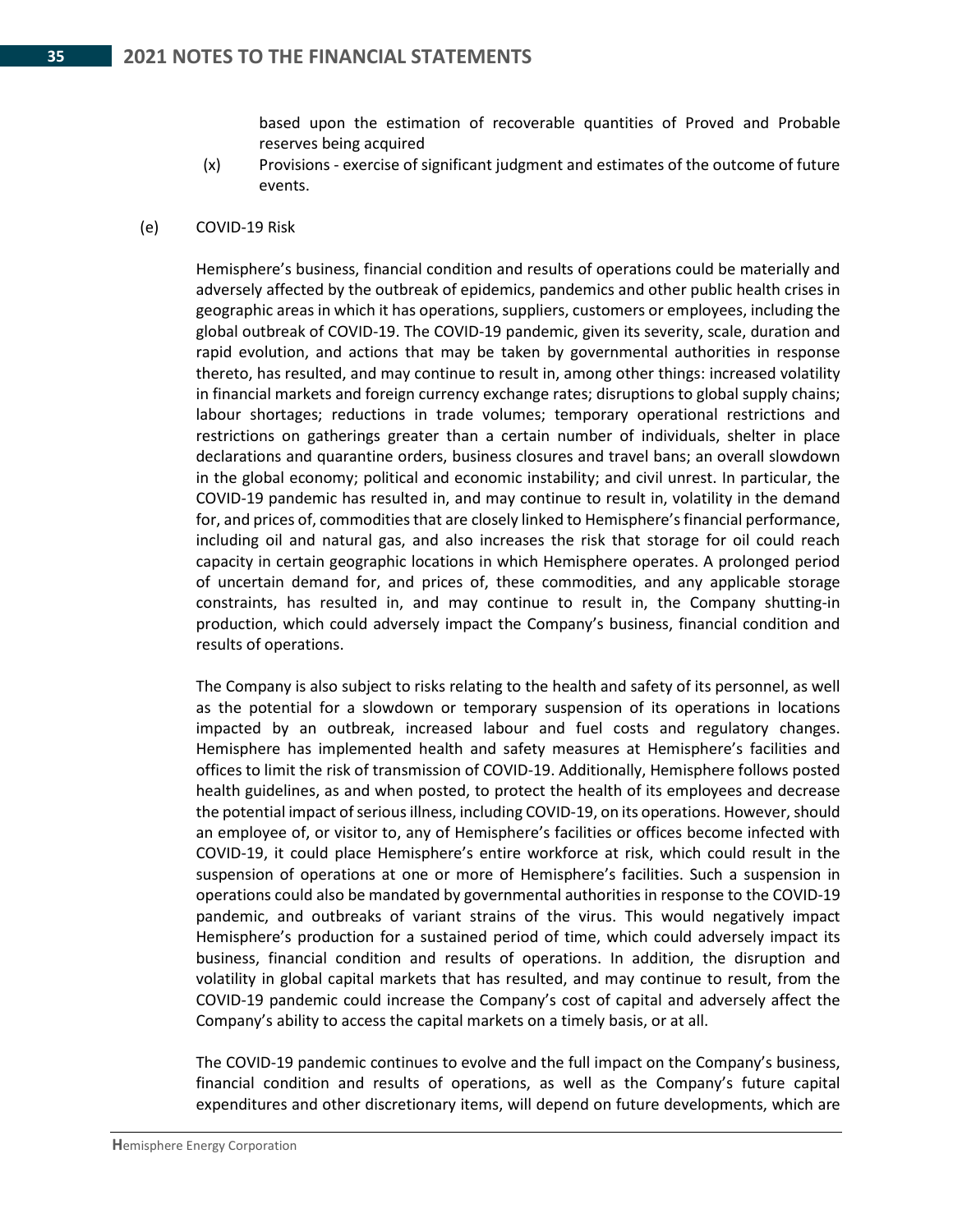highly uncertain and cannot be predicted with any degree of confidence, including: the geographic spread of the virus; the duration and extent of the pandemic, the spread of new variant strains of the virus, further actions that may be taken by governmental authorities, including in respect of social and travel restrictions and business disruptions; the severity of the disease; the effectiveness of actions taken to contain the virus and treat the disease, including access to effective vaccines, domestic and global vaccination rates; and the ability of business to resume regular operations.

To the extent that the COVID-19 pandemic continues to adversely affect Hemisphere's business, financial condition and results of operations, it may also have the effect of heightening many of the other risks described herein and in Hemisphere's Annual Information Form for the year ended December 31, 2021.

#### **3. Significant Accounting Policies**

(a) Revenue

Revenues from the sale of heavy oil, natural gas liquids and natural gas is recognized based on the consideration specified in contracts with customers. The Company recognizes revenue when it transfers control of the product to the customer, which is generally when legal title passes to the customer which is when it is physically transferred to the pipeline or other transportation method agreed upon and collection is reasonably assured. Any revenues from processing activities are recognized over time as processing occurs, and are generally billed monthly.

The Company evaluates its arrangements with third parties and partners to determine if the Company is acting as the principal or as an agent. The Company is considered the principal in a transaction when it has primary responsibility for the transaction. If the Company acts in the capacity of an agent rather than as a principal in a transaction, then the revenue is recognized on a net basis, only reflecting the fee, if any, realized by the Company from the transaction.

(b) Jointly owned assets

Some of the Company's petroleum and natural gas activities involve jointly owned assets and are conducted under joint operating agreements. Accordingly, the financial statements reflect the Company's proportionate share of joint assets, liabilities, revenues and expenses.

- (c) Property and equipment and exploration and evaluation assets
	- (i) Pre-exploration expenditures

Expenditures made by the Company before acquiring the legal right to explore in a specific area do not meet the definition of an asset and therefore are expensed as incurred.

(ii) Exploration and evaluation expenditures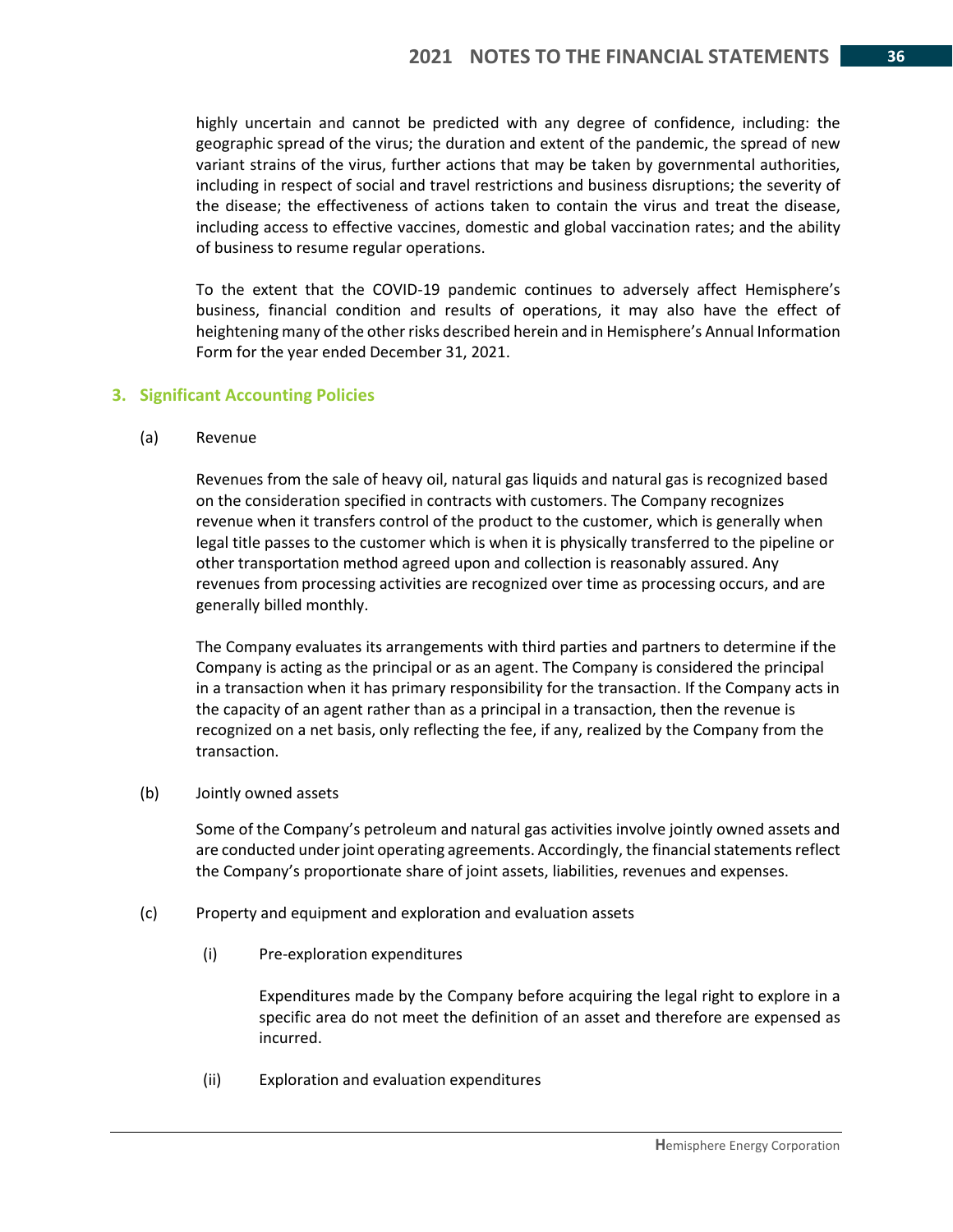Costs incurred once the legal right to explore has been acquired are capitalized as exploration and evaluation assets. These costs include, but are not limited to, exploration license expenditures, leasehold property acquisition costs, evaluation costs, drilling costs directly attributable to an identifiable well, and directly attributable general and administrative costs. These costs are accumulated in cost centers by property and are not subject to depletion until technical feasibility and commercial viability has been determined.

Exploration and evaluation assets are assessed for impairment at each reporting date when facts and circumstances suggest that the carrying amount exceeds the recoverable amount, and on transfer of assets from exploration and evaluation assets to property and equipment.

The technical feasibility and commercial viability are considered to be determinable when Proved and Probable reserves have been identified. A review of each exploration license or field is carried out quarterly to ascertain whether Proved and Probable reserves have been discovered. Upon determination of Proved and Probable reserves, exploration and evaluation assets attributable to those reserves are tested for impairment and reclassified from exploration and evaluation assets to petroleum and natural gas properties.

#### (iii) Property and equipment

Items of property and equipment, which include petroleum and natural gas development and production assets, are measured at cost less accumulated depletion and depreciation and impairment losses.

Gains and losses on disposal of an item of property and equipment, including petroleum and natural gas properties, are determined by comparing the proceeds from disposal with the carrying amount of property and equipment and are recognized in profit or loss.

#### (iv) Capitalization of costs

Costs incurred subsequent to the determination of technical feasibility and commercial viability and the costs of replacing parts of property and equipment are recognized as petroleum and natural gas properties only when they increase the future economic benefits embodied in the specific asset to which they relate. All other expenditures are recognized in profit or loss as incurred. Such capitalized petroleum and natural gas properties generally represent costs incurred in developing Proved and/or Probable reserves and bringing in or enhancing production from such reserves, and are accumulated on a field or geotechnical area basis. The carrying amount of any replaced or sold component is derecognized. The costs of the day-to-day servicing of property and equipment are recognized in profit or loss as incurred.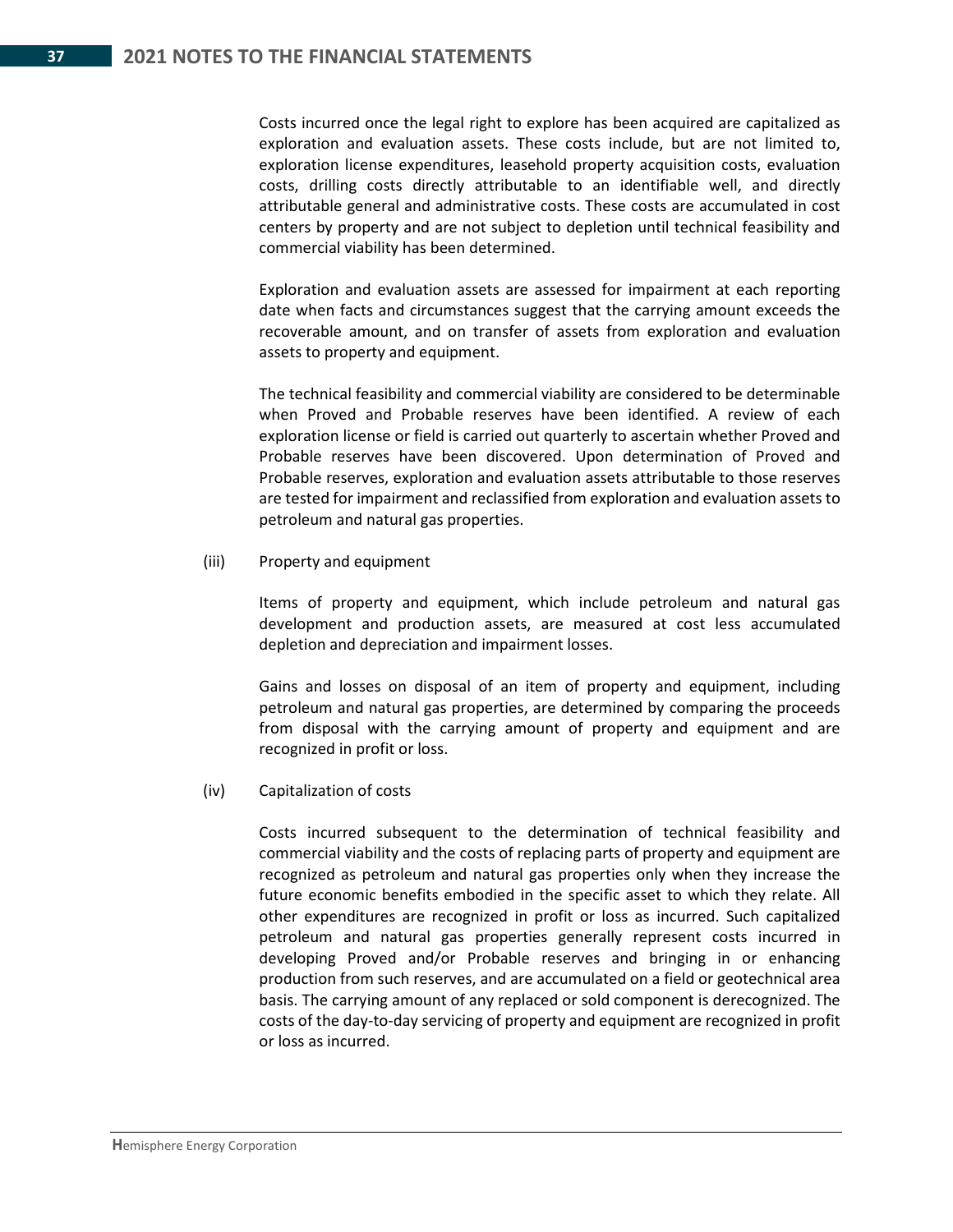#### (v) Depletion and depreciation

Depletion of petroleum and natural gas properties is determined using the unit-ofproduction method based on production volumes in relation to total estimated Proved and Probable reserves as determined annually by independent engineers and determined in accordance with National Instrument 51-101 – Standards of Disclosure for Oil and Gas Activities. Natural gas reserves and production are converted at the energy equivalent of six thousand cubic feet to one barrel of oil. The calculation of depletion and depreciation is based on total capitalized costs plus estimated future development costs of Proved and Probable non-producing and undeveloped reserves.

Proved and probable reserves are estimated using independent reserve engineer reports and represent the estimated quantities of crude oil, natural gas and natural gas liquids, which geological, geophysical and engineering data demonstrate with a specified degree of certainty to be recoverable in future years from known reservoirs and which are considered commercially producible. There should be a 50 percent statistical probability that the actual quantity of recoverable reserves will be more than the amount estimated as Proved and Probable and a 50 percent statistical probability that it will be less. The equivalent statistical probabilities for the proved component of Proved and Probable reserves are 90 percent and 10 percent, respectively.

Such reserves may be considered commercially viable if management has the intention of developing and producing them. Such intention is based upon:

- A reasonable assessment of the future economics of such production;
- A reasonable expectation that there is a market for all or substantially all the expected oil and natural gas production; and
- Evidence that the necessary production, transmission and transportation facilities are available or can be made available.

Reserves may only be considered Proved if supported by either actual production or conclusive formation tests. The area of reservoir considered Proved includes (a) that portion delineated by drilling and defined by as-oil and/or oil-water contacts, if any, or both, and (b) the immediately adjoining portions not yet drilled, but which can be reasonably judged as economically productive on the basis of available geophysical, geological and engineering data. In the absence of information on fluid contacts, the lowest known structural occurrence of oil and natural gas controls the lower Proved limit of the reservoir.

Reserves that can be produced economically through application of improved recovery techniques such as fluid injection are only included in the Proved classification when successful testing by a pilot project, the operation of an installed program in the reservoir or other reasonable evidence (such as, experience of the dame techniques on similar reservoirs or reservoir simulation studies) provides support for the engineering analysis on which the project or program was based.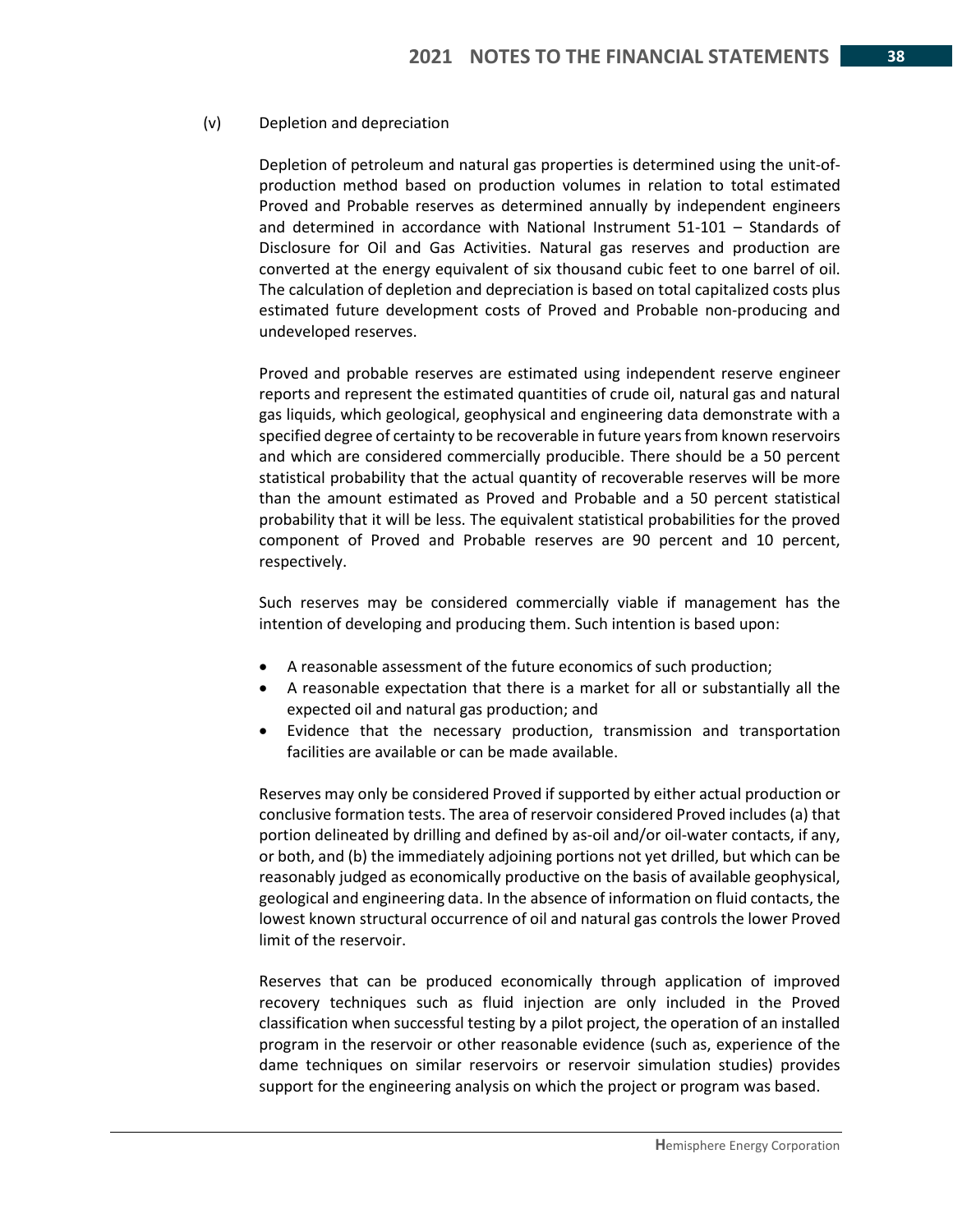Depreciation of other equipment is provided for on a 20-30% declining balance basis. Depreciation methods, useful lives and residual values are reviewed at each reporting date.

(vi) Impairment

Exploration and evaluation assets are grouped together with the Company's CGUs when they are assessed for impairment, both at the time of any triggering facts and circumstances as well as upon their eventual reclassification to developed and producing assets (petroleum and natural gas properties).

Exploration and evaluation assets are assessed for impairment when they are reclassified to developing and producing assets, as part of the petroleum and natural gas properties, and also if facts and circumstances suggest that the carrying amount exceeds the recoverable amount.

For developed and producing assets, an impairment is recorded when the recoverable amount of a CGU is less than the respective carrying amount. Recoverable amount is the higher of its fair value less cost to sell and value in use. Fair value is the price that would be received from selling an asset in an orderly transaction between market participants. Fair value less costs to sell can be determined by using observable market information or by using discounted future net cash flows of Proved and Probable reserves using forecasted prices and costs. Value in use is determined by estimating the present value of the future net cash flows expected to be derived from the continued use of the asset or CGU.

Judgment is required to assess when indicators of impairment or reversals exist and whether calculation of the recoverable amount of an asset is necessary. Management considers internal and external sources of information including petroleum and natural gas prices, expected production volumes, anticipated recoverable quantities of proved and probable reserves and rates used to discount future cash flow estimates. Judgment is required to assess these factors when determining if the carrying amount of an asset is impaired, or in the case of previously impaired asset, whether the carrying amount of the asset has been restored.

An impairment loss is recognized if the carrying amount of an asset or its CGU exceeds its estimated recoverable amount. A CGU's recoverable amount is the higher of its fair value less costs to sell and its value in use. Impairment losses are recognized in profit or loss.

Impairment losses recognized in prior years are assessed at each reporting date for any indications that the loss has decreased or no longer exists. An impairment loss is reversed if there has been a change in the estimates used to determine the recoverable amount. An impairment loss is reversed only to the extent that the asset's carrying amount does not exceed the carrying amount that would have been determined, net of depletion and depreciation, if no impairment loss had been recognized.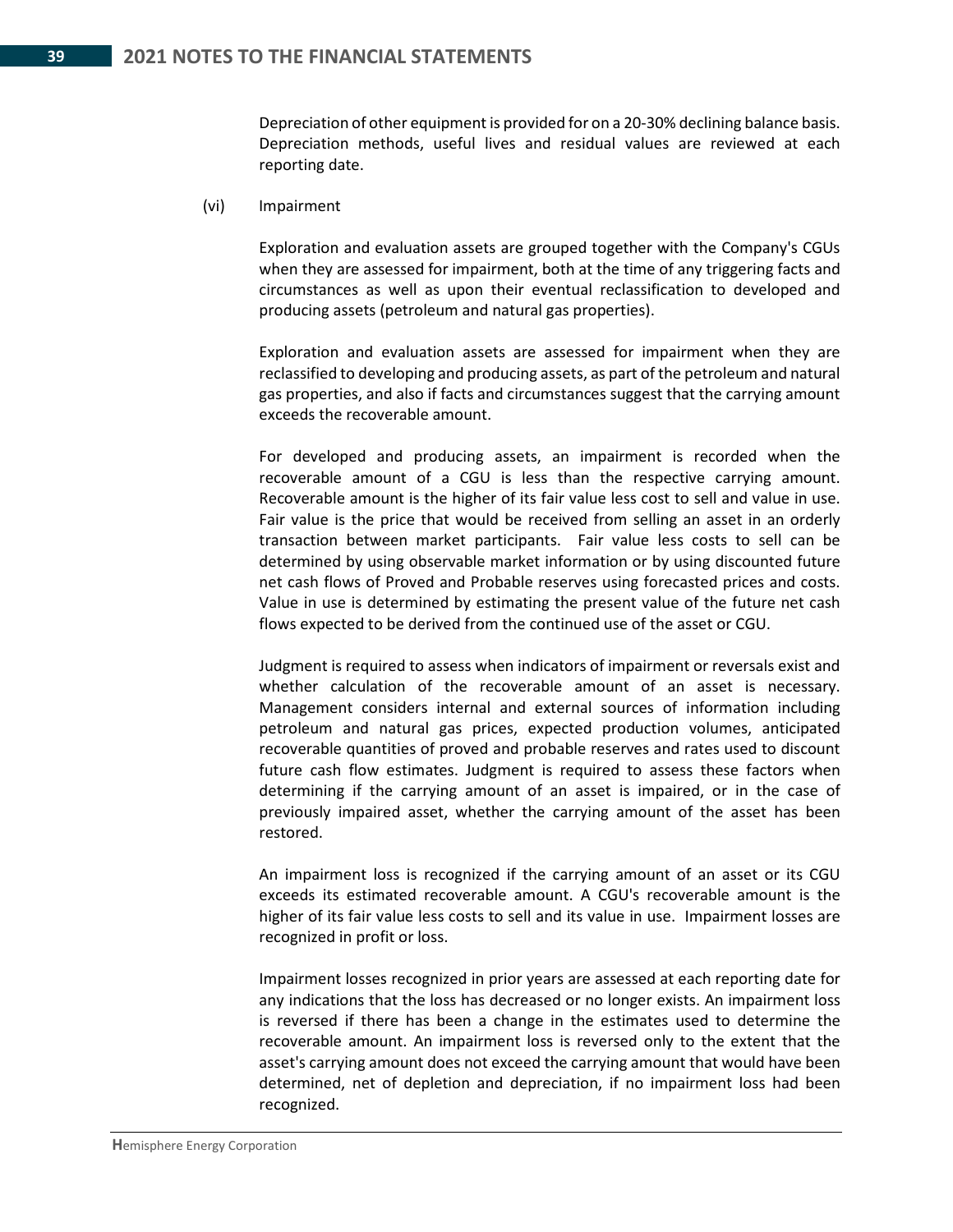#### (d) Decommissioning obligations

Decommissioning obligations are measured at the present value of management's best estimate of expenditures required to settle the present obligation at the reporting date. Subsequent to the initial measurement, the obligation is adjusted at the end of each period to reflect the passage of time and changes in the estimated future cash flows underlying the obligation. The increase in the provision due to the passage of time is included as finance expense whereas increases/decreases due to changes in the estimated future cash flows are capitalized. Actual costs incurred upon settlement of the decommissioning obligations are charged against the provision.

(e) Share-based payments

The Company has a stock option plan that is described in Note 16(b). Share-based payments to officers, directors, employees and consultants are measured at the fair value of the instruments issued and are amortized over the vesting periods. The offset to the recorded cost is to Company's contributed surplus.

Consideration received on the exercise of stock options is recorded as share capital and the related contributed surplus is transferred to share capital. Charges for options that are forfeited before vesting are reversed from contributed surplus.

#### (f) Share Capital

Incremental costs directly attributable to the issue of common shares are recognized as a deduction from equity, net of any tax effects.

#### (g) Flow-through shares and units

The Company, from time to time, may issue flow-through common shares to finance a portion of its petroleum and natural gas exploration activities. Canadian income tax law permits the Company to renounce to the flow-through shareholders the income tax attributes of certain petroleum and natural gas exploration and evaluation costs financed by such shares. A liability is recognized for any premium on the flow-through shares in excess of a regular common share and is subsequently reversed as the Company incurs the qualifying designated Canadian exploration or development expenses.

#### (h) Income taxes

Income tax expense comprises current and deferred tax. Income tax expense is recognized in profit or loss, except to the extent that it relates to items recognized directly in equity, in which case it is recognized in equity.

Current income tax expense is the expected tax payable on the taxable income for the year, using tax rates enacted or substantively enacted at the reporting date, and any adjustment to tax payable in respect of previous years.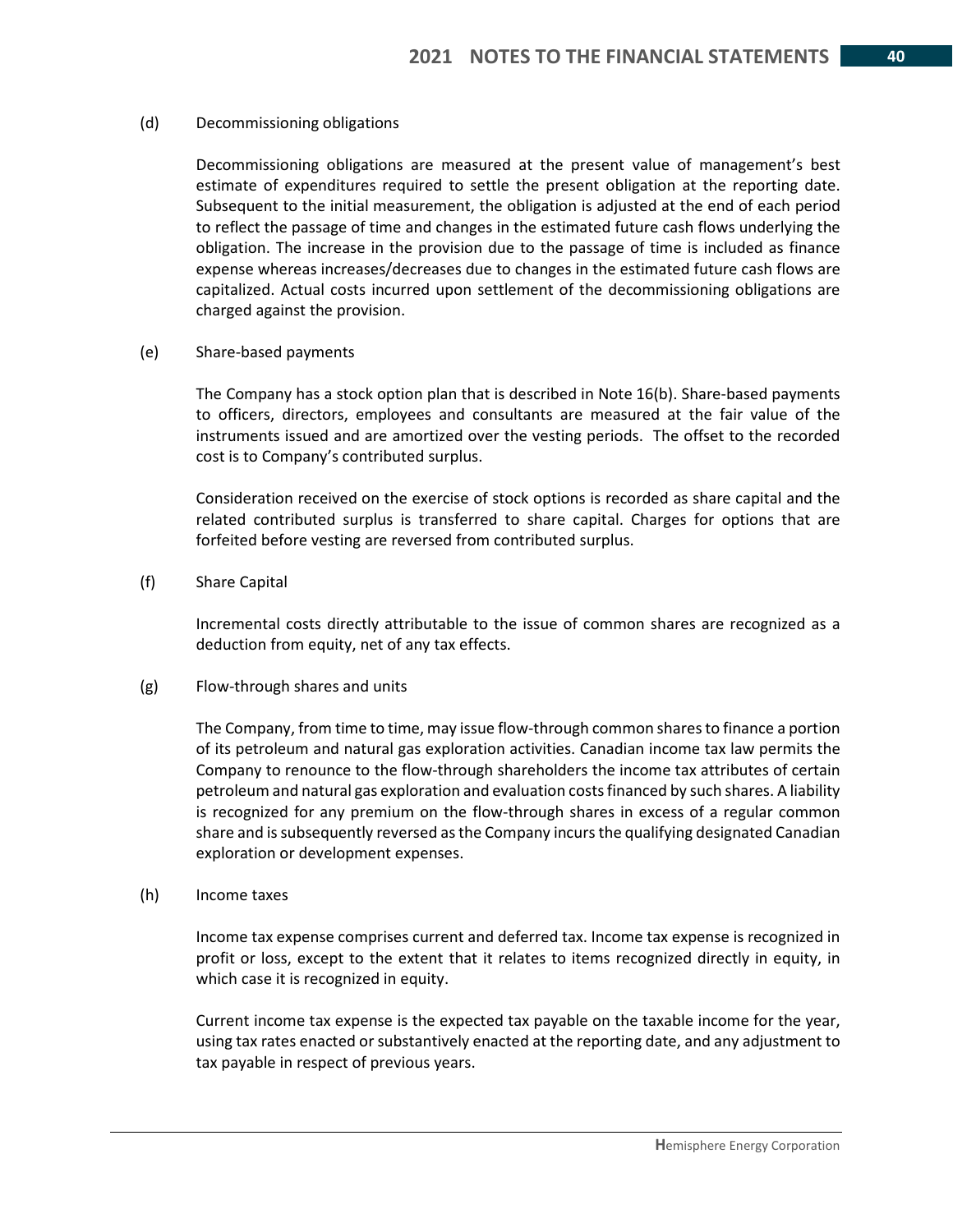Deferred income tax is recognized using the balance sheet liability method, providing for temporary differences between the carrying amounts of assets and liabilities for financial reporting purposes and the amounts used for taxation purposes. Deferred income tax is measured at the tax rates that are expected to be applied to temporary differences when they reverse, based on the laws that have been enacted or substantively enacted by the reporting date. Deferred income tax assets and liabilities are offset if there is a legally enforceable right to offset and they relate to income taxes levied by the same tax authority on the same taxable entity, or on different tax entities, but they intend to settle current tax liabilities and assets on a net basis or their tax assets and liabilities will be realized simultaneously.

A deferred tax asset is recognized to the extent that it is probable that future taxable profits will be available against which the temporary difference can be utilized. Deferred income tax assets are reviewed at each reporting date and are reduced to the extent that it is no longer probable that the related tax benefit will be realized.

#### (i) Per share amounts

Basic per share amounts are calculated by dividing the income or loss attributable to common shareholders of the Company by the weighted-average number of common shares outstanding during the period. Diluted income or loss per share is determined by dividing the income or loss attributable to common shareholders by the weighted-average number of shares outstanding adjusted for the effects of dilutive instruments such as options and warrants.

The Company uses the treasury stock method to compute the dilutive effect of stock options and warrants. Under this method, the dilutive effect on earnings per share is calculated presuming the exercise of outstanding stock options and warrants. It assumes that proceeds received from the exercise of stock options and warrants would be used to repurchase common shares at the average market price during the year. However, the calculation of diluted loss per share excludes the effects of various conversions and exercise of options and warrants that would be anti-dilutive.

#### (j) Finance expense

Finance expense comprises interest expense on borrowings and lease liabilities, accretion of the discount on decommissioning obligations and debt issue cost, amortization of deferred charges and change in fair value of the warrant liability, loan settlement costs, other finance expenses and impairment losses recognized on financial assets. Borrowing costs and interest income are recognized in earnings or loss using the effective interest method.

#### (k) Leases

The Company recognizes a right-of-use asset and a lease liability at the lease commencement date. The right-of-use asset is initially measured at cost, which comprises the initial amount of the lease liability adjusted for any lease payments made at or before the commencement date, plus any initial direct costs incurred, less any incentives received. The right-of-use asset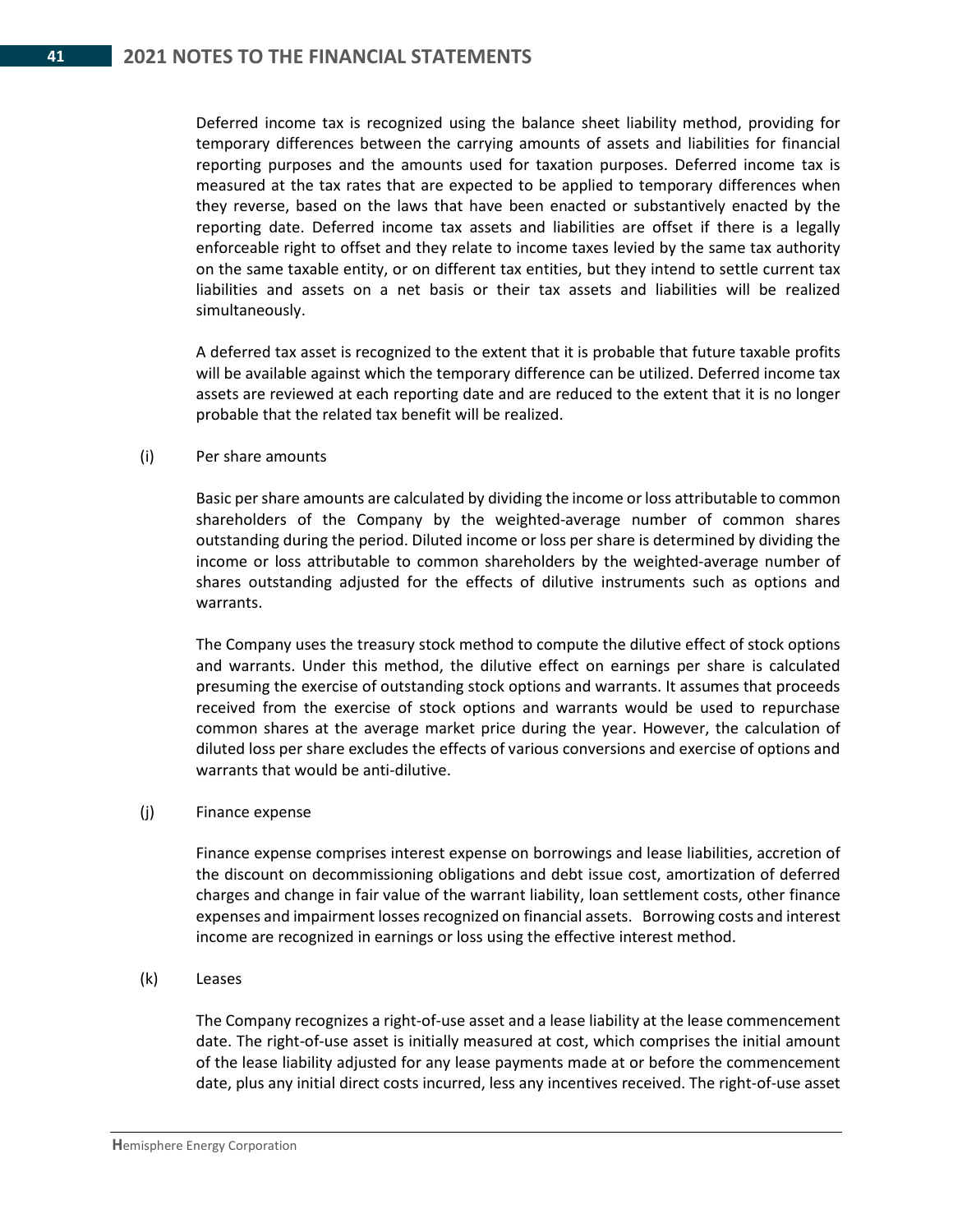is subsequently depreciated on a straight-line basis over the lease term. The carrying amount is reviewed for impairment at each reporting period.

The lease liability is initially measured at the present value of future lease payments, discounted using the interest rate implicit in the lease, if applicable, or the Company's incremental borrowing rate. The lease liability is subsequently measured at amortized cost using the effective interest method. It is remeasured if the Company changes its assessment of whether it will exercise a purchase, extension, or termination option with a corresponding adjustment to the carrying amount of the right-of-use asset.

Lease payments are allocated between the lease liability and finance charges. Cash outflows for repayment of the principal portion of the lease liability is classified as cash flows provided by financing activities. The interest portion of the lease payments is classified as cash flows provided by operating activities.

The Company does not recognize assets and lease liabilities for short-term leases with a term of twelve months or less, and leases of low value assets. The lease payments associated with these leases are recognized as an expense in the Statement of Income and Comprehensive Income over the lease term.

(l) Changes in accounting policies

There are no new accounting standards for the period. Voluntary changes in accounting policy are made only if they result in financial statements which provide more reliable and relevant information. Accounting policy changes are applied retrospectively unless it is impractical to determine the period or cumulative impact of the change. Corrections of prior period errors are applied retrospectively and changes in accounting estimates are applied prospectively by including these changes in earnings. When the Company has not applied a new primary source of IFRS that has been issued, but is not effective, the Company will disclose the fact along with information relevant to assessing the possible impact that application of the new primary source of IFRS will have on the financial statements in the period of initial application.

- (m) Future accounting pronouncements
	- i) On January 23, 2020, the IASB announced an amendment to IAS 1 "Presentation of financial statements" re: classification of liabilities as current or non-current which is effective for annual periods beginning on or after January 1, 2023. The amendment clarifies that the classification of liabilities as current or non-current should be based on rights that are in existence at the end of the reporting period.

The Company does not plan to early adopt any amendments issued but not yet effective.

ii) Emissions, carbon and other regulations impacting climate and climate-related matters are constantly evolving. With respect to environmental, social and governance ("ESG") and climate reporting, the International Sustainability Standards Board has issued an exposure draft of IFRS Sustainability Disclosure Standards with the aim to develop sustainability disclosure standards that are globally consistent,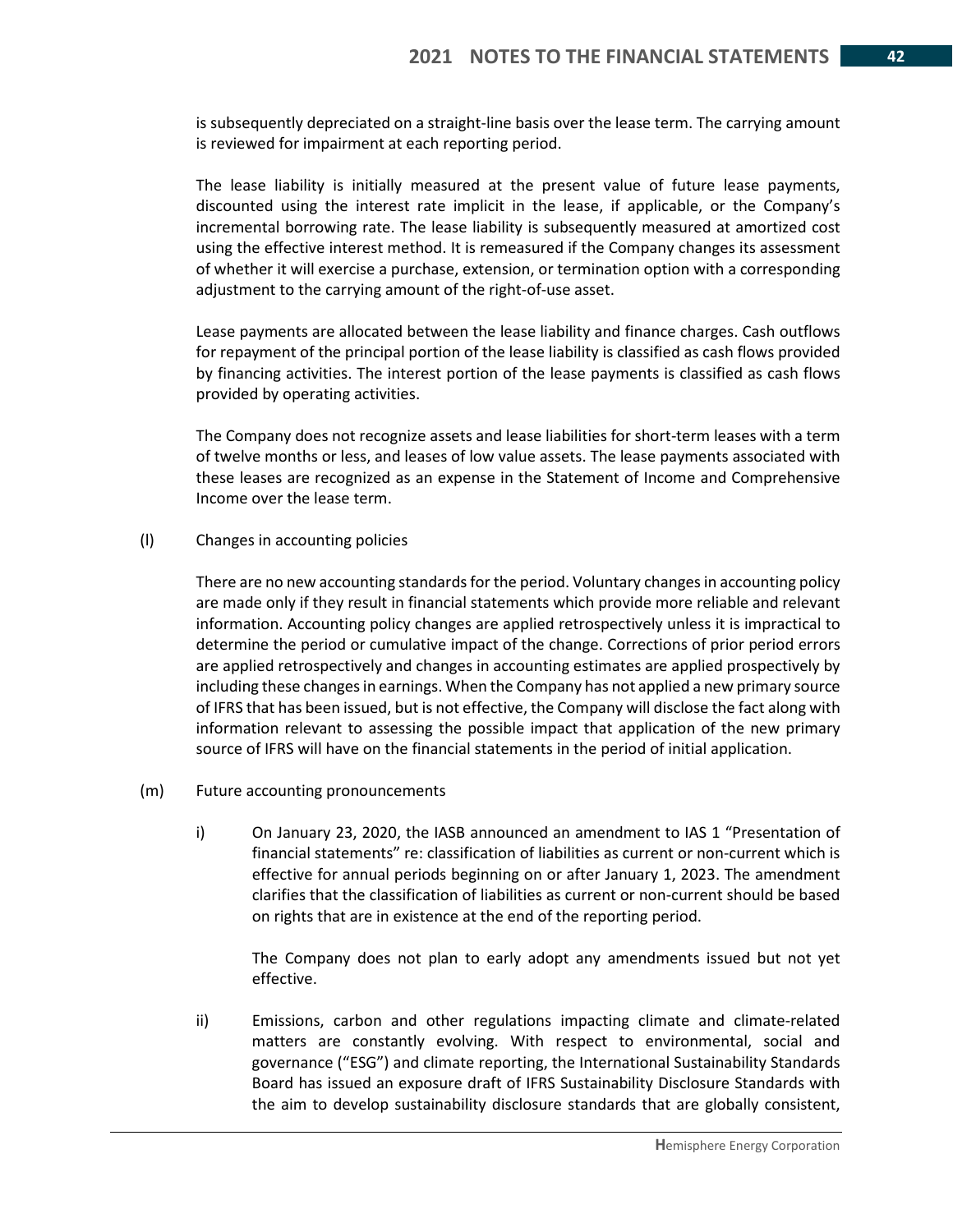comparable and reliable. In addition, the Canadian Securities Administrators have issued a proposed National Instrument 51-107 - Disclosure of Climate-related Matters. The effect and cost to comply with these standards, and others that may be developed or evolve over time, has not yet been determined.

#### **4. Financial Instruments**

Fair value estimates of financial instruments are made at a specific point in time, based on relevant information about financial markets and specific financial instruments. As these estimates are subjective in nature, involving uncertainties and matters of significant judgment, changes in assumptions can significantly affect estimated fair values. At December 31, 2021, the Company's financial instruments include cash and cash equivalents, accounts receivable, reclamation deposits, term loan, warrant liability and accounts payable and accrued liabilities.

The fair values of cash and cash equivalents, accounts receivable, reclamation deposits and accounts payable and accrued liabilities approximate their carrying values due to the short-term maturity of these financial instruments. Bank debt bears a floating rate of interest and margins charged by the lender are indicative of the current credit spreads and therefore carrying value approximates fair value. The fair value of the warrant liability was determined utilizing a Black & Scholes pricing model as described in Note 14.

a) Fair value hierarchy

Fair value measurements of financial instruments are required to be classified using a fair value hierarchy that reflects the significance of inputs in making the measurements. The levels of the fair value hierarchy are defined as follows:

Level 1 - Quoted prices (unadjusted) in active markets for identical assets or liabilities.

Level 2 - Inputs other than quoted prices included within Level 1 that are observable for the asset or liability, either directly or indirectly.

Level 3 - Inputs for the asset or liability that are not based on observable market data.

b) Non-derivative financial instruments

#### *Financial assets*

At initial recognition, financial assets are classified into four main categories: loans and receivables; held-to-maturity investments; available for sale financial assets; or financial assets at fair value through profit or loss. All financial assets are recognized initially at fair value, normally being the transaction price, plus any directly attributable transaction costs. Transaction costs for instruments at fair value through profit or loss are recognized immediately in earnings.

The subsequent measurement of financial assets depends on their classification.

Loans, receivables and held-to-maturity investments are subsequently measured at amortized cost using the effective interest method, less any impairment losses. Gains and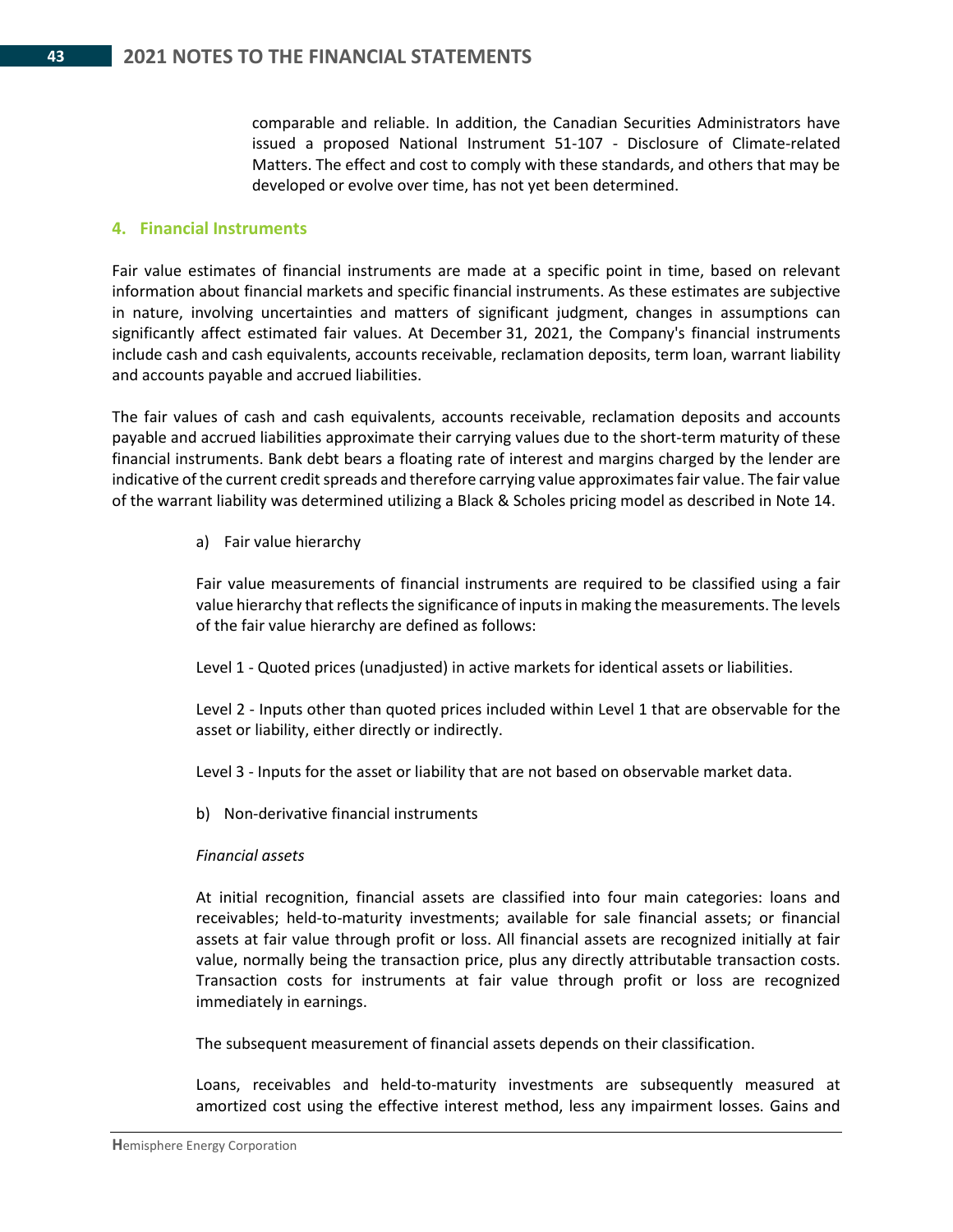losses are recognized in earnings when the asset is derecognized or impaired, as well as through the amortization process.

Available-for-sale financial assets are subsequently measured at fair value, with changes in fair value recognized directly in other comprehensive income until the asset is derecognized or determined to be impaired, at which time the cumulative change in fair value previously reported in other comprehensive income is recognized in earnings.

Financial assets at fair value through profit or loss are subsequently measured at fair value, with changes in those fair values recognized in earnings.

Financial assets are derecognized when the contractual rights to the cash flows expire, or when substantially all the risks and rewards of ownership of the financial asset are transferred to a third party.

Financial assets and liabilities are shown separately in the statement of financial position unless the Company has a legal right to offset the amounts and intends to either settle on a net basis or to realize the asset and settle the liability simultaneously, in which case they are presented on a net basis.

#### *Impairment of financial assets*

A financial asset that is not carried at fair value through profit or loss is assessed at each reporting date to determine whether there is any objective evidence that it is impaired. A financial asset is considered to be impaired if objective evidence indicates that a loss event has occurred after initial recognition and has had a negative effect on the estimated future cash flows of that asset that can be estimated reliably.

An impairment loss in respect of a financial asset measured at amortized cost is calculated as the difference between its carrying amount and the present value of the estimated future cash flows discounted at the asset's original effective interest rate.

The Company considers evidence of impairment for receivables at both a specific asset and collective level. All individually significant financial assets are tested for impairment on an individual basis. All individually significant receivables found not to be specifically impaired are then collectively assessed for any impairment that has been incurred but not yet identified. The remaining financial assets are assessed collectively for impairment in groups that share similar credit risk characteristics.

In assessing collective impairment, the Company uses historical trends of the probability of default, timing of recoveries and the amount of loss incurred, adjusted for management's judgment as to whether current economic and credit conditions are such that the actual losses are likely to be greater or less than suggested by historical trends.

All impairment losses are recognized in earnings.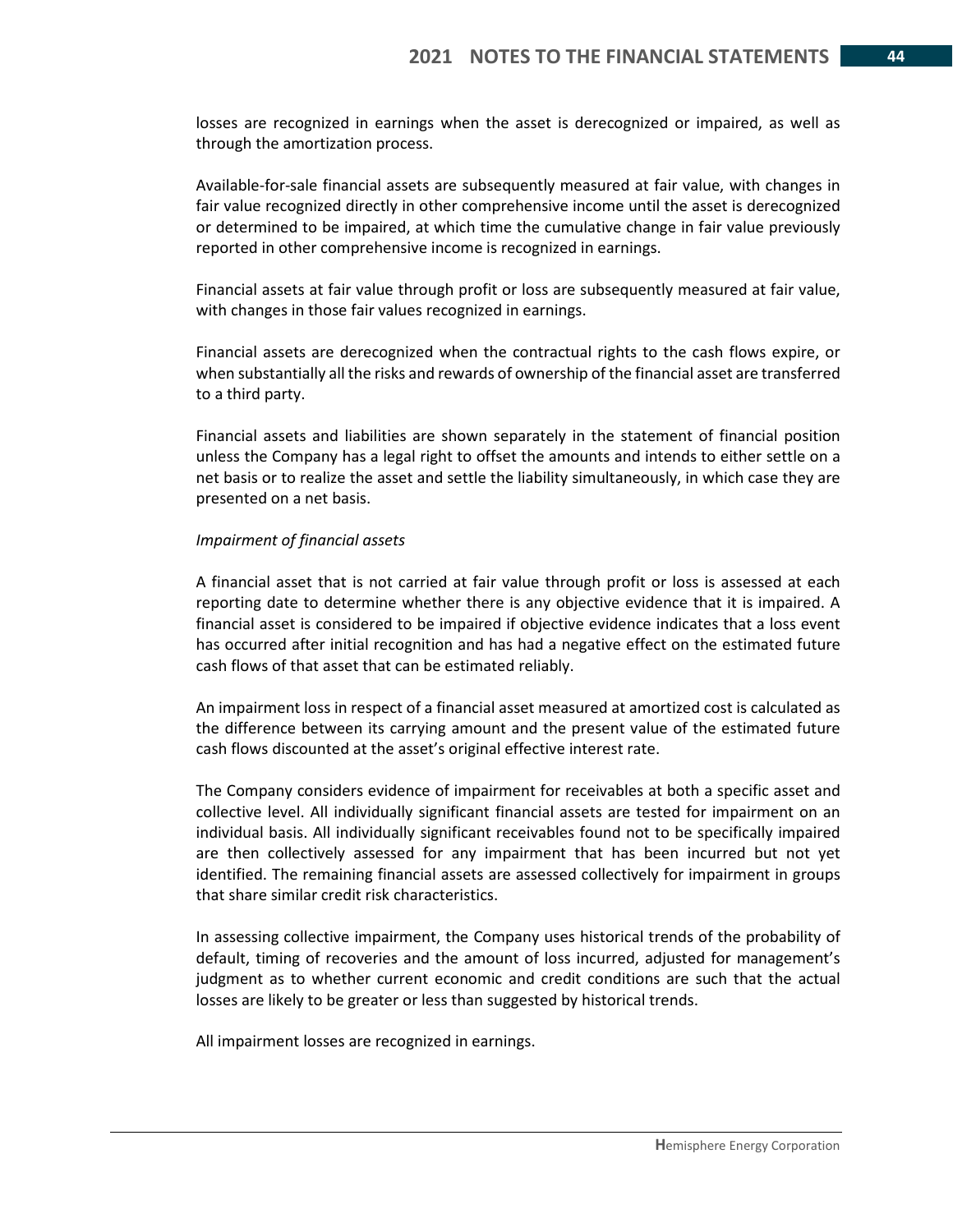An impairment loss is reversed if the reversal can be related objectively to an event occurring after the impairment loss was recognized. For financial assets measured at amortized cost, the reversal is recognized in earnings.

#### *Financial liabilities*

At initial recognition, financial liabilities are classified as either financial liabilities at fair value through profit or loss, or other financial liabilities. All financial liabilities are recognized initially at fair value, normally being the transaction price less any directly attributable transaction costs. Transaction costs for instruments at fair value through profit or loss are recognized immediately in earnings.

The subsequent measurement of financial liabilities depends on their classification.

Financial liabilities at fair value through profit or loss are subsequently measured at fair value, with changes in those fair values recognized in earnings. The estimated fair value of the warrant liability, which is considered a financial instrument, uses the Black & Scholes valuation model which is based on assumptions including volatility, risk-free interest rate and the expected term.

Other financial liabilities are subsequently measured at amortized cost using the effective interest method.

Financial liabilities are derecognized when the contractual obligation expires, is discharged, or cancelled. Gains and losses arising on the repurchase, settlement or cancellation of liabilities are recognized in earnings.

c) Financial derivative instruments

The Company may use financial derivative contracts in order to manage the exposure to market risks from fluctuations in commodity prices and foreign exchange. These instruments are not used for trading or speculative purposes.

The Company has not designated its financial derivative contracts as effective accounting hedges, and thus has not applied hedge accounting, even though the Company considers all derivative contracts to be economic hedges. As a result, all financial derivative contracts are classified as fair value through profit or loss and are recognized at fair value. Transaction costs are recognized in earnings when incurred.

Physical delivery contracts are entered into for the purpose of delivery of oil in accordance with the Company's expected sale requirements, and therefore are not recorded in the statement of financial position. These contracts are recorded in revenue on their settlement dates.

Embedded derivatives are separated from the host contract and accounted for separately if the economic characteristics and risks of the host contract and the embedded derivative are not closely related, a separate instrument with the same terms as the embedded derivative would meet the definition of a derivative, and the combined instrument is not measured at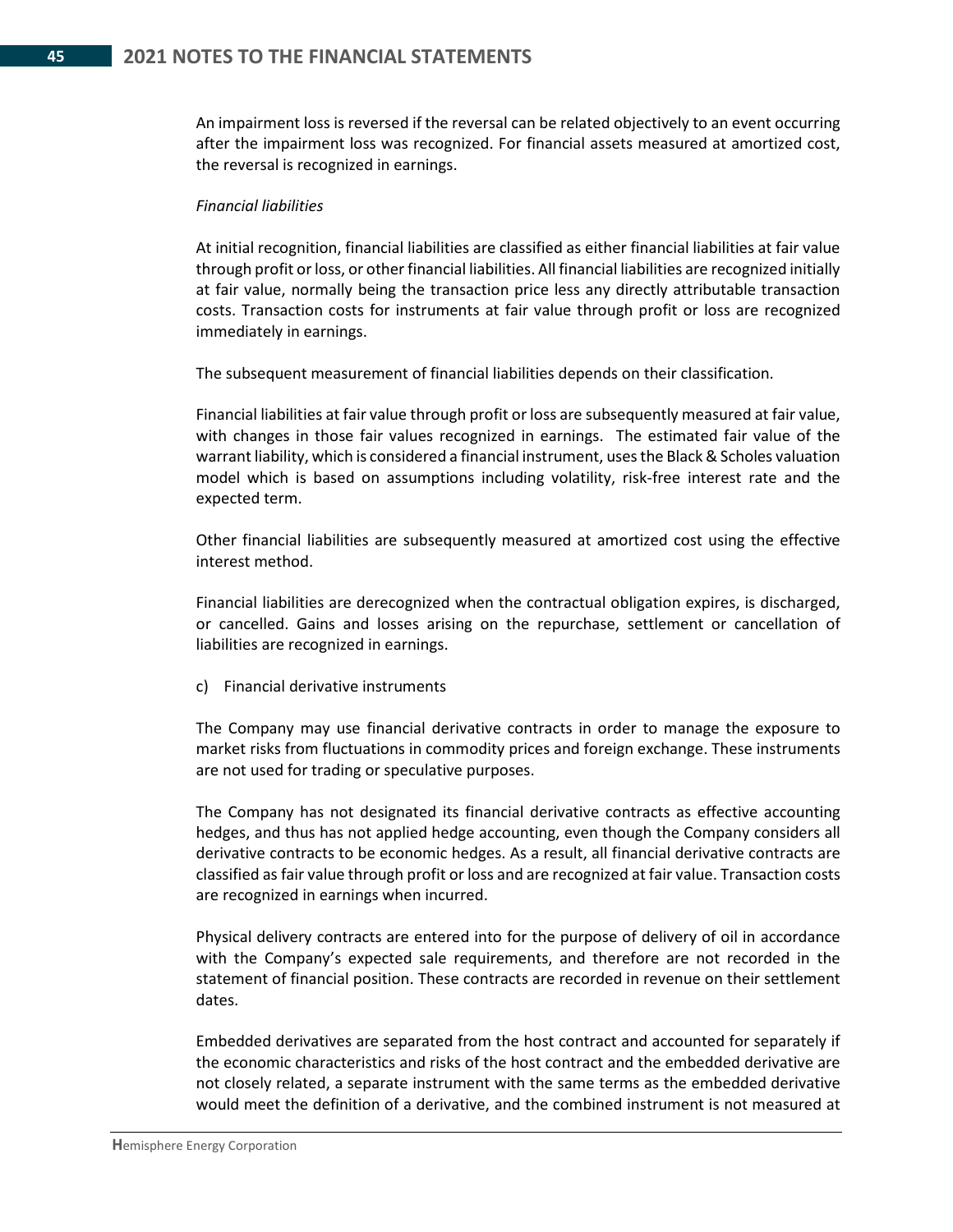fair value through profit or loss. Changes in the fair value of separable embedded derivatives are recognized in earnings.

#### **5. Financial Risk Management**

The Company's activities expose it to a variety of financial risks that arise as a result of its exploration, development, production and financing activities such as credit risk, liquidity risk and market risk. This note presents information about the Company's exposure to each of these risks. Management sets controls to manage such risks and monitors them on an ongoing basis pertaining to market conditions and the Company's activities.

#### (a) Credit risk

Credit risk is the risk of financial loss to the Company if a customer or counterparty to a financial instrument fails to meet its payment obligations. This risk arises principally from the Company's receivables from joint operators and oil and natural gas marketers, and reclamation deposits. The credit risk associated with reclamation deposits is minimized substantially by ensuring this financial asset is placed with major financial institutions with strong investment-grade ratings by a primary ratings agency. The credit risk associated with accounts receivable is mitigated as the Company monitors monthly balances to limit the risk associated with collections. The Company does not anticipate any default. There are no balances over 90 days past due or impaired.

The maximum exposure to credit risk is as follows:

|                                 |    | December 31, 2021 | December 31, 2020 |
|---------------------------------|----|-------------------|-------------------|
| Accounts receivable             |    |                   |                   |
| Marketing receivables           | s. | 3,982,461         | 1,767,578         |
| Trade receivables               |    | 202,146           | 159,776           |
| Receivables from joint ventures |    | 36,102            | 5,309             |
| <b>Reclamation deposits</b>     |    | 115.535           | 115.535           |
|                                 |    | 4,336,244         | 2,048,198         |

The Company sells the majority of its heavy crude oil production through two marketers and, therefore, is subject to concentration risk which is mitigated by management's policies and practices related to credit risk, as discussed above. The Company's key marketers are global companies with solid reputations, which the Company considers low risk of a collection concern.

#### (b) Liquidity risk

Liquidity risk is the risk that the Company will not be able to meet its financial obligations as they become due. The Company's approach to managing liquidity risk is to ensure, as far as possible, that it will have sufficient liquidity to meet its liabilities when they become due, under both normal and stressed conditions, without incurring unacceptable losses or risking damage to the Company.

The Company also prepares annual capital expenditure budgets, which are regularly monitored and updated as considered necessary. Further, the Company utilizes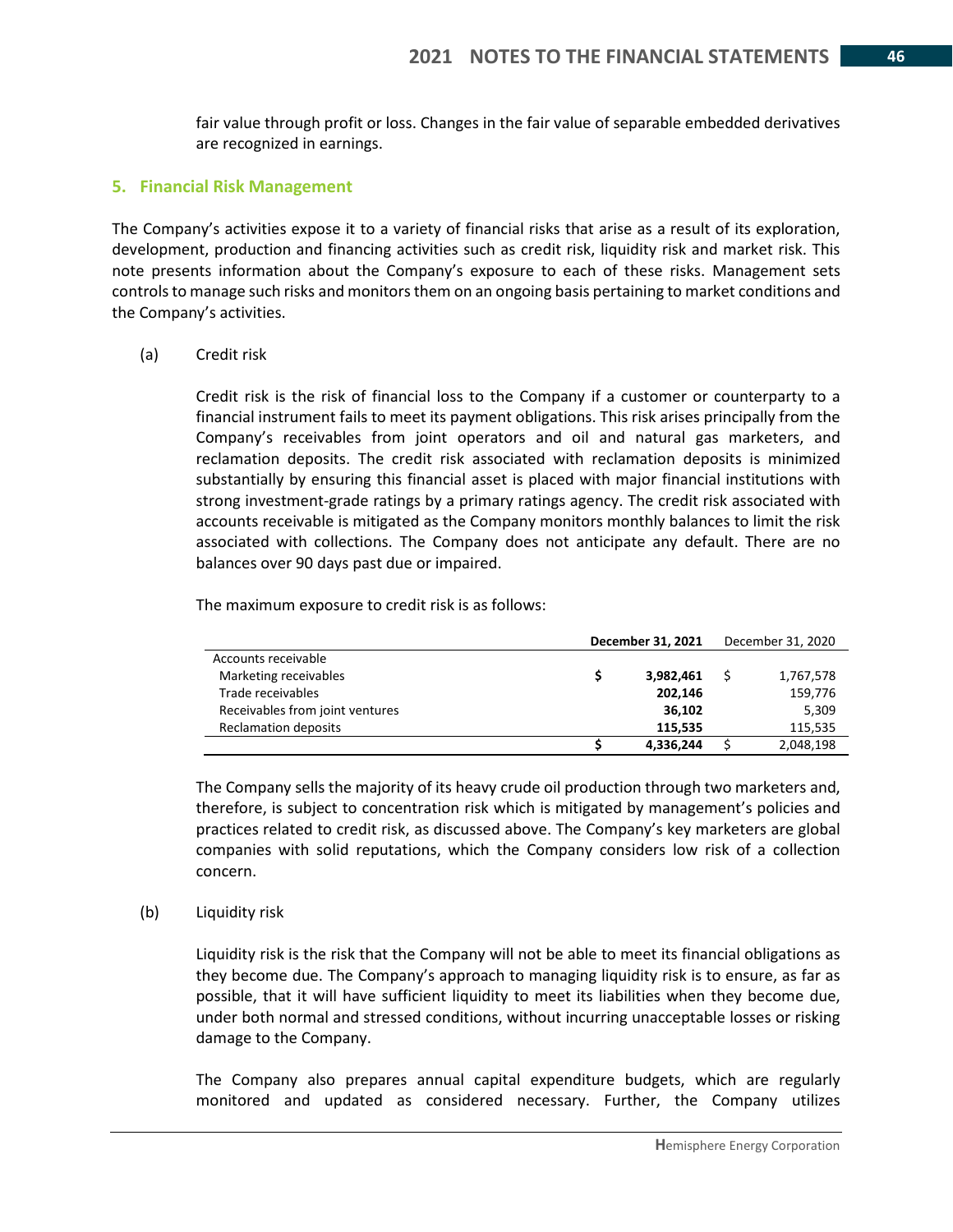authorizations for expenditures on both operated and non-operated projects to further manage capital expenditures. The Company will also attempt to match its payment cycle with collection of crude oil and natural gas revenues on the  $25<sup>th</sup>$  of each month.

In light of the current volatility in oil and gas prices, as well as pipeline and transportation capacity constraints, management's ability to prepare financial forecasts is challenging. The economic climate may lead to adverse changes in cash flow, working capital levels or debt balances, which may also have a direct impact on the Company's liquidity and ability to generate profits in the future (see note 12).

At December 31, 2021, the Company had net debt (current assets, less current liabilities excluding fair value of financial instruments, lease and warrant liabilities, and including bank debt) of \$17,915,151. The Company funds its operations through operating cash flows and a committed \$35MM two year renewable term credit facility at ATB Financial.

#### (c) Market risk

Market risk is the risk that changes in market prices, such as foreign exchange rates, other prices and interest rates will affect the value of the financial instruments. Market risk is comprised of interest rate risk, foreign currency risk, commodity price risk and other price risk.

(i) Interest rate risk

Interest rate risk is the risk that future cash flows will fluctuate as a result of changes in market interest rates. Borrowings under the Company's Term Loan are subject to variable interest rates. A one percent change in interest rates would have a \$156,000 effect on the net loss for 2021.

#### (ii) Foreign currency risk

The Company's functional and reporting currency is the Canadian dollar. The Company does not sell or transact in any foreign currency; except; i) the Company's commodity prices are largely denominated in United States dollars ("USD"), and as a result, the prices that the Company receives are affected by fluctuations in the exchange rates between the USD and the Canadian dollar. For the exchange rate effect, generally an increase in the value of the Canadian dollar compared to the USD will reduce the prices received by the Company for its crude oil and natural gas sales, and vice versa; ii) the Company's Term Loan, which was repaid on July 27, 2021 (see note 12), was denominated in USD, and as result, the amount that the Company was obligated to repay at the term of the loan was affected by fluctuations in the exchange rate between the USD and the Canadian dollar at that time. A 100 basis points change in the foreign exchange rate would have a \$279,000 effect on the net loss for 2021.

(iii) Commodity price risk

Commodity prices for petroleum and natural gas are impacted by global economic events that dictate the levels of supply and demand, as well as the relationship between the Canadian dollar and the USD. Significant changes in commodity prices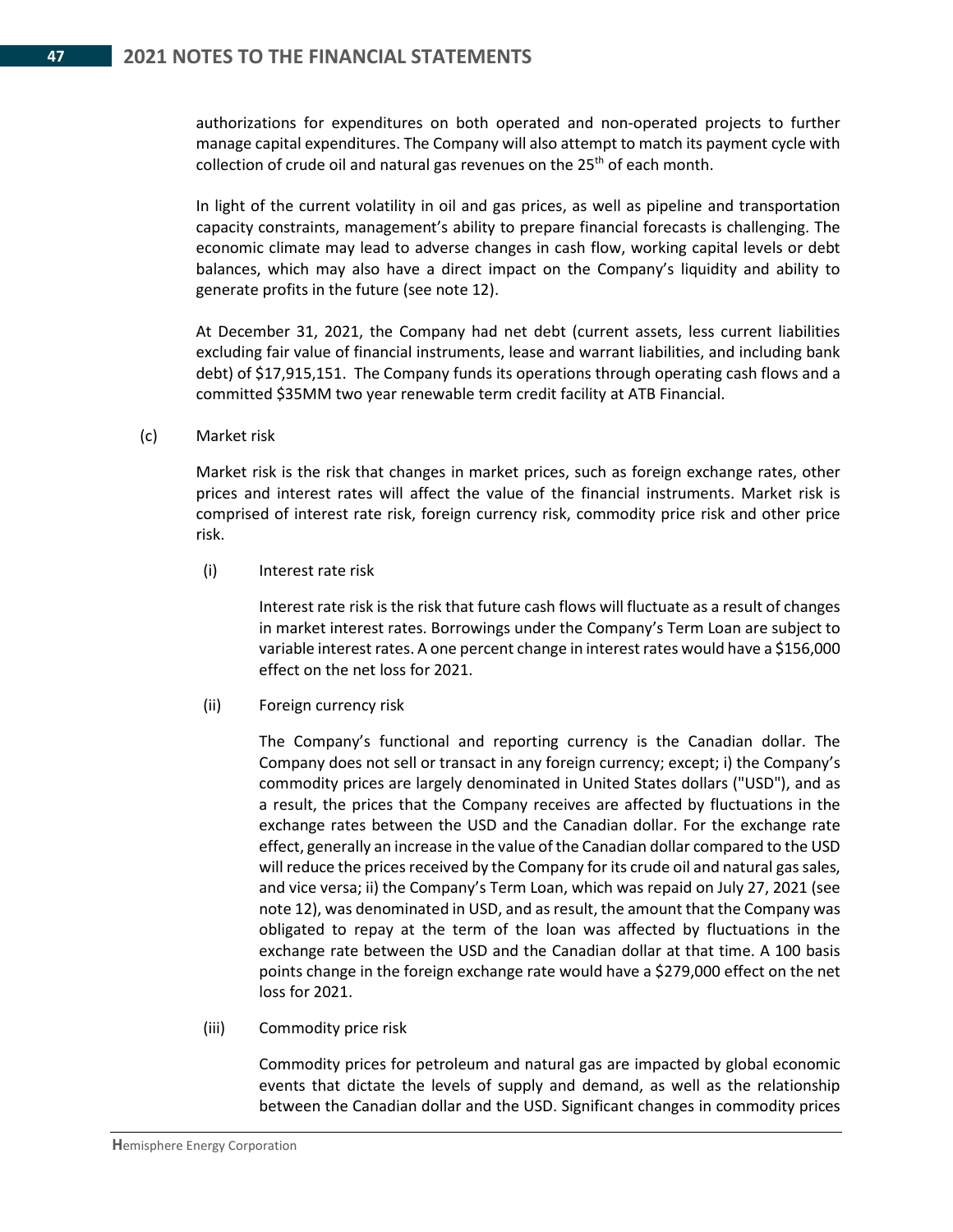may materially impact the Company's cash flow from operations and ability to raise capital.

At December 31, 2021, the Company held derivative commodity contracts as follows:

| Product   | <b>Type</b> | Volume      | Price                                                                | Index                   | <b>Term</b>                  | Dec. 31, 2021<br>Fair Value \$ |
|-----------|-------------|-------------|----------------------------------------------------------------------|-------------------------|------------------------------|--------------------------------|
| Crude oil | Swap        | 400 bbl/d   | US\$19.50                                                            | <b>WCS Differential</b> | Jan. 1, 2022 - Jan. 31, 2022 | 33,225                         |
| Crude oil | Swap        | 200 bbl/d   | US\$19.00                                                            | <b>WCS Differential</b> | Jan. 1, 2022 - Mar. 31, 2022 | 96,659                         |
| Crude oil | Swap        | 800 bbl/d   | US\$57.03                                                            | <b>WTI-NYMEX</b>        | Jan. 1, 2022 - Mar. 31, 2022 | (1,609,553)                    |
| Crude oil | Swap        | 200 bbl/d   | US\$12.10                                                            | <b>WCS Differential</b> | Jan. 1, 2022 - Jun. 30, 2022 | (72, 859)                      |
| Crude oil | 3-Way       | $100$ bbl/d | US\$40.00(put)/US\$50.00(put)/US<br><b>WTI-NYMEX</b><br>$$79$ (call) |                         | Apr. 1, 2022 - Jun. 30, 2022 | 36,214                         |
| Crude oil | Put Spread  | 725 bbl/d   | US\$30.00(put sell)/US\$40.00(put<br>buy), net cost US\$1.65/bbl     | <b>WTI-NYMEX</b>        | Apr. 1, 2022 - Aug. 31, 2022 | (172, 492)                     |
| Crude oil | Sold Call   | $200$ bbl/d | US\$78.25(call sell), net premium<br>US\$1.65/bbl                    | <b>WTI-NYMEX</b>        | Apr. 1, 2022 - Aug. 31, 2022 | 113,287                        |
| Crude oil | Sold Call   | 100 bbl/d   | US\$78.70(call sell), net premium<br>US\$1.65/bbl                    | <b>WTI-NYMEX</b>        | Apr. 1, 2022 - Aug. 31, 2022 | 53,347                         |
| Crude oil | Sold Call   | 200 bbl/d   | US\$82.10(call sell), net premium<br>US\$1.65/bbl                    | <b>WTI-NYMEX</b>        | Apr. 1, 2022 - Aug. 31, 2022 | 64,262                         |
| Crude oil | Sold Call   | $100$ bbl/d | US\$86.50(call sell), net premium<br>US\$1.65/bbl                    | WTI-NYMEX               | Apr. 1, 2022 - Aug. 31, 2022 | 12,367                         |
| Crude oil | Sold Call   | $125$ bbl/d | US\$88.40(call sell), net premium<br>US\$1.65/bbl                    | <b>WTI-NYMEX</b>        | Apr. 1, 2022 - Aug. 31, 2022 | 7,538                          |
| Crude oil | Put Spread  | 575 bbl/d   | US\$50.00(put sell)/US\$60.00(put<br>buy), net cost US\$3.55/bbl     | <b>WTI-NYMEX</b>        | Sep. 1, 2022 - Sep. 30, 2022 | 24,716                         |
| Crude oil | Put Spread  | 275 bbl/d   | US\$50.00(put sell)/US\$60.00(put<br>buy), net cost US\$3.75/bbl     | <b>WTI-NYMEX</b>        | Oct. 1, 2022 - Dec. 31, 2022 | 28,154                         |
| Crude oil | 3-Way       | 300 bbl/d   | US\$50.00(put)/US\$60.00(put)/US<br>$$85$ (call)                     | <b>WTI-NYMEX</b>        | Oct. 1, 2022 - Dec. 31, 2022 | 36,459                         |
|           |             |             |                                                                      |                         | Total                        | (51,348,676)                   |

At December 31, 2021, the commodity contracts were fair valued as a liability of \$1,348,676 and an unrealized loss of \$1,542,365. Subsequent to year end, the Company has entered into additional commodity contracts as listed in Note 21 (d).

At December 31, 2020, the Company held derivative commodity contracts as follows:

| Product   | Tvpe   | Volume      | Price                                      | Index            | Term                         | Dec. 31, 2020<br>Fair Value \$ |
|-----------|--------|-------------|--------------------------------------------|------------------|------------------------------|--------------------------------|
| Crude oil | Collar | $275$ bbl/d | US\$40.00-US\$65.50                        | <b>WTI-NYMEX</b> | Jan. 1, 2021 - Mar. 31, 2021 | 10,111                         |
|           |        | 350 bbl/d   |                                            |                  |                              |                                |
| Crude oil | 3-Way  |             | US\$40.00(put)/US\$48.60(put)/US\$60(call) | <b>WTI-NYMEX</b> | Jan. 1. 2021 - Mar. 31. 2021 | 65,243                         |
| Crude oil | 3-Wav  | $625$ bbl/d | US\$40.00(put)/US\$48.00(put)/US\$60(call) | <b>WTI-NYMEX</b> | Apr. 1, 2021 - Jun. 30, 2021 | 118.334                        |
|           |        |             |                                            |                  | Total                        | 193.688                        |

At December 31, 2020, the commodity contracts were fair valued as an asset of \$193,688 and an unrealized gain of \$1,323,231.

(iv) Other price risk

Other price risk is the risk that the fair value or future cash flows of a financial instrument will fluctuate due to changes in market prices, other than those arising from interest rate risk or foreign currency risk. The Company is not exposed to significant other price risk.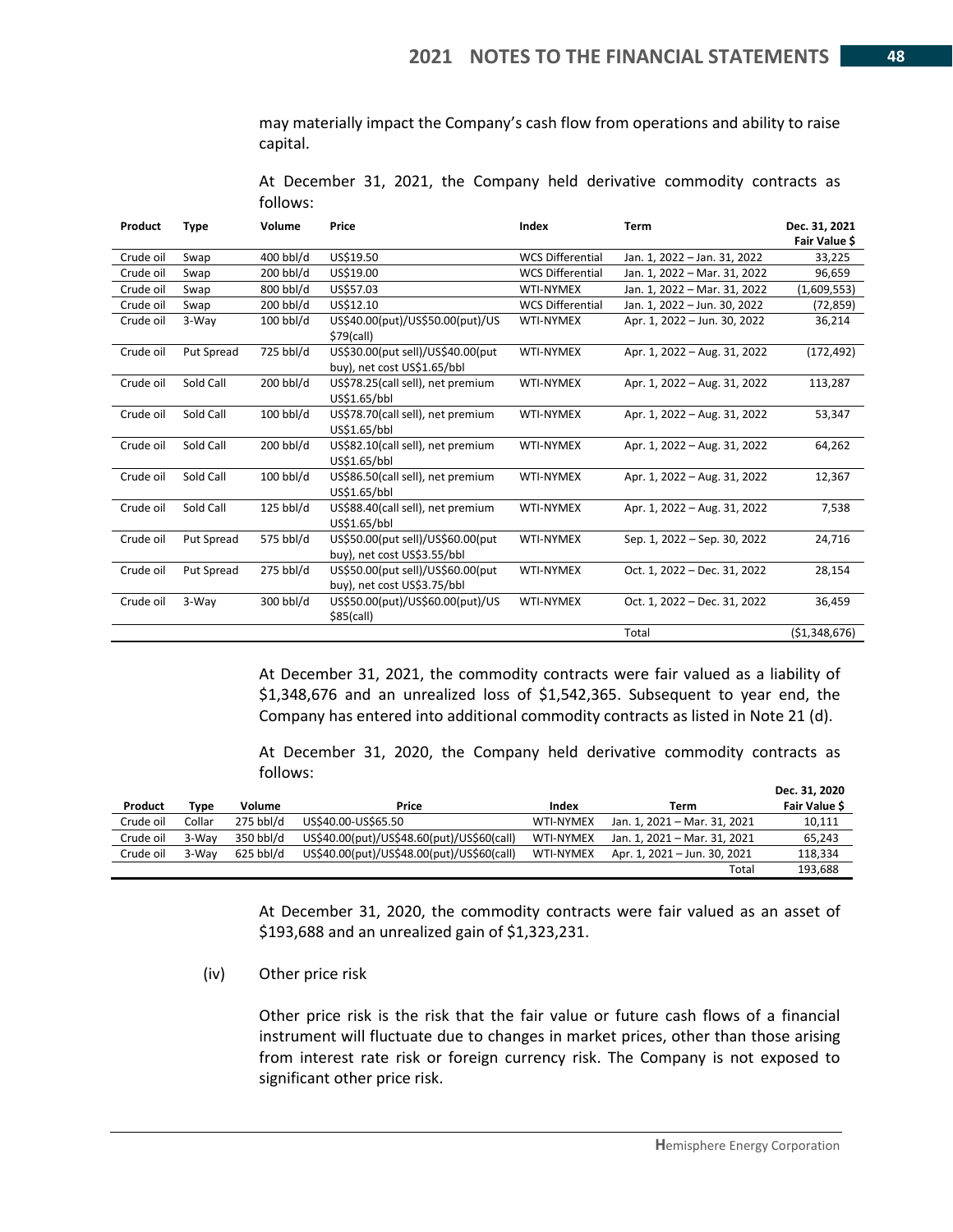### **6. Capital Management**

The Company manages its capital with the following objectives:

- (a) To ensure sufficient financial flexibility to achieve the Company's ongoing business objectives including the replacement of production, funding of future growth opportunities and pursuit of accretive acquisitions; and
- (b) To maximize shareholder return through enhancing the Company's share value.

The Company monitors its capital structure and makes adjustments according to market conditions in an effort to meet its objectives given the current outlook of the business and industry in general. The capital structure of the Company is comprised of working capital, shareholders' equity, and bank debt. The Company may manage its capital structure by issuing new shares, repurchasing outstanding shares, and issuing new debt instruments (see note 12), or other financial or equity-based instruments, adjusting capital spending, or disposing of assets. The capital structure is reviewed on an ongoing basis. There were no changes to capital management during the year.

#### **7. Revenue**

The Company sells its production pursuant to variable-price contracts. The transaction price for variableprice contracts is based on a benchmark commodity price, adjusted for quality, location or other factors whereby each component of the pricing formula can be either fixed or variable, depending on the contract terms. Under the contracts, the Company is required to deliver variable volumes of heavy oil, natural gas or natural gas liquids to the contract counterparty.

Production revenue is recognized when the Company gives up control of the unit of production at the delivery point agreed to under the terms of the contract. The amount of production revenue recognized is based on the agreed transaction price and the volumes delivered. Any variability in the transaction price relates specifically to the Company's efforts to transfer production and therefore the resulting revenue is allocated to the production delivered in the period to which the variability relates. The Company does not have any factors considered to be constraining in the recognition of revenue with variable pricing factors. Production revenues are normally collected on the business day nearest the 25th day of the month following production.

The Company's production revenues were primarily generated in its core areas of the Manville oil play in the Atlee Buffalo and Jenner areas of southeastern Alberta. The Company's customers are oil and natural gas marketers and joint operations partners in the oil and natural gas business and are subject to normal credit risks. Concentration of credit risk is mitigated by management's policies and practices related to credit risk as discussed in Note 5(a). As at December 31, 2021, production revenue sold to customers was comprised of three marketers which account for \$3,982,461 of the accounts receivable balance.

The following table presents the Company's total revenues disaggregated by revenue source:

|                                 |            | <b>Year Ended December 31</b> |
|---------------------------------|------------|-------------------------------|
|                                 | 2021       | 2020                          |
| Heavy Crude Oil                 | 42,986,009 | 18,591,726                    |
| <b>Conventional Natural Gas</b> | 153.305    | 68,531                        |
| Total                           | 43,139,314 | 18,660,257                    |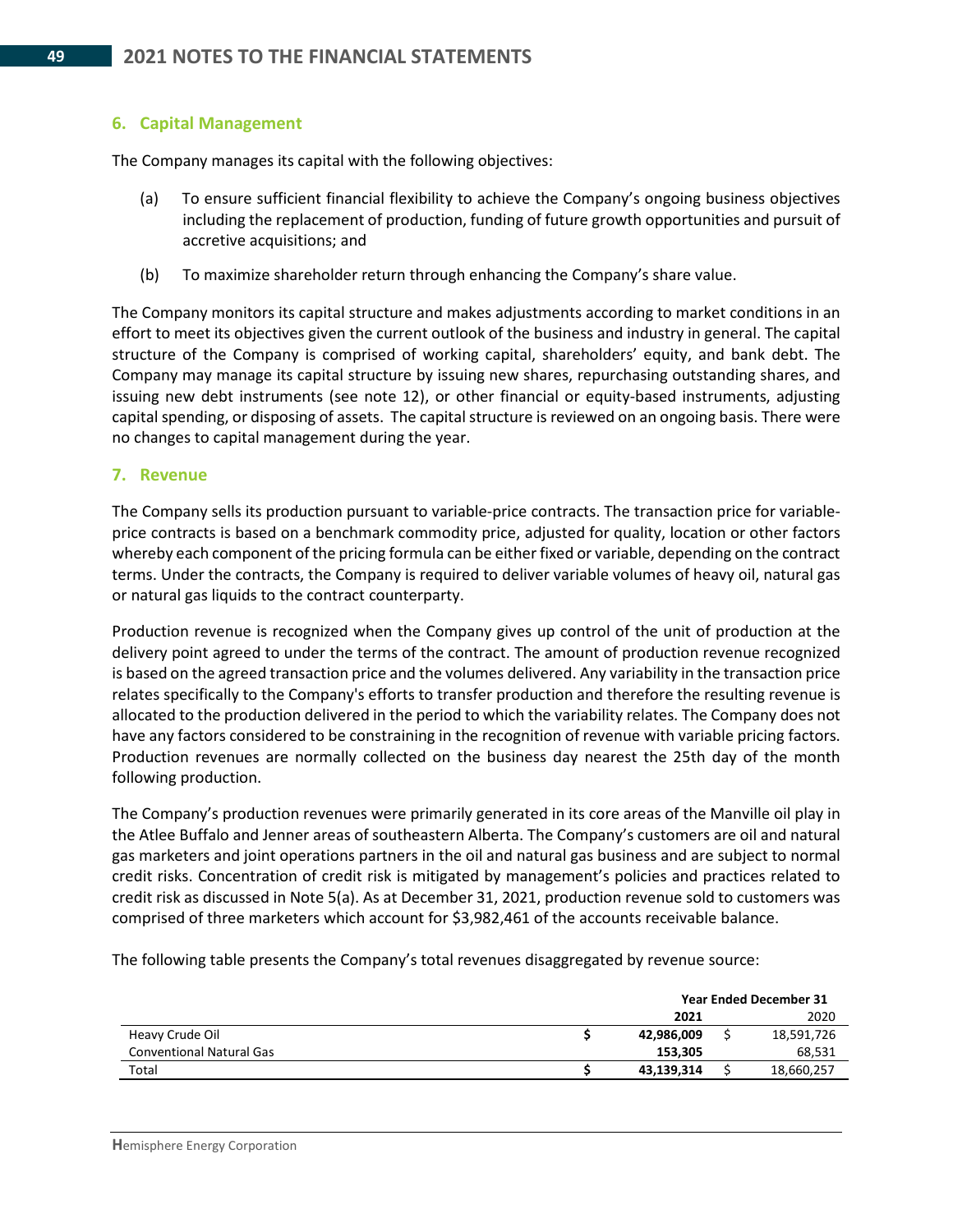#### **8. Exploration and Evaluation Assets**

Exploration and evaluation assets consist of the Company's exploration projects, which are pending the determination of Proved and Probable reserves. A transfer from exploration and evaluation assets to property, plant and equipment is made when reserves are assigned, or the exploration project has been completed. For the year ended December 31, 2021, the Company transferred \$882,391 (December 31, 2020 - \$2,969,669) to property, plant and equipment, capitalized general and administrative expenses of \$nil (December 31, 2020 - \$604,729) to exploration and evaluation assets, and recognized exploration and evaluation expense of \$63,936 (December 31, 2020 - \$258,269), which relate to expired or uneconomic properties.

| Cost                                      |             |
|-------------------------------------------|-------------|
| Balance, December 31, 2019                | 2,800,569   |
| Additions                                 | 885,568     |
| Exploration and evaluation expense        | (258, 269)  |
| Transfer to property and equipment        | (2,969,669) |
| Balance, December 31, 2020                | 458.199     |
| Additions                                 | 1,056,296   |
| Exploration and evaluation expense        | (63, 936)   |
| Transfer to property, plant and equipment | (882, 391)  |
| Balance, December 31, 2021                | 568,168     |

### **9. Property, Plant and Equipment**

|                                                          |    | Petroleum and      |                    | Right of Use and    |    |               |
|----------------------------------------------------------|----|--------------------|--------------------|---------------------|----|---------------|
| Cost                                                     |    | <b>Natural Gas</b> |                    | <b>Other Assets</b> |    | Total         |
| Balance, December 31, 2019                               | \$ | 103,094,306        | $\mathsf{\hat{S}}$ | 591,099             | \$ | 103,685,405   |
| Right-of-use assets                                      |    |                    |                    | 60,830              |    | 60,830        |
| <b>Additions</b>                                         |    | 776,150            |                    | 23,704              |    | 799,854       |
| Increase in decommissioning obligations                  |    | 1,189,358          |                    |                     |    | 1,189,358     |
| Capitalized share-based payments                         |    | 35,202             |                    |                     |    | 35,202        |
| Transfer from exploration and evaluation assets          |    | 2,969,669          |                    |                     |    | 2,969,669     |
| Balance, December 31, 2020                               | \$ | 108,064,685        | Ŝ.                 | 675,633             | Ś. | 108,740,318   |
| Right-of-use assets                                      |    |                    |                    | 2,615,466           |    | 2,615,466     |
| Additions                                                |    | 10,929,286         |                    | 5,430               |    | 10,934,716    |
| Increase in decommissioning obligations (Note 10)        |    | 488,793            |                    |                     |    | 488,793       |
| Capitalized share-based payments                         |    | 398,525            |                    |                     |    | 398,525       |
| Transfer from exploration and evaluation assets          |    | 882,391            |                    |                     |    | 882,391       |
| Balance, December 31, 2021                               | \$ | 120,763,679        | Ś.                 | 3,296,529           | \$ | 124,060,208   |
| <b>Accumulated Depletion, Depreciation, Amortization</b> |    |                    |                    |                     |    |               |
| and Impairment Losses                                    |    |                    |                    |                     |    |               |
| Balance, December 31, 2019                               | \$ | 49,576,738         | Ś.                 | 208,044             | \$ | 49,784,782    |
| Depletion and depreciation for the year                  |    | 4,378,402          |                    | 111,409             |    | 4,489,811     |
| Impairment                                               |    | 6,020,587          |                    |                     |    | 6,020,587     |
| Balance, December 31, 2020                               | \$ | 59,975,727         | Ŝ.                 | 319,453             | \$ | 60,295,180    |
| Depletion and depreciation for the year                  |    | 4,349,653          |                    | 138,818             |    | 4,488,471     |
| Impairment reversal                                      |    | (1, 912, 577)      |                    |                     |    | (1, 912, 577) |
| Balance, December 31, 2021                               | Ś. | 62,412,803         | \$                 | 458,271             | Ś. | 62,871,074    |
|                                                          |    |                    |                    |                     |    |               |
| <b>Net Book Value</b>                                    |    |                    |                    |                     |    |               |
| December 31, 2020                                        | \$ | 48,088,958         | \$                 | 356,180             | \$ | 48,445,138    |
|                                                          |    | 58,350,876         |                    |                     |    |               |
| December 31, 2021                                        | \$ |                    | Ş                  | 2,838,258           | \$ | 61,189,134    |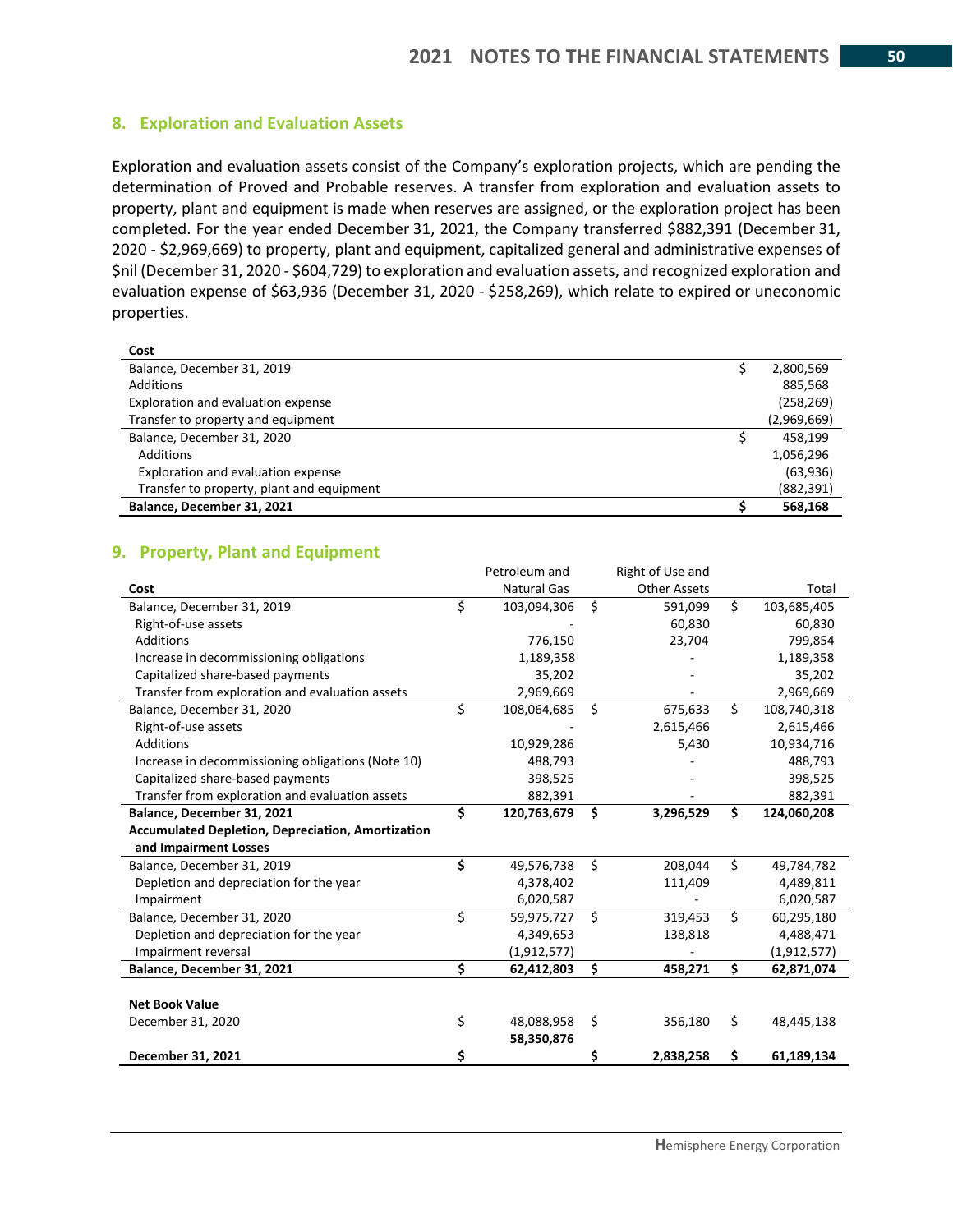The Company's additions for property, plant and equipment included capitalized general and administrative expenses of \$824,824 and \$629,454 for the years ended December 31, 2021 and 2020, respectively.

The calculation for depletion at December 31, 2021 includes estimated future development costs of \$50,721,300 (December 31, 2020 - \$42,421,400) associated with the development of the Company's Proved plus Probable reserves.

At December 31, 2021, the Company performed an assessment of potential impairment or reversal indicators on each of its Cash Generating Units (CGUs), and management determined that there were indicators of reversal of impairment identified in the Company's Jenner oil CGU, as a result of improved forward commodity prices, and a resultant increase in proved and probable reserves as estimated in the Company's December 31, 2021 independent reserves report. As such, a reversal of \$1,912,577 of historical impairment was recorded in the Company's Jenner oil CGU.

The recoverable amounts were determined based on fair value less costs to sell using a discounted cash flow method and categorized in Level 3 of the fair value hierarchy. Key assumptions in the determination of cash flows from reserves include crude oil and natural gas prices, operating costs, royalties and future development costs, and discount rates specific to the underlying composition of assets residing in each CGU. The pre-tax discount rates ranged from 12% to 35% depending on the nature of the reserves. The following tables show the future commodity price estimates used by the Company's independent reserves evaluator at December 31, 2021:

|                 | 2022  | 2023  | 2024  | 2025  | 2026  | 2027  | 2028  | 2029  | Thereafter |
|-----------------|-------|-------|-------|-------|-------|-------|-------|-------|------------|
| WTI (US\$/bbl)  | 72.83 | 68.78 | 66.76 | 68.09 | 69.45 | 70.84 | 72.26 | 73.70 | +2%/yr     |
| WCS (C\$/bbl)   | 74.42 | 69.17 | 66.54 | 67.87 | 69.23 | 70.61 | 72.02 | 73.46 | +2%/vr     |
| AECO(C\$/MMbtu) | 3.56  | 3.21  | 3.05  | 3.11  | 3.17  | 3.23  | 3.30  | 3.36  | +2%/vr     |

At December 31, 2020, the Company performed an assessment of potential impairment indicators on each of its CGUs, and management determined that an impairment test on its petroleum and natural gas assets was required due to a significant reduction in one CGU's reserve value. It was determined that the carrying amount of its Jenner CGU exceeded its recoverable value of \$1,211,160 as at December 31, 2020. Accordingly, the Company recognized an impairment charge of \$2,161,477 as at December 31, 2020. No impairment was recognized for Atlee Buffalo as its recoverable value exceeded the carrying amount.

The recoverable amounts were determined with fair value less costs to sell using a discounted cash flow method and categorized in Level 3 of the fair value hierarchy. Key assumptions in the determination of cash flows from reserves include crude oil and natural gas prices, operating costs, royalties and future development costs, and discount rates specific to the underlying composition of assets residing in each CGU. The pre-tax discount rates ranged from 12% to 30% depending on the nature of the reserves. The following tables show the future commodity price estimates used by the Company's independent reserves evaluator at December 31, 2020:

|                 | 2021  | 2022  | 2023  | 2024  | 2025  | 2026  | 2027  | 2028  | Thereafter |
|-----------------|-------|-------|-------|-------|-------|-------|-------|-------|------------|
| WTI (US\$/bbl)  | 47.17 | 50.17 | 53.17 | 54.97 | 56.07 | 57.19 | 58.34 | 59.50 | +2%/yr     |
| WCS (C\$/bbl)   | 44.63 | 48.18 | 52.10 | 54.10 | 55.19 | 56.29 | 57.42 | 58.57 | +2%/vr     |
| AECO(C\$/MMbtu) | 2.78  | 2.70  | 2.61  | 2.65  | 2.70  | 2.76  | 2.81  | 2.87  | +2%/vr     |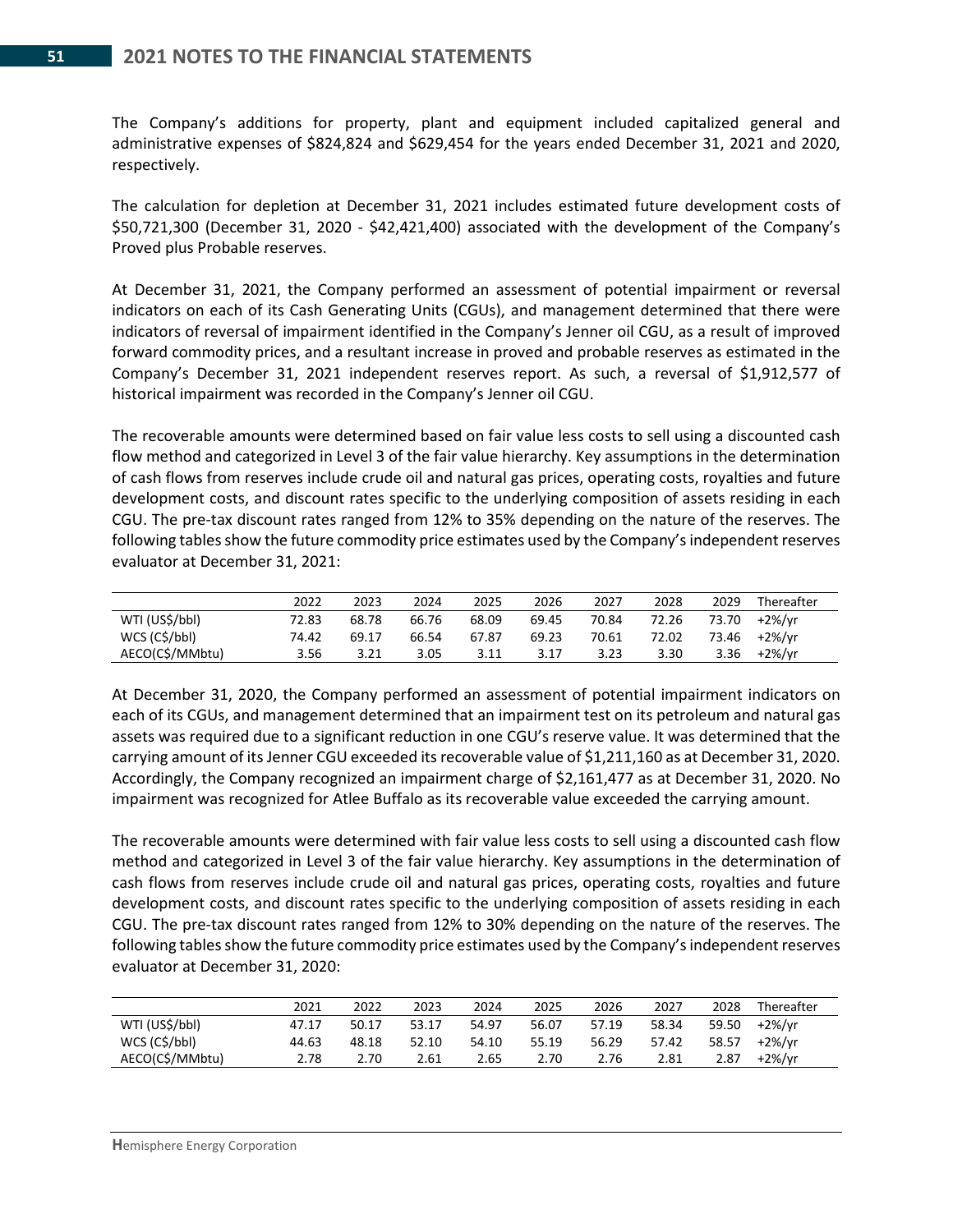As at March 31, 2020 the Company performed an assessment of potential impairment indicators on each of its CGUs, and management determined that an impairment test on its petroleum and natural gas assets was required due to volatile and low commodity prices. It was determined that the carrying amount of Jenner exceeded its recoverable amount of \$3,615,333 as at March 31, 2020. Accordingly, the Company recognized an impairment charge of \$3,859,110 as at March 31, 2020. No impairment was recognized for Atlee Buffalo as its recoverable value exceeded the carrying amount.

The recoverable amounts were determined with fair value less costs to sell using a discounted cash flow method and categorized in Level 3 of the fair value hierarchy. Key assumptions in the determination of cash flows from reserves include crude oil and natural gas prices and discount rates specific to the underlying composition of assets residing in each CGU. The pre-tax discount rates ranged from 12% to 30% depending on the nature of the reserves. The following tables show the future commodity price estimates used by the Company's independent reserves evaluator at March 31, 2020:

|                 | 2020  | 2021  | 2022  | 2023  | 2024  | 2025  | 2026  | 2027  | Thereafter |
|-----------------|-------|-------|-------|-------|-------|-------|-------|-------|------------|
| WTI (US\$/bbl)  | 32.50 | 43.35 | 52.02 | 58.37 | 59.53 | 60.72 | 61.94 | 63.18 | $+2\%/vr$  |
| WCS (C\$/bbl)   | 24.43 | 39.56 | 50.15 | 56.82 | 57.95 | 59.11 | 60.30 | 61.50 | $+2.2%/vr$ |
| AECO(C\$/MMbtu) | 1.85  | 2.30  | 2.44  | 2.49  | 2.54  | 2.59  | 2.65  | 2.70  | $+2\%/yr$  |

## **10. Decommissioning Obligations**

The Company's decommissioning obligation is estimated based on its net ownership interest in all wells and facilities, estimated costs to reclaim and abandon these wells and facilities, and the estimated timing of the costs to be incurred in future years. The Company uses Alberta Energy Regulator guidelines for determining abandonment and reclamation estimates.

The Company estimates the total undiscounted and uninflated amount of cash flows required to settle its decommissioning obligations as at December 31, 2021 is \$7,969,897 (December 31, 2020 - \$7,980,351), and \$13,895,686 with inflation (December 31, 2020 - \$11,270,728). These payments are expected to be made over the next 38 years with the majority of costs to be incurred between 2050 and 2060.

The discount factor, being the risk-free rate related to the liability, is 1.70% (December 31, 2020 – 1.20%). Inflation of 2.25% (December 31, 2020 – 1.50%) has also been factored into the calculation of amounts in the table below. The Company also has \$115,535 (December 31, 2019 - \$115,535) in various reclamation bonds for its properties held by the Alberta Energy Regulator and British Columbia Ministry of Energy, Mines and Petroleum Resources.

The change in estimates for the years ended December 31, 2021 and 2020 resulted from the decommissioning obligations being revalued at the year-end risk-free and inflation rates. The Company received \$85,000 in site rehabilitation program grants for 2021, in coordination with certain vendors.

|                                                | <b>Years Ended December 31</b><br>2021<br>8,530,687 |  |            |  |  |  |
|------------------------------------------------|-----------------------------------------------------|--|------------|--|--|--|
|                                                |                                                     |  | 2020       |  |  |  |
| Decommissioning obligations, beginning of year |                                                     |  | 7,330,876  |  |  |  |
| Increase in estimated future obligations       | 430.586                                             |  |            |  |  |  |
| Change in estimate                             | 58,208                                              |  | 1,189,358  |  |  |  |
| Payment of decommissioning obligations         | (51, 441)                                           |  | (118, 570) |  |  |  |
| Accretion expense                              | 102,368                                             |  | 129,023    |  |  |  |
| Decommissioning obligations, end of year       | 9,070,408                                           |  | 8,530,687  |  |  |  |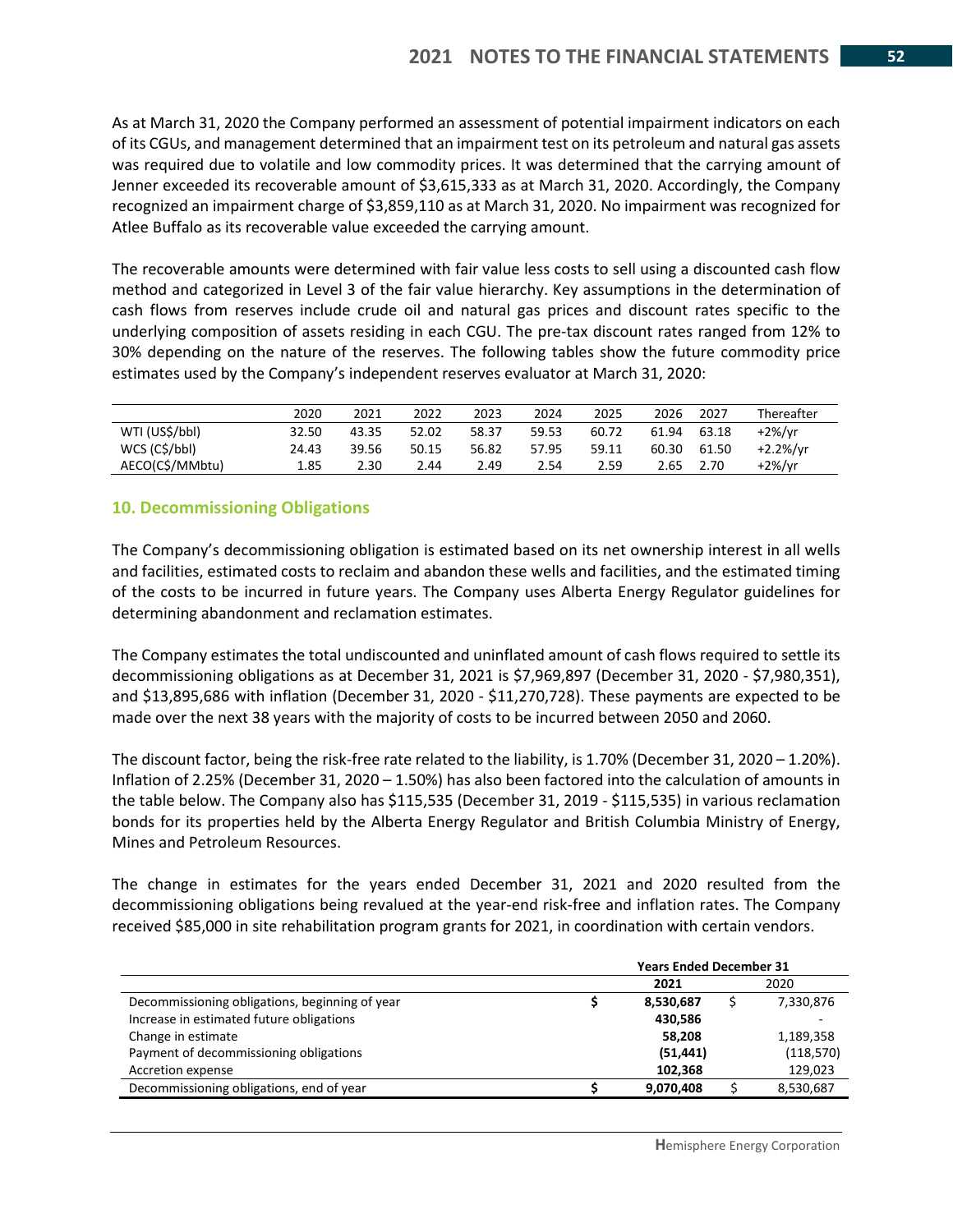### **11. Finance Expenses**

|                                           | <b>Years Ended December 31</b> |           |  |            |  |  |  |  |  |  |
|-------------------------------------------|--------------------------------|-----------|--|------------|--|--|--|--|--|--|
| Finance expense:                          | Note                           | 2021      |  | 2020       |  |  |  |  |  |  |
| Loan interest                             |                                | 1,703,008 |  | 3,002,024  |  |  |  |  |  |  |
| Lease interest                            |                                | 43,368    |  | 39,330     |  |  |  |  |  |  |
| Change in fair value of warrant liability | 4                              | 6,097,225 |  | (228, 256) |  |  |  |  |  |  |
| Term loan settlement                      |                                | 768,680   |  |            |  |  |  |  |  |  |
| Amortization of deferred charges          | 13                             | 264,875   |  | 136,777    |  |  |  |  |  |  |
| Accretion of debt issuance costs          | 13                             | 128,078   |  | 491.144    |  |  |  |  |  |  |
| Accretion of decommissioning liabilities  | 11                             | 102,368   |  | 129,023    |  |  |  |  |  |  |
| Total                                     |                                | 9,107,602 |  | 3,570,042  |  |  |  |  |  |  |

### **12. Bank Debt**

On July 27, 2021, the Company entered into a two year committed and extendible term facility with a Canadian Bank (the "Lender") providing for borrowings of up to \$35,000,000 (the "Credit Facility"). As part of entering into the Credit Facility, the Company has fully repaid and terminated its former term loan with a third-party lender (see Note 13).

The Credit Facility has an initial term date of May 31, 2022 (the "Term Date"), which is extendible at that time and on an annual basis for an additional 365 days upon request of the Company. The Company has requested an extension which will be determined upon completion of the annual review on or before May 31, 2022. The Credit Facility has a maturity date of May 31, 2023. If the term it is not extended on May 31, 2022, additional advances would not be permitted and any outstanding advances would become repayable at May 31, 2023. The Credit Facility is secured by a floating charge debenture and a general security agreement on the assets of the Company.

At December 31, 2021 the Company had drawn \$15.6 million on the Credit Facility. There are standard reporting covenants under the Credit Facility and a financial covenant for the Company to maintain working capital above a ratio of 1.00 to 1.00. Working capital for the covenant is defined as current assets, less current liabilities, excluding fair value of financial instruments and warrant liability, plus the undrawn amount available under the credit facility. The Company was in compliance with these standard reporting covenants and the financial covenant with a working capital ratio of 3.19 to 1.00 as at December 31, 2021.

Under the Credit Facility, advances can be drawn as prime rate loans and bear interest at the bank's prime lending rate plus interest rates between 2.50% and 3.50%. Advances may also be drawn as guaranteed notes/banker's acceptances and letters of credit, subject to Canadian interest benchmark rates plus margins ranging from 3.50% to 4.50%. Standby fees are charged on the undrawn portion of the Credit Facility at rates ranging from 0.875% to 1.125%. These interest rates, fees and margins vary based on adjusted debt to earnings metrics determined at each quarter end for the preceding 12 months.

The semi-annual renewal of the available lending limit of the Credit Facility is scheduled for May 31, 2022 and is based on the Lenders' interpretation of the Company's reserves and future commodity prices. There can be no assurance that the amount or terms of the Credit Facility will not be adjusted at the next semiannual review. In the event that the lender reduces the Credit Facility's borrowing base below the amount drawn at the time of the redetermination, the Company would have 45 days to eliminate any borrowing base shortfall by repaying the amount drawn in excess of the redetermined borrowing base. Repayments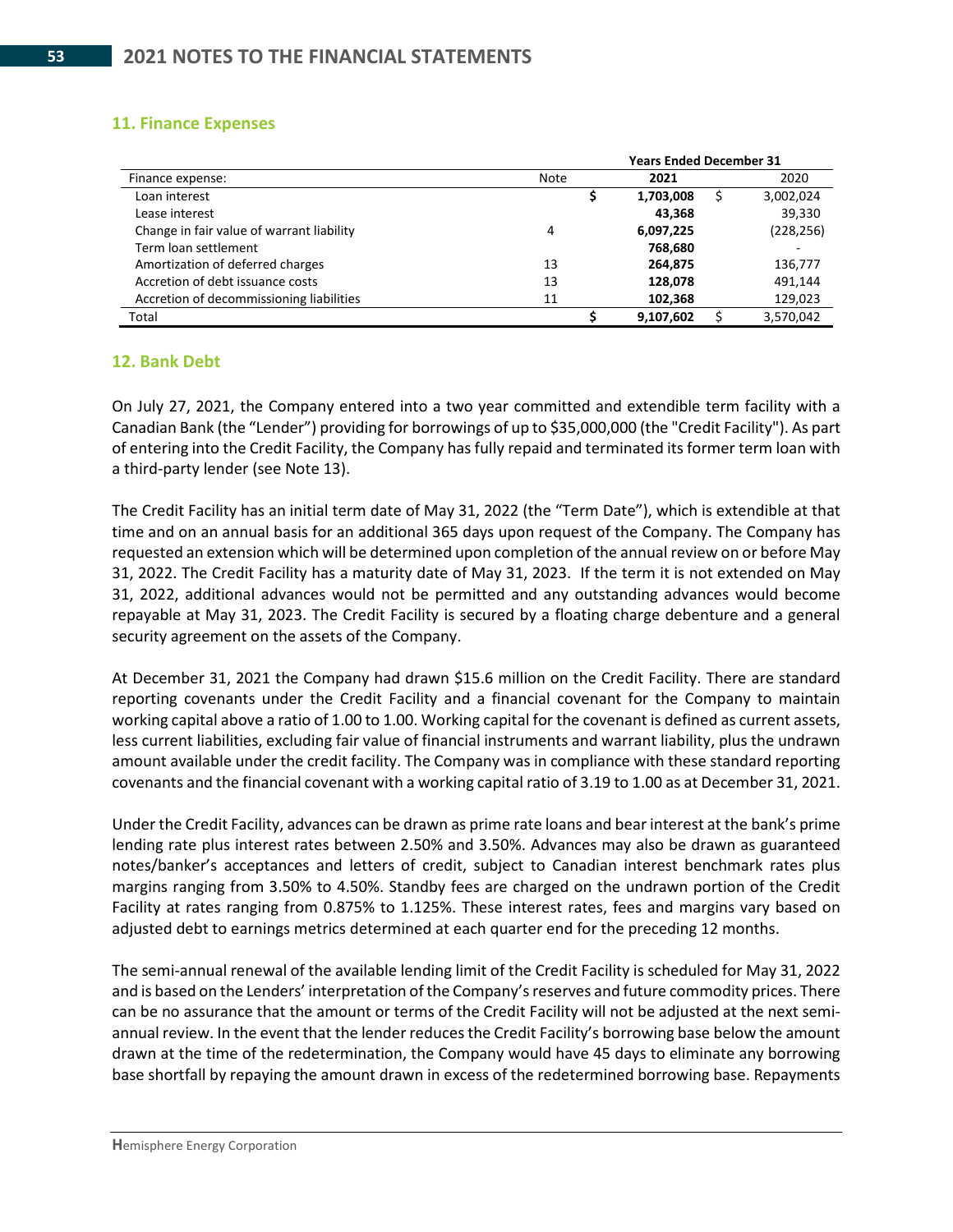of principal are not required provided that the borrowings under the facility do not exceed the authorized borrowing amount and the Company is in compliance with all covenants, representations and warranties.

#### **13. Term Loan**

On September 15, 2017, the Company entered into a first lien senior secured credit agreement (the "Credit Agreement") with a third-party lender (the "Lender") providing for a multi-draw, non-revolving term loan facility of a maximum aggregate principal amount of up to US\$35.0 million. Security granted by the Company under the Credit Agreement included a demand debenture for US\$75.0 million which provided for a first ranking security interest and floating and fixed charges over all of the real and personal property present and after acquired of the Company.

On July 27, 2021, the Company terminated this term loan with repayment of the full gross balance outstanding in the amount of US\$17.75 million (CAD\$22,471,500) from proceeds of the bank debt, as discussed above. The Company recognized \$768,680 as a non-cash term loan settlement loss at that time (see note 11).

#### **14. Warrant Liability**

On September 15, 2017, the Company issued 13,750,000 warrants to the Lender in conjunction with its Term Loan (Note 13). Each warrant entitles the holder to purchase one common share of Hemisphere at an exercise price of \$0.28 per share prior to September 15, 2022. The warrants are non-transferrable and are subject to a forced exercise clause which applies upon a 30-day VWAP equaling or exceeding \$1.40 per share. The warrants were fully vested upon issuance. The warrants issued are classified as a financial liability as a result of a cashless exercise provision, and have been classified as a current liability.

During the fourth quarter of 2021, the holder did a cashless exercise of 25% of the warrants at a \$0.846 30-day VWAP resulting in the issuance of 2,299,851 common shares for the exercise cost of 3,437,500 warrants at \$0.28 per share. After this exercise the holder has 10,312,500 exercisable warrants remaining.

In no event will the Company be required to settle the warrants through a cash payment. The fair value of the warrants is revalued every quarter using the Black and Scholes pricing model. Valuations for the current and previous year were calculated with the following inputs:

|                            | December 31, 2021 | December 31, 2020 |
|----------------------------|-------------------|-------------------|
| Number of warrants         | 10,312,500        | 13,750,000        |
| <b>Share Price</b>         | 0.99              | 0.20              |
| Risk-free interest rate    | 1.25%             | 0.39%             |
| Expected life (years)      | 0.71              | 1.70              |
| <b>Expected volatility</b> | 58%               | 112%              |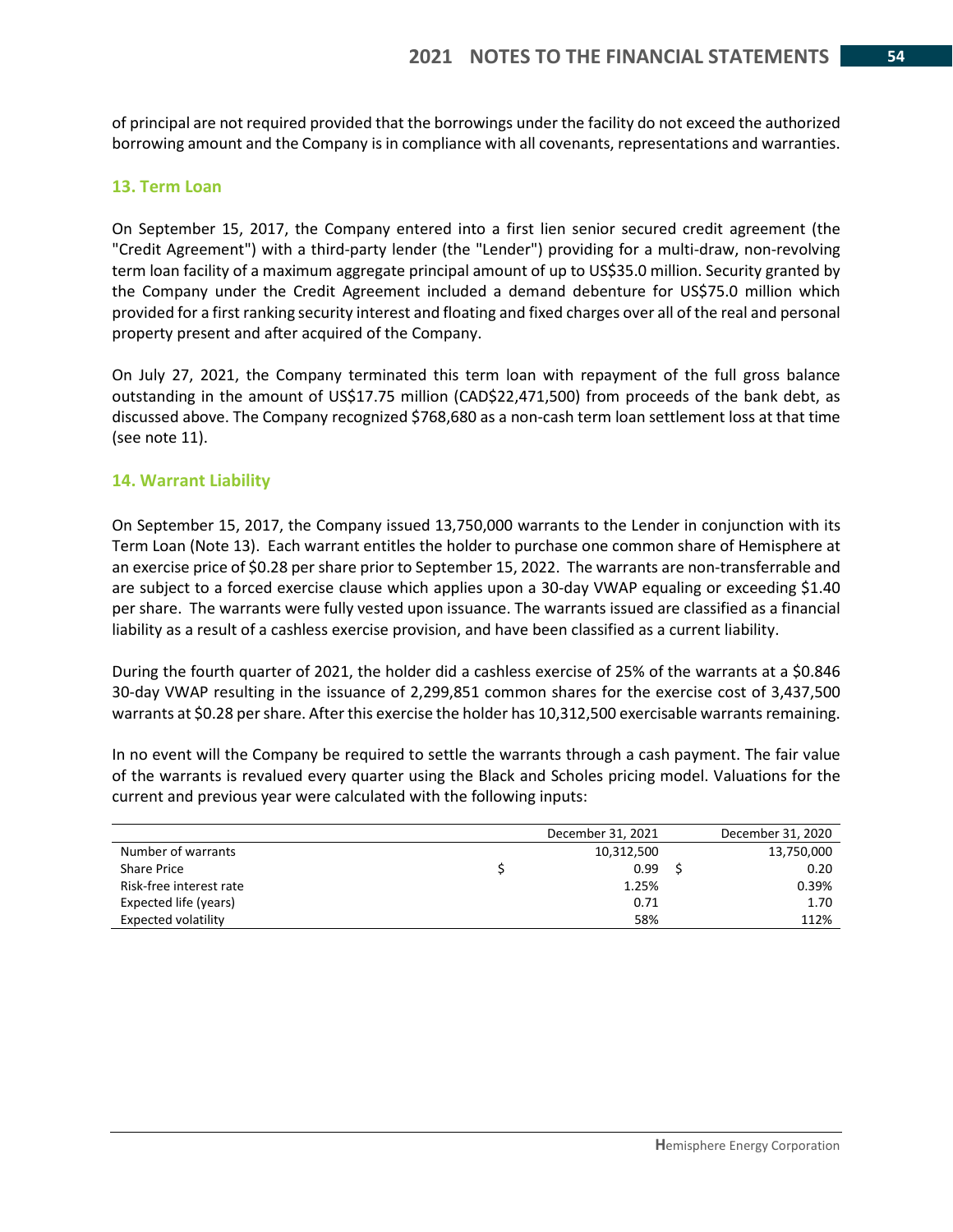On March 25, 2022, the 30-Day VWAP exceeded \$1.40 per share, and the Company gave the warrant holder 30 days' notice under the under the forced exercise clause of acceleration of expiry date for exercise of the warrants within 30 days. The holder subsequently did a cashless exercise of the remaining 10,312,500 warrants on April 15, 2022 at a \$1.4367 30-day VWAP resulting in the issuance of 8,302,686 common shares for the exercise cost of 2,009,814 warrants at \$0.28 per share.

#### **15. Lease Liabilities**

The Company has lease liabilities for contracts related to financing facilities, surface leases, vehicles, field operating equipment and office equipment. Lease terms are negotiated on an individual basis and contain a wide range of different terms and conditions.

In December 2021, the Company incurred lease additions for field operating equipment acquired during the year.

The following table summarizes lease liabilities at December 31, 2021:

| Balance, December 31, 2019 | 376,992    |
|----------------------------|------------|
| Lease additions            | 60,830     |
| Lease adjustments          | (25, 868)  |
| Interest expense           | 39,331     |
| Lease payments             | (118,751)  |
| Balance, December 31, 2020 | 332,534    |
| Lease additions (note 9)   | 2,615,466  |
| Interest expense           | 43,368     |
| Lease payments             | (406, 655) |
| Balance, December 31, 2021 | 2,584,713  |
| <b>Current Portion</b>     | 402.557    |
| Long-term portion          | 2,182,156  |
|                            |            |

#### **16. Share Capital**

#### **(a) Authorized**

Unlimited number of common shares without par value.

#### **Issued and outstanding**

As at December 31, 2021 and 2020, the Company had the following common shares issued and outstanding:

| <b>Common Shares</b>                           | <b>Shares</b> | Value      |
|------------------------------------------------|---------------|------------|
| Balance, December 31, 2019                     | 88,902,302    | 54,607,961 |
| Shares repurchased and cancelled (NCIB)        | (2, 120, 000) | (265, 473) |
| Balance, December 31, 2020                     | 86,782,302    | 54,342,488 |
| Shares issued for stock option exercises       | 2,745,000     | 375,700    |
| Shares issued for warrants exercises (note 14) | 2,299,851     | 1,945,625  |
| Shares repurchased and cancelled (NCIB)        | (537,500)     | (164,070)  |
| Balance, December 31, 2021                     | 91,289,653    | 56,499,743 |

On June 27, 2019, the Company announced notice of a normal course issuer bid (NCIB) to purchase and cancel, from time to time, up to 8,016,731 common shares of the Company until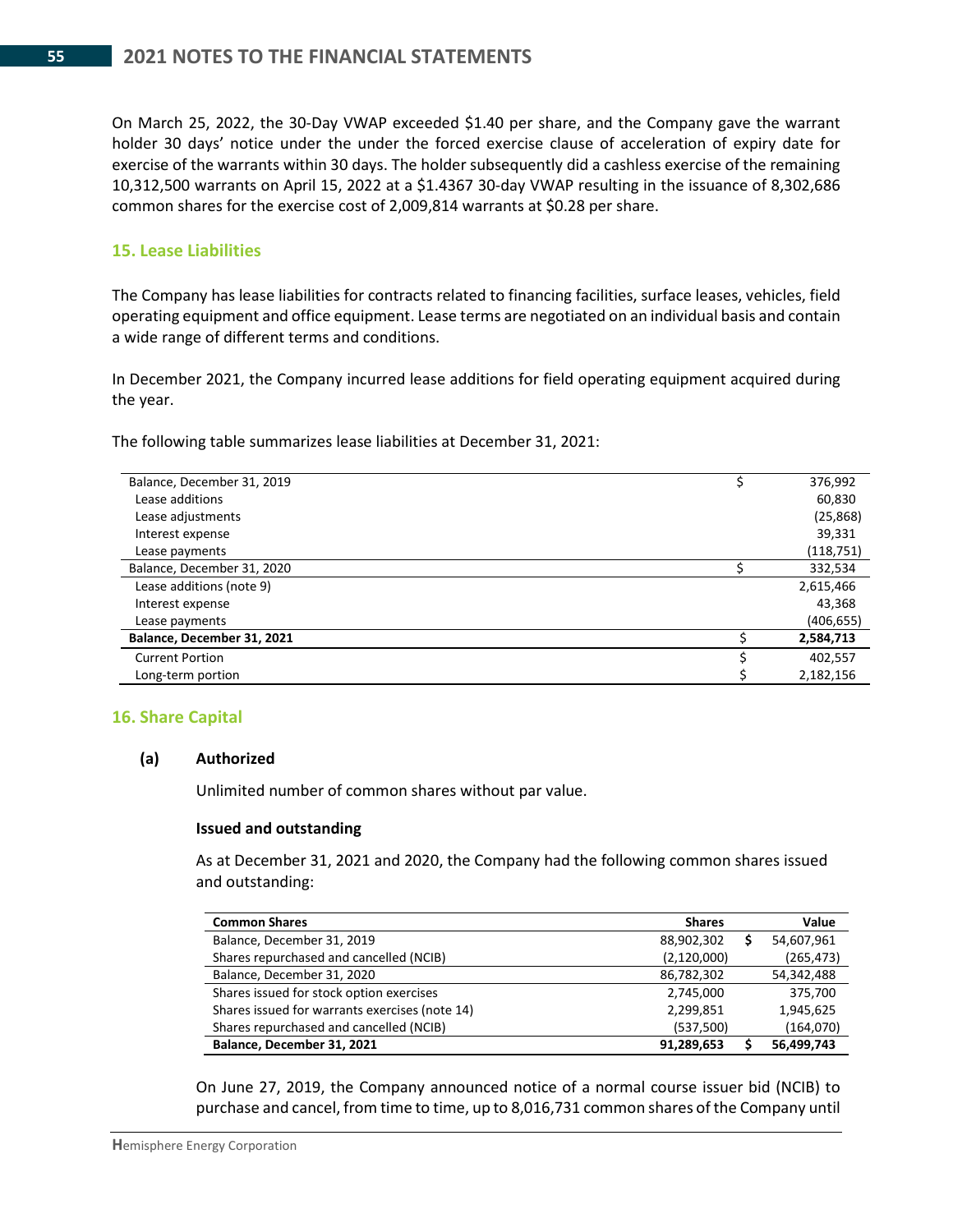July 1, 2020. The Company has since purchased and canceled 1,301,000 shares under this NCIB for \$179,273 as at June 30, 2020, for an average cost of \$0.14 per share. This includes 320,000 shares purchased and canceled in the first half of fiscal 2020 for \$55,597 at an average cost of \$0.17 per share

Further, on June 29, 2020, the Company announced the renewal of the normal course issuer bid (NCIB) to purchase and cancel, from time to time, up to 7,869,931 common shares of the Company until July 1, 2021. During the six months ended December 31, 2020, the Company has purchased and canceled 1,800,000 shares under the NCIB for \$209,880 at an average cost of \$0.12 per share. A further 537,500 shares were repurchased under this NCIB plan from January 1 to June 30, 2021 for \$164,070, at an average price of \$0.31.

Further, on July 14, 2021 the Company announced the renewal of the NCIB, to purchase and cancel, from time to time, up to 7,687,830 common shares of the Company until July 13, 2022. During the six months ended December 31, 2021, the Company did not repurchase any shares under the NCIB. Subsequent to year end, the Company has repurchased additional NCIB shares as disclosed in Note 21 (b).

During the year ended December 31, 2021, the Company issued 2,745,000 shares for stock options exercised through the Employee Stock Option Plan, at an average exercise price of \$0.14 per share.

#### **(b) Stock options**

The Company has a stock option plan in place and is authorized to grant stock options to officers, directors, employees and consultants whereby the aggregate number of shares reserved for issuance may not exceed 10% of the issued shares at the time of grant and 5% of the issued shares to each optionee. Stock options are non-transferable and have a maximum term of ten years. Stock options terminate no later than 90 days (30 days for investor-related services) upon termination of employment or employment contract and one year in the case of retirement, death or disability. The grant price is determined using the closing price of the Company's shares from the day prior to the grant.

Details of the Company's stock options as at December 31, 2021 and 2020 are as follows:

|          |                   |             |              | Changes in the Period        |             |                          |                |                |
|----------|-------------------|-------------|--------------|------------------------------|-------------|--------------------------|----------------|----------------|
|          |                   |             | Balance      |                              |             |                          | <b>Balance</b> | <b>Balance</b> |
|          |                   |             | Outstanding  |                              |             |                          | Outstanding    | Exercisable    |
| Exercise |                   | Expiry      | December 31, |                              |             | Expired/                 | December 31,   | December 31,   |
| Price    | <b>Grant Date</b> | Date        | 2020         | Granted                      | Exercised   | Cancelled                | 2021           | 2021           |
| \$0.08   | 11-Feb-16         | 11-Feb-21   | 1,595,000    | $\overline{\phantom{m}}$     | (1,595,000) | ٠                        |                |                |
| \$0.08   | 12-Feb-16         | 12-Feb-21   | 75,000       | ۰                            | (75,000)    | ٠                        |                |                |
| \$0.25   | 21-Sep-17         | 21-Sep-22   | 4,809,000    | $\qquad \qquad \blacksquare$ | (870,000)   | ٠                        | 3,939,000      | 3,939,000      |
| \$0.28   | 2-Oct-17          | 2-Oct-22    | 150,000      | $\qquad \qquad \blacksquare$ | ۰           | $\overline{\phantom{m}}$ | 150,000        | 150,000        |
| \$0.25   | $01$ -Jan-18      | $1$ -Jan-23 | 250,000      |                              | ٠           | $\overline{\phantom{a}}$ | 250,000        | 250,000        |
| \$0.12   | 01-Mar-19         | 1-Mar-24    | 50.000       | ۰                            | -           | $\overline{\phantom{a}}$ | 50,000         | 50,000         |
| \$0.12   | 17-Jun-20         | 17-Jun-25   | 1,500,000    | ٠                            | (205,000)   | ٠                        | 1,295,000      | 1,295,000      |
| \$0.91   | 17-Dec-21         | 17-Dec-31   |              | 1,740,000                    |             | ۰                        | 1,740,000      | 1,740,000      |
|          |                   |             | 8,429,000    | 1,740,000                    | (2,745,000) |                          | 7.424.000      | 7,424,000      |
|          | Weighted-average  |             |              |                              |             |                          |                |                |
|          | exercise price    |             | \$0.19       | \$0.91                       | \$0.08      |                          | \$0.38         | \$0.38         |

**H**emisphere Energy Corporation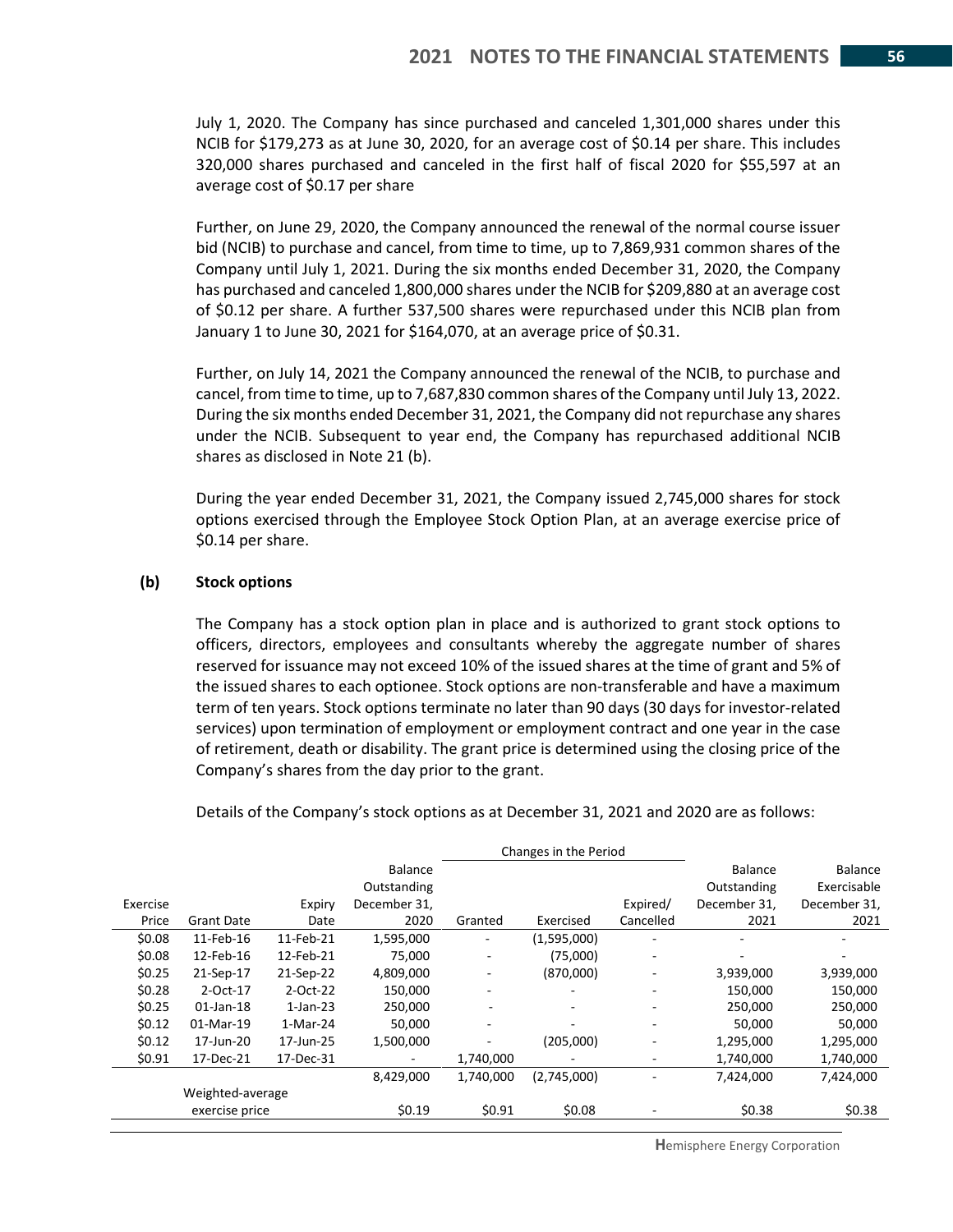|                   |               |                                 |                                                |           | Changes in the Year |                       |                                         |                                         |
|-------------------|---------------|---------------------------------|------------------------------------------------|-----------|---------------------|-----------------------|-----------------------------------------|-----------------------------------------|
| Exercise<br>Price | Grant<br>Date | Expiry<br>Date                  | <b>Balance</b><br>Outstanding<br>Dec. 31, 2019 | Granted   | Exercised           | Forfeited/<br>Expired | Balance<br>Outstanding<br>Dec. 31, 2020 | Balance<br>Exercisable<br>Dec. 31, 2020 |
| \$0.24            | 29-Jan-15     | 29-Jan-20                       | 1,000,000                                      |           |                     | (1,000,000)           |                                         |                                         |
| \$0.39            | 1-Mar-15      | 1-Mar-20                        | 100,000                                        |           |                     | (100,000)             |                                         |                                         |
| \$0.08            | 11-Feb-16     | 11-Feb-21                       | 1,595,000                                      |           | ۰                   |                       | 1,595,000                               | 1,595,000                               |
| \$0.08            | 12-Feb-16     | 12-Feb-21                       | 125.000                                        |           |                     | (50,000)              | 75,000                                  | 75,000                                  |
| \$0.25            | 21-Sep-17     | 21-Sep-22                       | 4,914,000                                      |           |                     | (105,000)             | 4,809,000                               | 4,809,000                               |
| \$0.28            | 2-Oct-17      | 2-Oct-22                        | 150,000                                        | ۰         | ۰                   |                       | 150,000                                 | 150,000                                 |
| \$0.25            | $01$ -Jan-18  | $01$ -Jan-23                    | 250,000                                        |           |                     |                       | 250,000                                 | 250,000                                 |
| \$0.12            | 01-Mar-19     | 01-Mar-24                       | 50,000                                         |           |                     | ۰                     | 50,000                                  | 50,000                                  |
| \$0.12            | 17-Jun-20     | 17-Jun-25                       | $\overline{\phantom{a}}$                       | 1,500,000 | ۰                   | ٠                     | 1,500,000                               | 1,500,000                               |
|                   |               |                                 | 8,184,000                                      | 1,500,000 |                     | (1,255,000)           | 8,429,000                               | 8,429,000                               |
|                   |               | Weighted-average exercise price | \$0.21                                         | \$0.12    |                     | \$0.25                | \$0.19                                  | \$0.19                                  |

Share-based payments are non-cash expenses which reflect the estimated value of stock options issued to directors, employees and consultants of the Company. For the year ended December 31, 2021, the Company recorded total share-based payments of \$1,425,352, compared \$150,866 for the same periods in 2020.

In December 2021, the Company granted 1,740,000 stock options to directors, employees and consultants of the Company at an exercise price of \$0.91 each, all of which vested immediately. The Company uses a Black-Scholes option pricing model to calculate the fair value of stock option grants and the factors used were; volatility 102%, risk free rate 1.32%, expected life 10 years and forfeiture rate of 5%.

The total valuation of the vested options from the December 2021 stock option grant was \$1,425,352, of which \$1,026,827 was expensed as stock-based compensation and \$398,525 was capitalized to property, plant and equipment.

In June 2020, the Company granted 1,500,000 stock options to directors, employees and consultants of the Company at an exercise price of \$0.12 each, all of which vested immediately. The Company uses a Black-Scholes option pricing model to calculate the fair value of stock option grants and the factors used were; volatility 123%, risk free rate 0.33%, expected life 5 years and forfeiture rate of 5%.

The total valuation of the vested options from the June 2020 stock option grant was \$150,866, of which \$115,664 was expensed as stock-based compensation and \$35,202 was capitalized to property, plant and equipment.

#### (c) Income (Loss) per share

|                                                               | <b>Years Ended December 31</b> |  |            |  |  |  |  |
|---------------------------------------------------------------|--------------------------------|--|------------|--|--|--|--|
|                                                               | 2021                           |  | 2020       |  |  |  |  |
| Net income (loss) for the year                                | 5,917,722                      |  | (415,908)  |  |  |  |  |
| Weighted-average number of common shares outstanding, basic   | 88,551,287                     |  | 88,161,583 |  |  |  |  |
| Dilutive stock options and warrants                           | 3,839,839                      |  |            |  |  |  |  |
| Weighted-average number of common shares outstanding, diluted | 92,391,126                     |  | 88,161,583 |  |  |  |  |
| Income (loss) per share, basic                                | 0.07                           |  | (0.00)     |  |  |  |  |
| Income (loss) per share, diluted                              | 0.06                           |  | (0.00)     |  |  |  |  |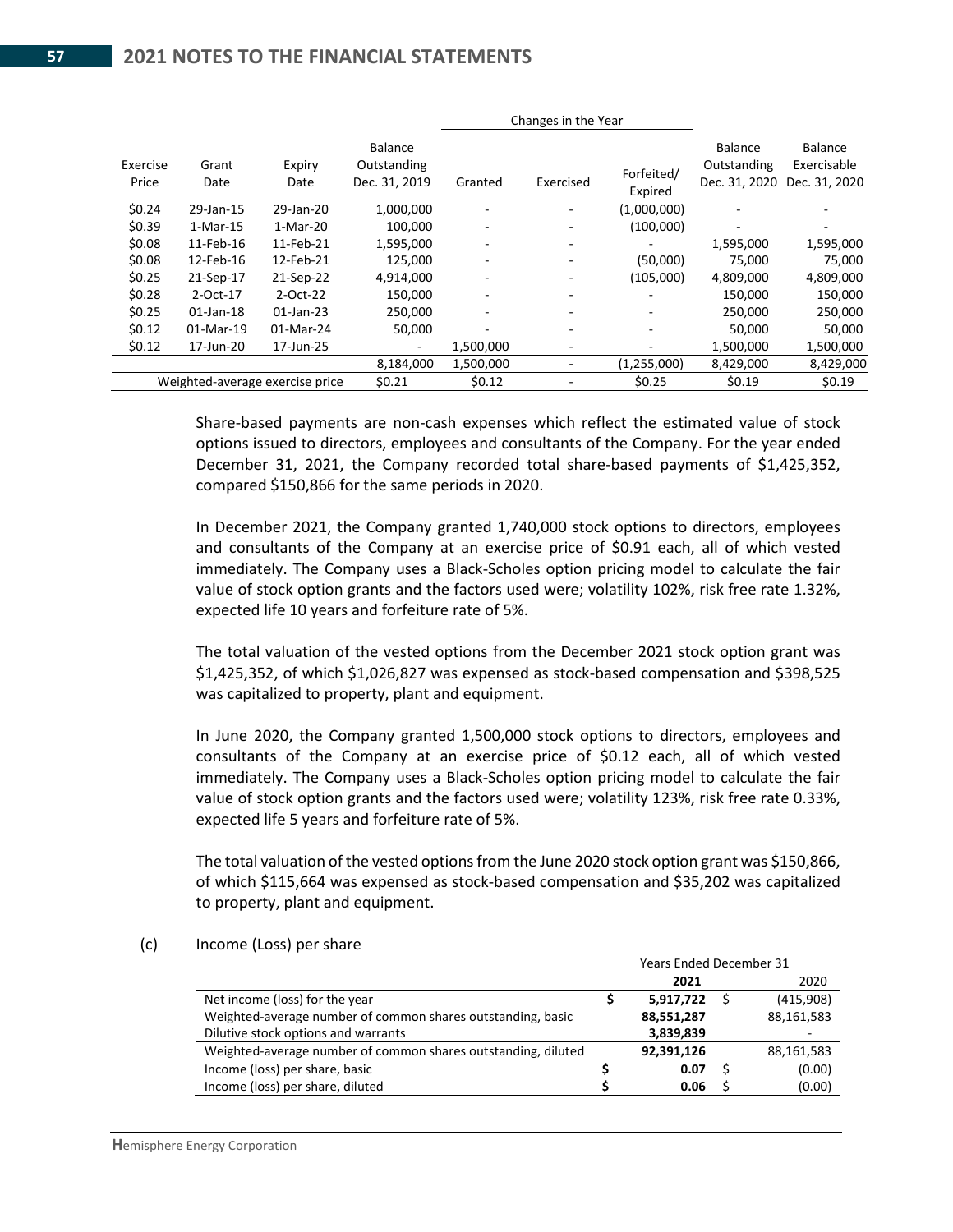In computing the weighted average shares outstanding for the year ended December 31, 2021, the Company included 3,839,839 dilutive stock options, and nil warrants as they were anti-dilutive. For the comparable periods in 2020, incurred a loss; therefore, dilutive stock options and share purchase warrants were nil.

#### **17. Related Party Transactions**

Compensation to key executive personnel, consisting of the Company's officers, directors and Chairman, was paid as follows:

|                      | <b>Years Ended December 31</b> |  |           |  |  |  |
|----------------------|--------------------------------|--|-----------|--|--|--|
|                      | 2021                           |  | 2020      |  |  |  |
| Salaries and wages   | 2,250,500                      |  | 1,600,000 |  |  |  |
| Share-based payments | 1.073.110<br>80.462            |  |           |  |  |  |

#### **18. Commitments**

|                 | 2022    | 2023    | 2024    | 2025    | 2026    | 2027    | 2028    | Total     |
|-----------------|---------|---------|---------|---------|---------|---------|---------|-----------|
| Office lease    | 66.300  | 27.625  |         | $\sim$  | $\sim$  | $\sim$  |         | 93.925    |
| Other leases    | 63.664  | 27.508  | 19.466  | 19.466  | 19.466  | 19.466  | 18.216  | 187.252   |
| Equipment lease | 423.336 | 423.336 | 423.336 | 423.336 | 423.336 | 423.336 | 388.058 | 2.928.074 |
|                 | 553.300 | 478.469 | 442.802 | 442.802 | 442.802 | 442.802 | 406.274 | 3.209.251 |

The Company has a commitment to make monthly rental payments pursuant to the office rental agreement until May 30, 2023.

#### **19. Supplemental Cash Flow Information**

|                                           | <b>Years Ended December 31</b> |             |   |            |  |  |  |
|-------------------------------------------|--------------------------------|-------------|---|------------|--|--|--|
|                                           |                                | 2021        |   | 2020       |  |  |  |
| Provided by (used in):                    |                                |             |   |            |  |  |  |
| Accounts receivable                       | \$                             | (2,288,046) | S | 858,989    |  |  |  |
| Prepaid expenses                          |                                | 41.175      |   | (302, 791) |  |  |  |
| Accounts payable and accrued liabilities  |                                | 5,889,144   |   | (532,238)  |  |  |  |
| Total changes in non-cash working capital |                                | 3,462,273   | S | 23,960     |  |  |  |
| Provided by (used in):                    |                                |             |   |            |  |  |  |
| Operating activities                      | \$                             | (64, 918)   | S | 213,339    |  |  |  |
| Investing activities                      |                                | 3,707,191   |   | (189,379)  |  |  |  |
| Total changes in non-cash working capital |                                | 3,462,273   | S | 23.960     |  |  |  |

Cash interest paid on the Company's debts during the year ended December 31, 2021 was \$1,703,006 compared to \$2,935,429 for the year ended December 31, 2020.

#### **20. Income Taxes**

The reconciliation of income tax computed at the current statutory tax rate of 25.00% (year ended December 31, 2020 – 25.50%) to income tax expense is: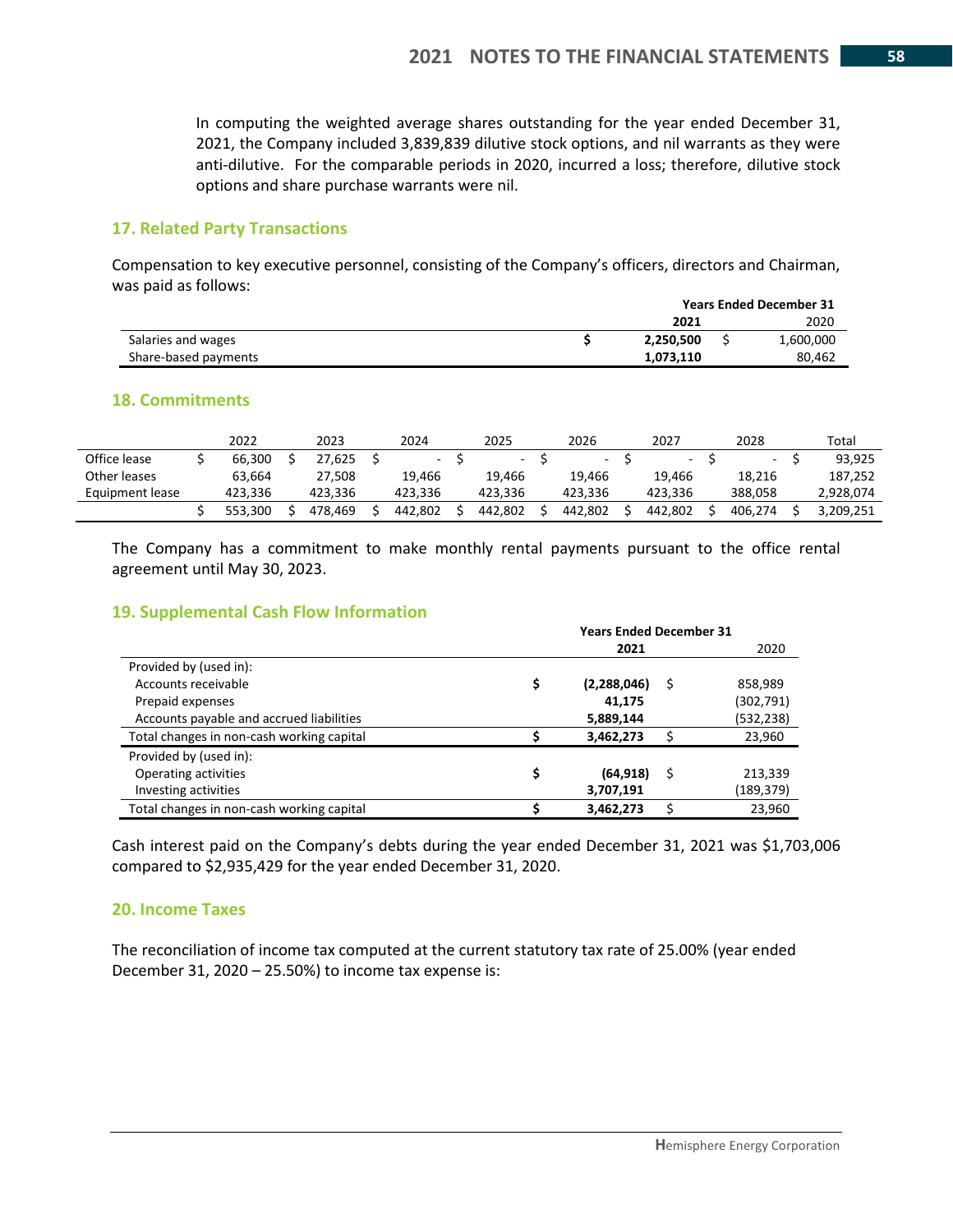|                                        | <b>Year Ended December 31</b> |  |            |
|----------------------------------------|-------------------------------|--|------------|
|                                        | 2021                          |  | 2020       |
| Income (loss) before tax               | 5,917,722                     |  | 1,577,810  |
| Statutory income tax rate              | 25.00%                        |  | 26.75%     |
| Expected income tax expense (recovery) | 1,479,431                     |  | 422,064    |
| Non-deductible items                   | 1,854,965                     |  | 18,342     |
| Effect of change in tax rate           |                               |  | 393,426    |
| Change in deferred tax asset           | (3,334,396)                   |  | (833, 832) |
| Deferred tax recovery                  |                               |  |            |

The combined deferred tax rate has decreased from 25.50% to 25.00% because of the decrease to the Alberta tax rate effected July 1, 2020.

The tax affected items that give rise to significant portions of the deferred tax asset at December 31, 2021 and 2020 are presented below:

|                               | December 31, 2021 |             | December 31, 2020 |             |
|-------------------------------|-------------------|-------------|-------------------|-------------|
| Deferred tax assets           |                   |             |                   |             |
| Non-capital losses            | \$                | 5,481,415   | S                 | 4,814,379   |
| Share issue costs             |                   | 35,240      |                   | 14,790      |
| Decommissioning obligations   |                   | 2,267,602   |                   | 1,832,719   |
| <b>Financial instruments</b>  |                   | 337,169     |                   | 282,386     |
| Lease liability               |                   | 646,178     |                   | 94,248      |
|                               |                   | 8,767,604   |                   | 7,038,522   |
| Deferred income tax liability |                   |             |                   |             |
| Property and equipment        |                   | (8,767,604) |                   | (6,983,214) |
| Term loan                     |                   |             |                   | (55,308)    |
|                               |                   |             |                   | ۰           |

The Company assessed the probability that future taxable profit will be available against which the Company can utilize the benefits of tax pools in excess of the carrying amount of assets and has not recognized a deferred tax asset in respect of the following deductible temporary differences.

|                    | December 31, 2021 |  | December 31, 2020 |  |
|--------------------|-------------------|--|-------------------|--|
| Non-capital losses | 5,673,594         |  | 18.690.450        |  |
| Capital losses     | 557.082           |  | 95,333            |  |
|                    | 5,952,135         |  | 18,785,783        |  |

As at December 31, 2021, the Company has estimated non-capital losses of \$27,599,254 that may be applied to reduce future Canadian taxable income, expiring as follows:

|              | 27,599,254               |
|--------------|--------------------------|
| 2041         | $\overline{\phantom{a}}$ |
| 2040         | 1,305,398                |
| 2039         | -                        |
| 2038         | 9,091,551                |
| 2037         | 6,040,309                |
| 2036         | 7,644,779                |
| 2035         | 3,517,217                |
| Available to |                          |

Available to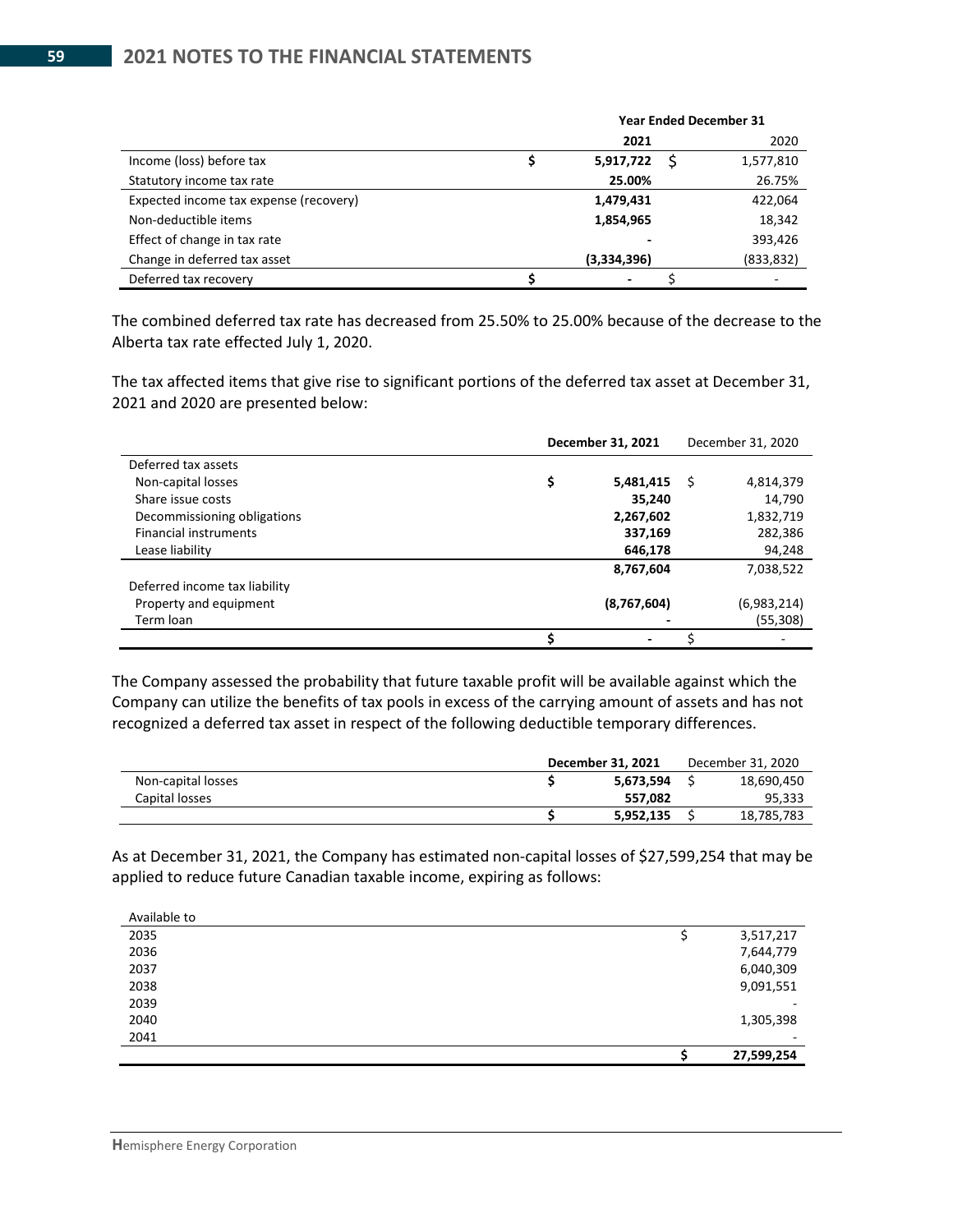#### **21. Subsequent Events**

- a) From January 1, 2022 to April 20, 2022 the Company has issued 1,490,000 shares for stock option exercises for proceeds of \$361,450.
- b) As at April 20, 2022 the Company has purchased and cancelled an additional 205,900 shares under the NCIB at an average cost of \$1.37 per share.
- c) On March 17, 2022 the Company granted 50,000 stock options to a consultant at an exercise price of \$1.41, all of which vested immediately.
- d) Subsequent to the year end, the Company entered into the following commodity price contracts:

| Product   | Type       | Volume      | Price                                                            | Index            | Term                         |
|-----------|------------|-------------|------------------------------------------------------------------|------------------|------------------------------|
| Crude oil | Sold Call  | 275 bbl/d   | US\$100.00(call sell), net premium<br>US\$3.75/bbl               | WTI-NYMEX        | Oct. 1, 2022 - Dec. 31, 2022 |
| Crude oil | Put Spread | $125$ bbl/d | US\$50.00(put sell)/US\$60.00(put buy),<br>net cost US\$2.15/bbl | WTI-NYMEX        | Sep. 1, 2022 – Dec. 31, 2022 |
| Crude oil | Put Spread | 750 bbl/d   | US\$50.00(put sell)/US\$60.00(put buy),<br>net cost US\$2.50/bbl | <b>WTI-NYMEX</b> | Jan. 1, 2023 - Mar. 31, 2023 |